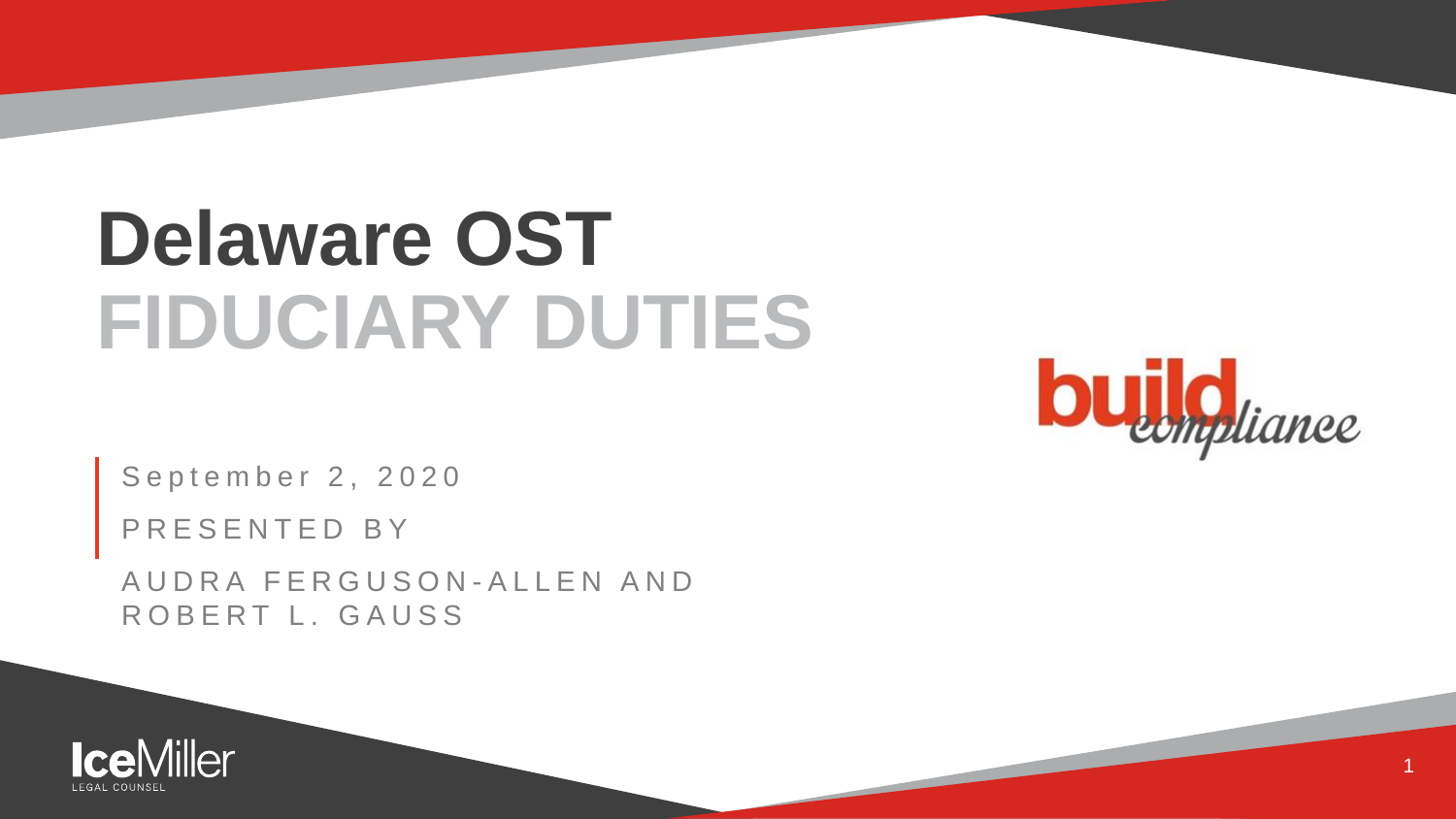## **Agenda**



#### **Who is a Fiduciary?**





#### **4 Best Practices for Mitigating Liability**

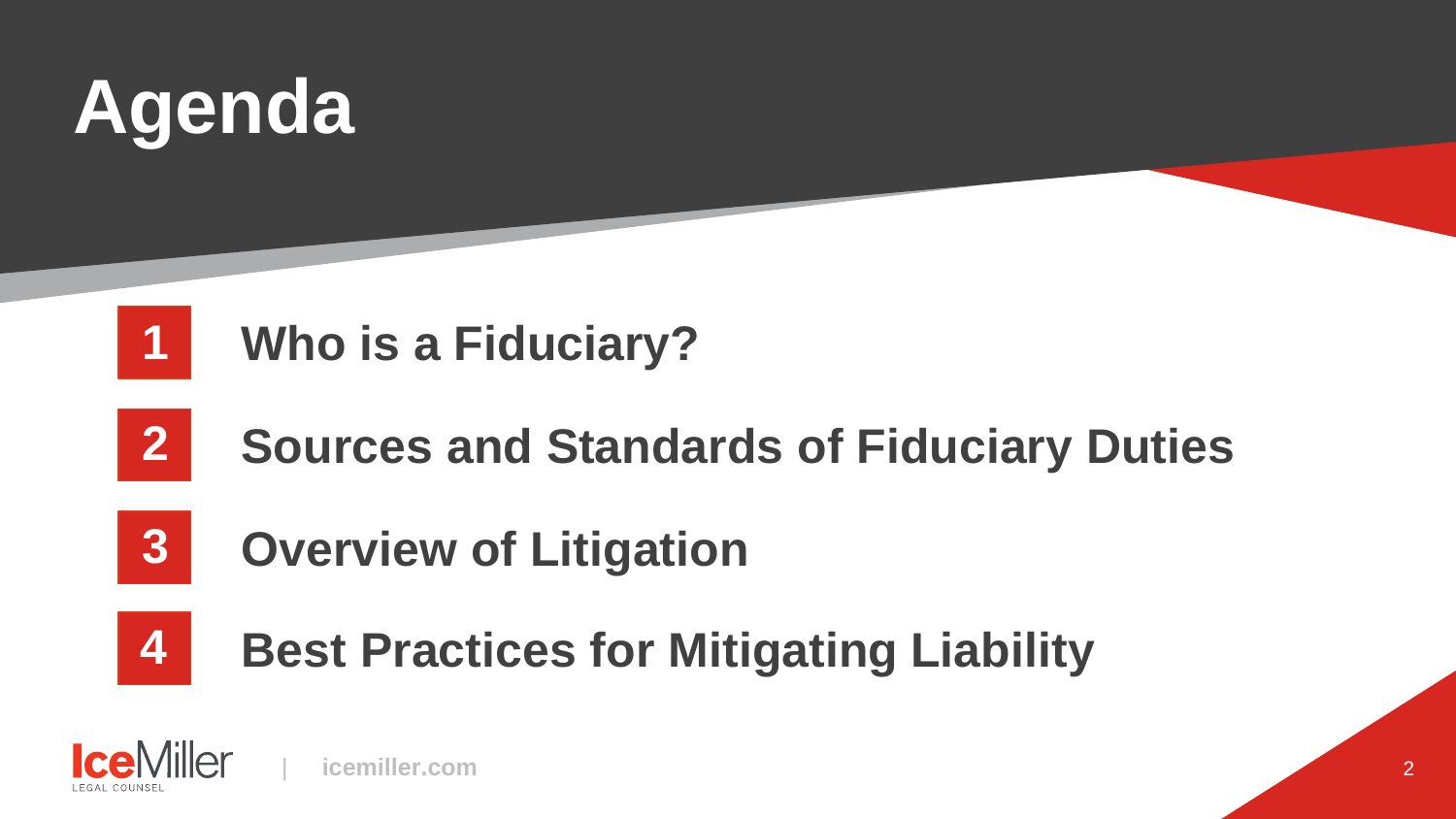# **Who is a Fiduciary?**



| **icemiller.com**

3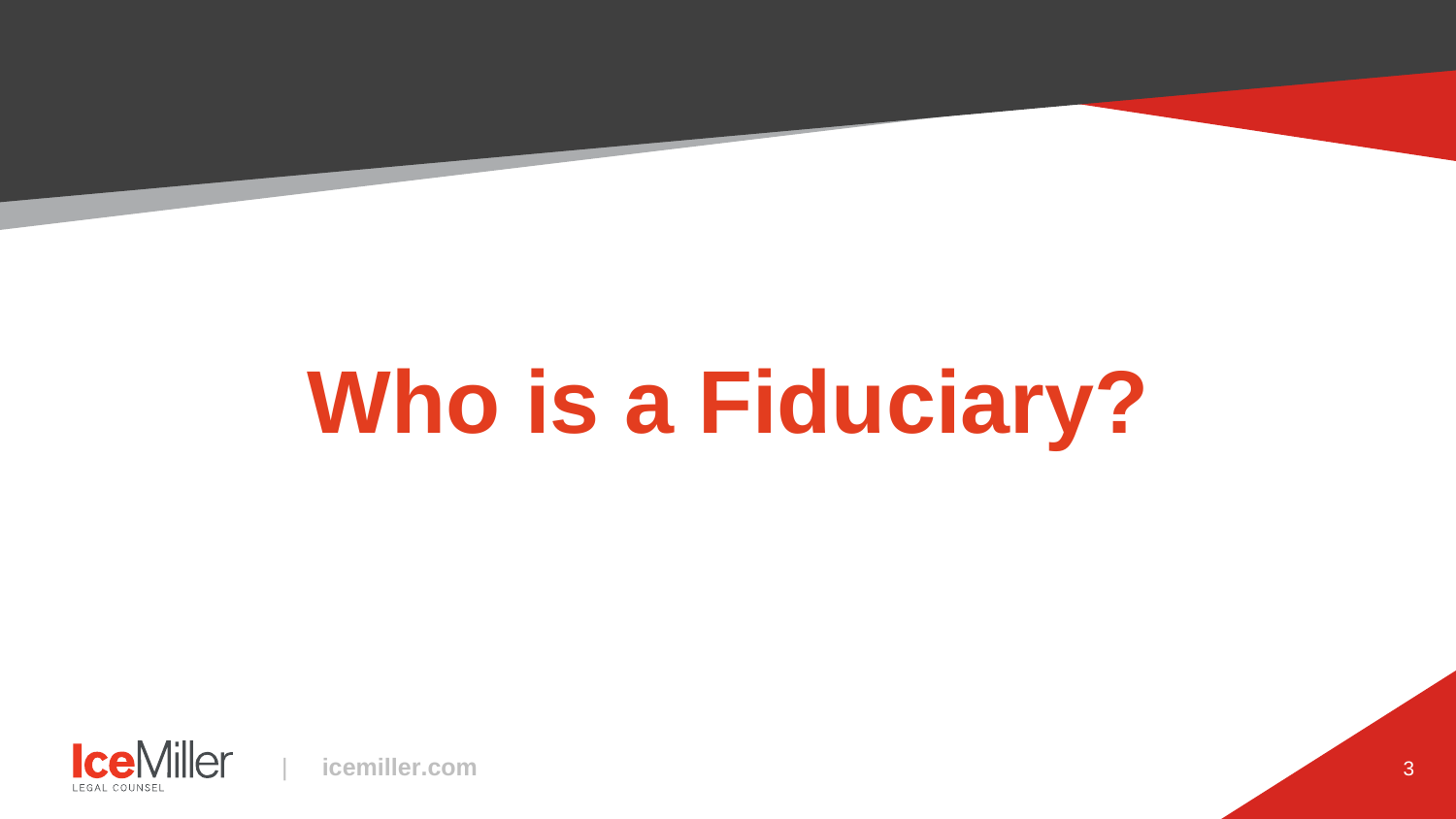#### **Discussion Question**

Sally is a well-respected financial consultant in a metropolitan area. A public pension board hires her to help provide training on financial literacy for board members. Although Sally is sometimes hired to manage fund assets by other entities, her services for the public pension board are specific to explaining financial concepts and understanding investment options.

#### **Is Sally a fiduciary?**

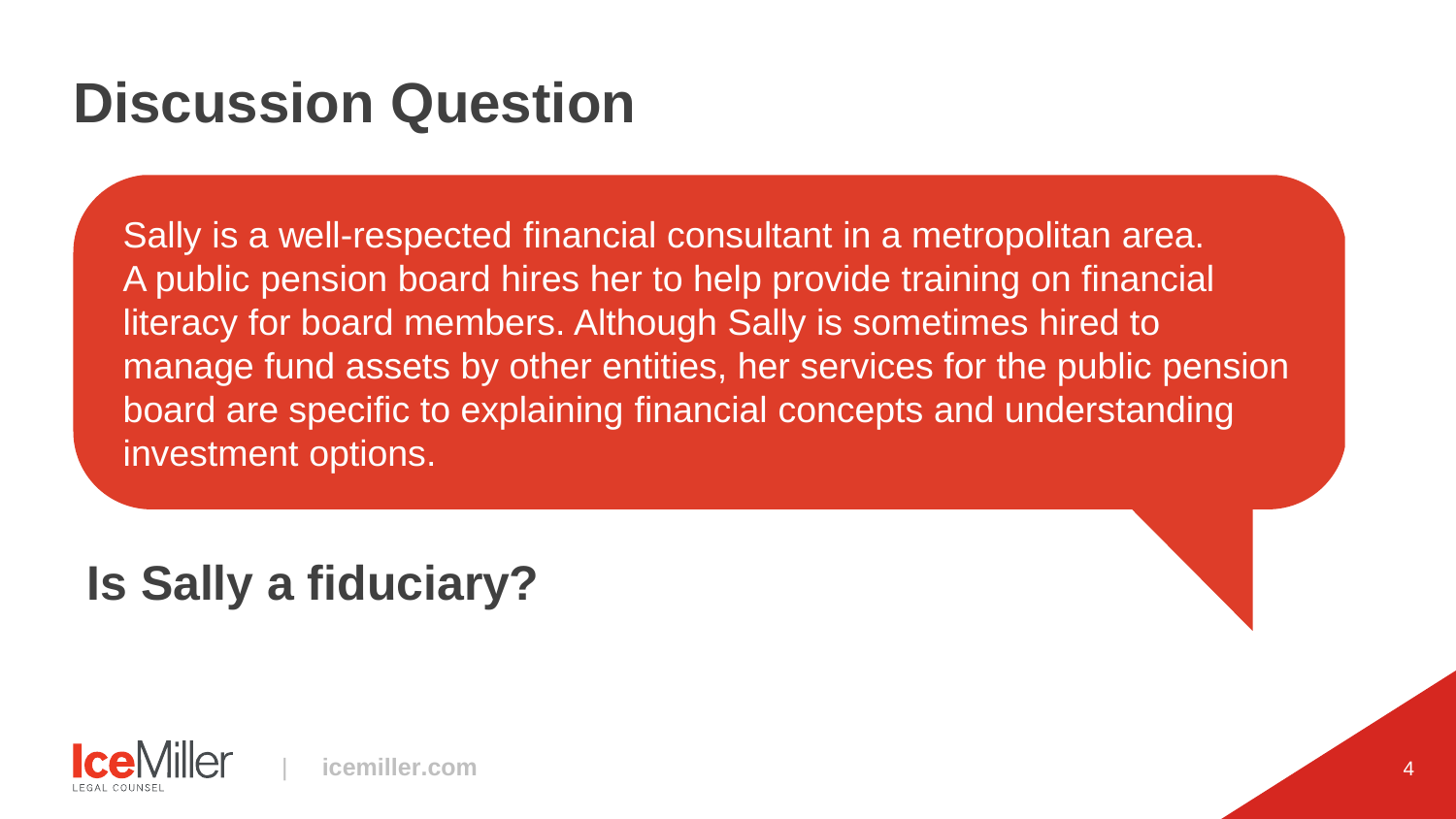

#### **Fiduciary Defined**

- Look to function and designation
- Function: Discretionary administrative or investment decisions related to the plan
	- *E.g. Trustees*
- Designation: Named in a plan, trust document, or statute as a fiduciary Internal Revenue Code § 4975(e)(3); ERISA § 3(21)

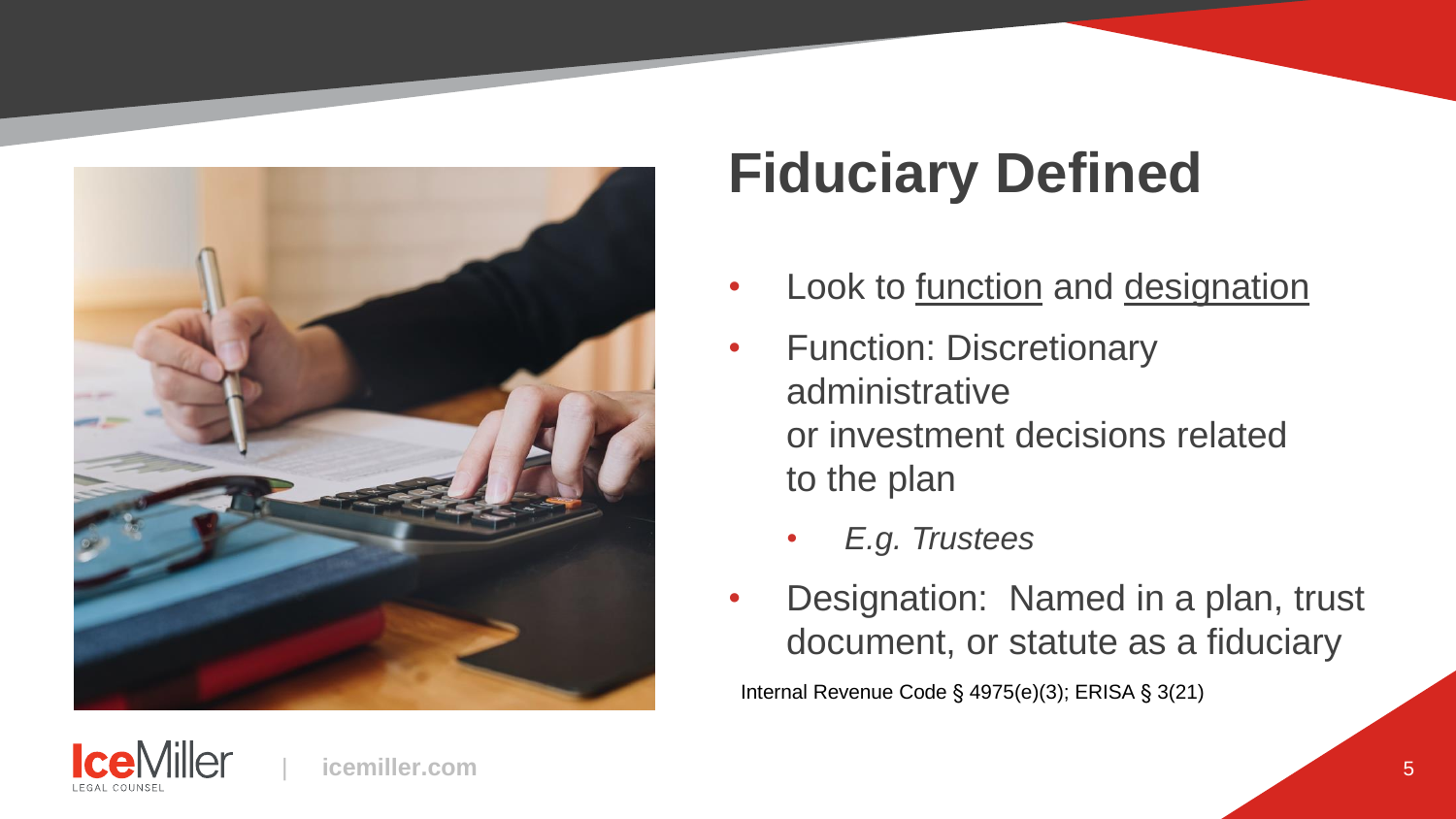#### **Who is a Fiduciary?**

- The Plans Management Board is administrator of the College Investment Plan (529 Plan), the Delaware Achieving a Better Life Experience Program (ABLE Plan), the State of Delaware Match Plan, State of Delaware 403(b) Plan, and the Deferred Compensation Program (collectively, "the Plans"). 29 Del. C. § 2722; see also Plans' documents.
- The term "fiduciary" includes any "trustee" and "agents to the extent delegated duties by another fiduciary." 12 Del. C. § 3301(d).

#### **Other Fiduciaries May Include**

- An employee, *e.g.* Executive **Director**
- An investment advisor

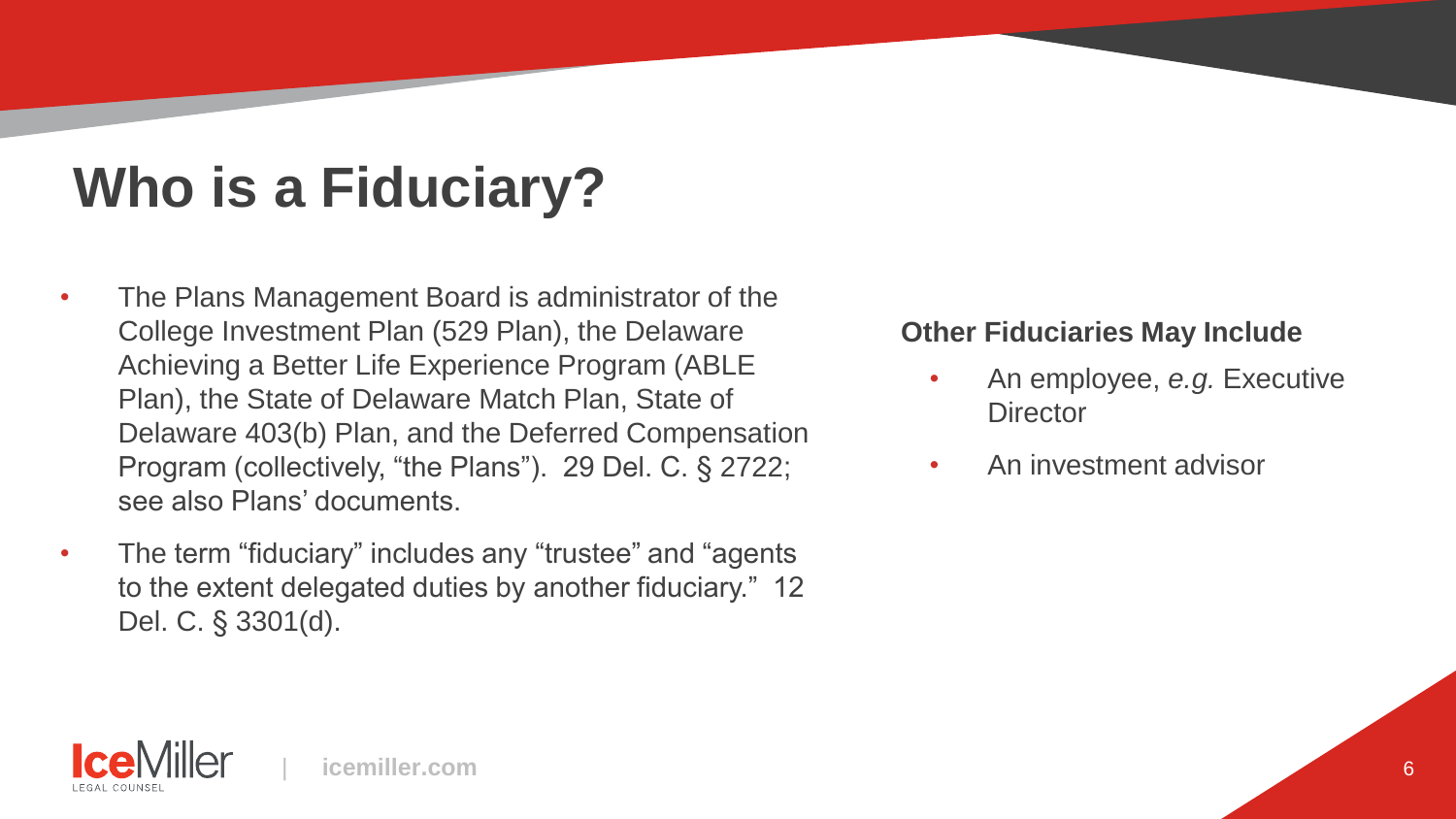#### **Who is** *Not* **a Fiduciary?**

| <b>Settlor</b>        | • Not a fiduciary (unless plan or statute provides<br>otherwise).<br>• Determines the scope of authority of the fiduciaries<br>• Settlor = State of Delaware |
|-----------------------|--------------------------------------------------------------------------------------------------------------------------------------------------------------|
| <b>Administrative</b> | • Individuals or entities that perform purely administrative                                                                                                 |
| <b>Entities</b>       | functions                                                                                                                                                    |



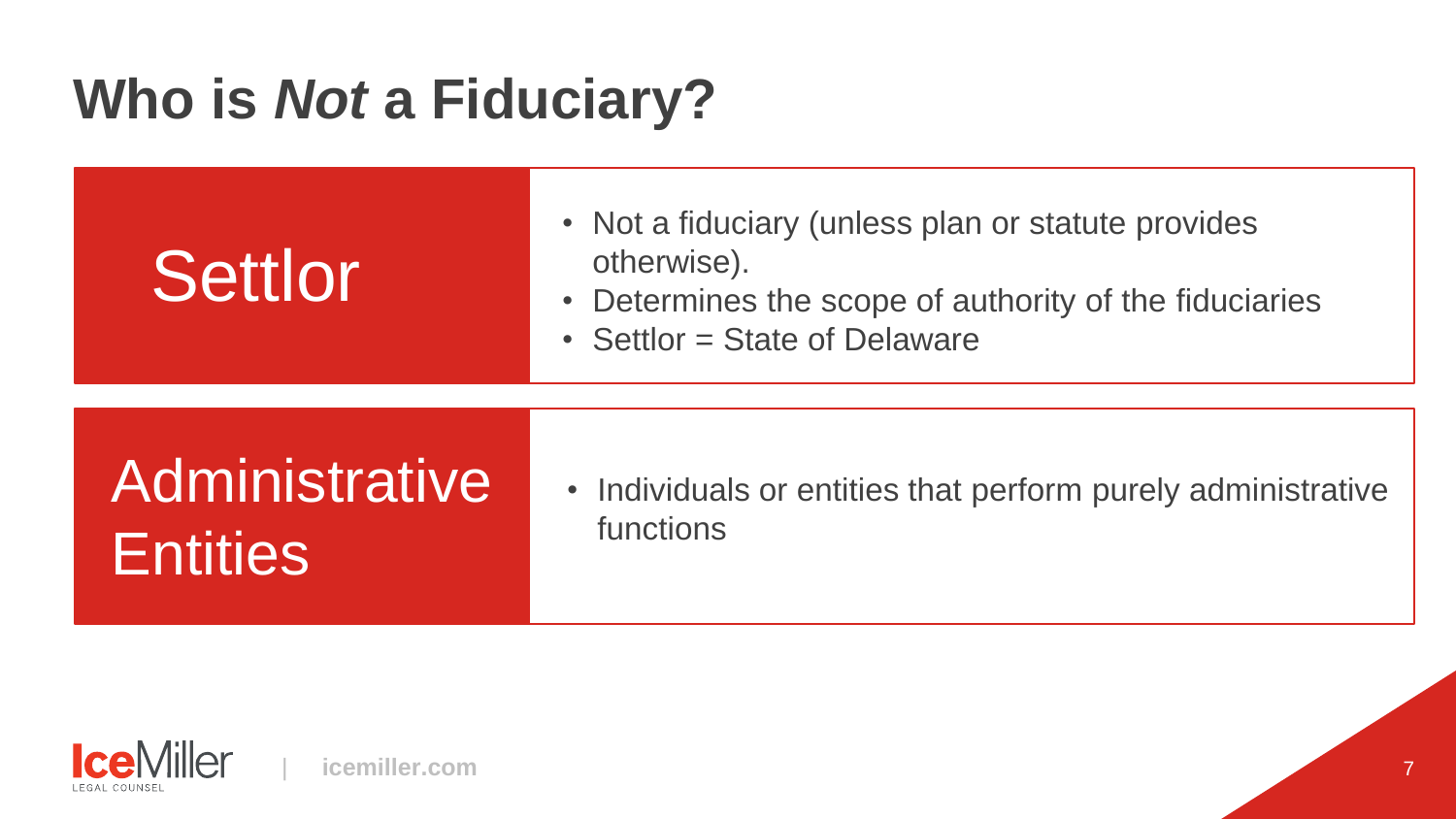## **Sources and Standards of Fiduciary Duties**



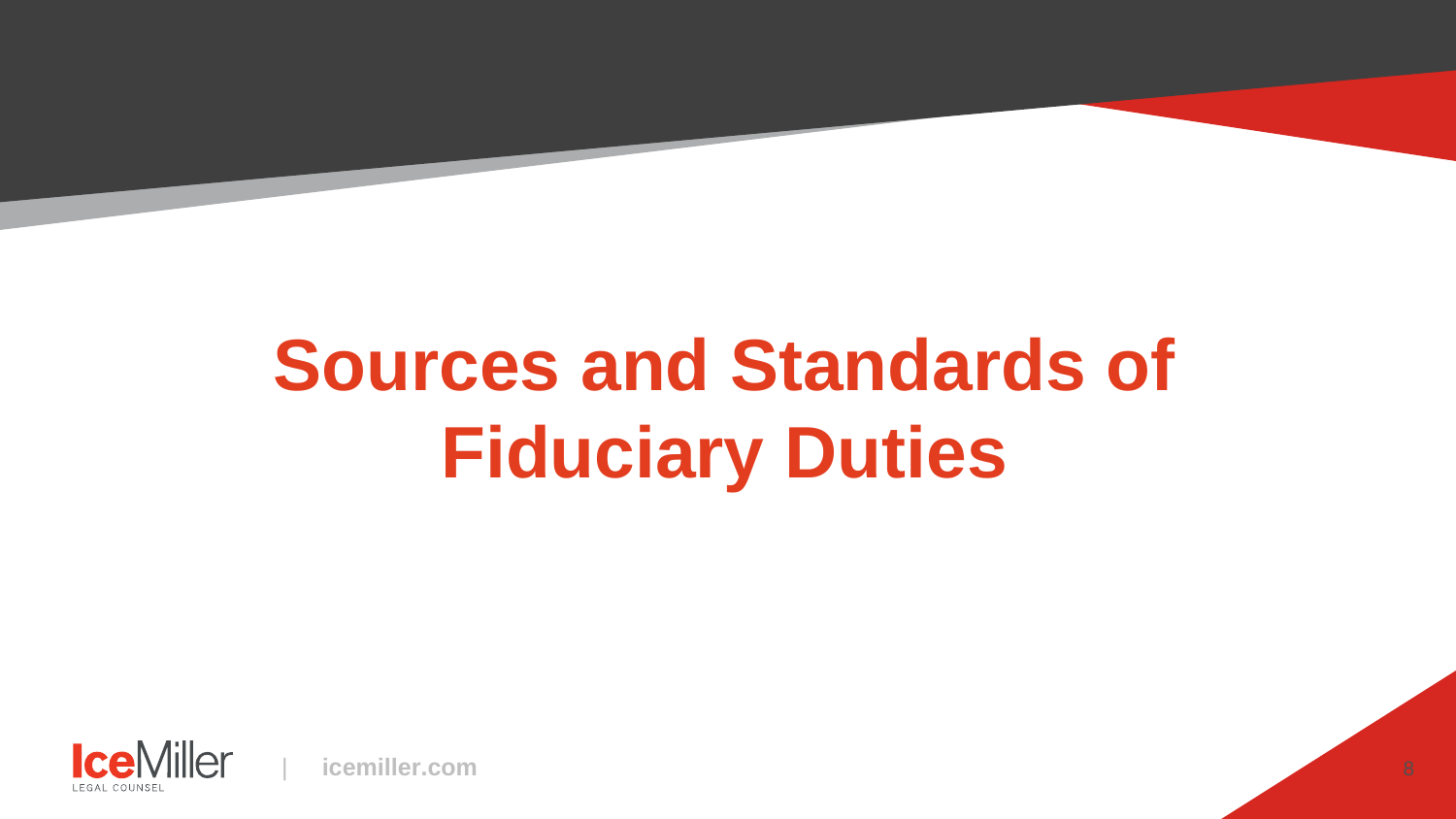### **Sources of Fiduciary Duties**

Fiduciaries are held to extremely high standards of conduct under the law.

| <b>Federal Law</b>                                                                                   | <b>State Law</b>                                                            | <b>Common Law</b>                                                                                                                                                                                                                                 | <b>Plan and Plan-Related</b><br><b>Documents</b>                                           |
|------------------------------------------------------------------------------------------------------|-----------------------------------------------------------------------------|---------------------------------------------------------------------------------------------------------------------------------------------------------------------------------------------------------------------------------------------------|--------------------------------------------------------------------------------------------|
| <b>• Internal Revenue</b><br>Code<br>• ERISA (not directly<br>applicable, but<br>excellent resource) | <b>· Statutory Fiduciary</b><br><b>Rules</b><br><b>· State Constitution</b> | • Restatement (Third)<br>of Trusts (collection of<br>common law)<br>• Uniform<br><b>Management of</b><br><b>Public Employee</b><br><b>Retirement Systems</b><br><b>Act (UMPERSA)</b><br>(even if not adopted by<br>State - excellent<br>resource) | • Plan Documents<br>• Statutes<br><b>. Administrative Code</b><br><b>• Trust Documents</b> |

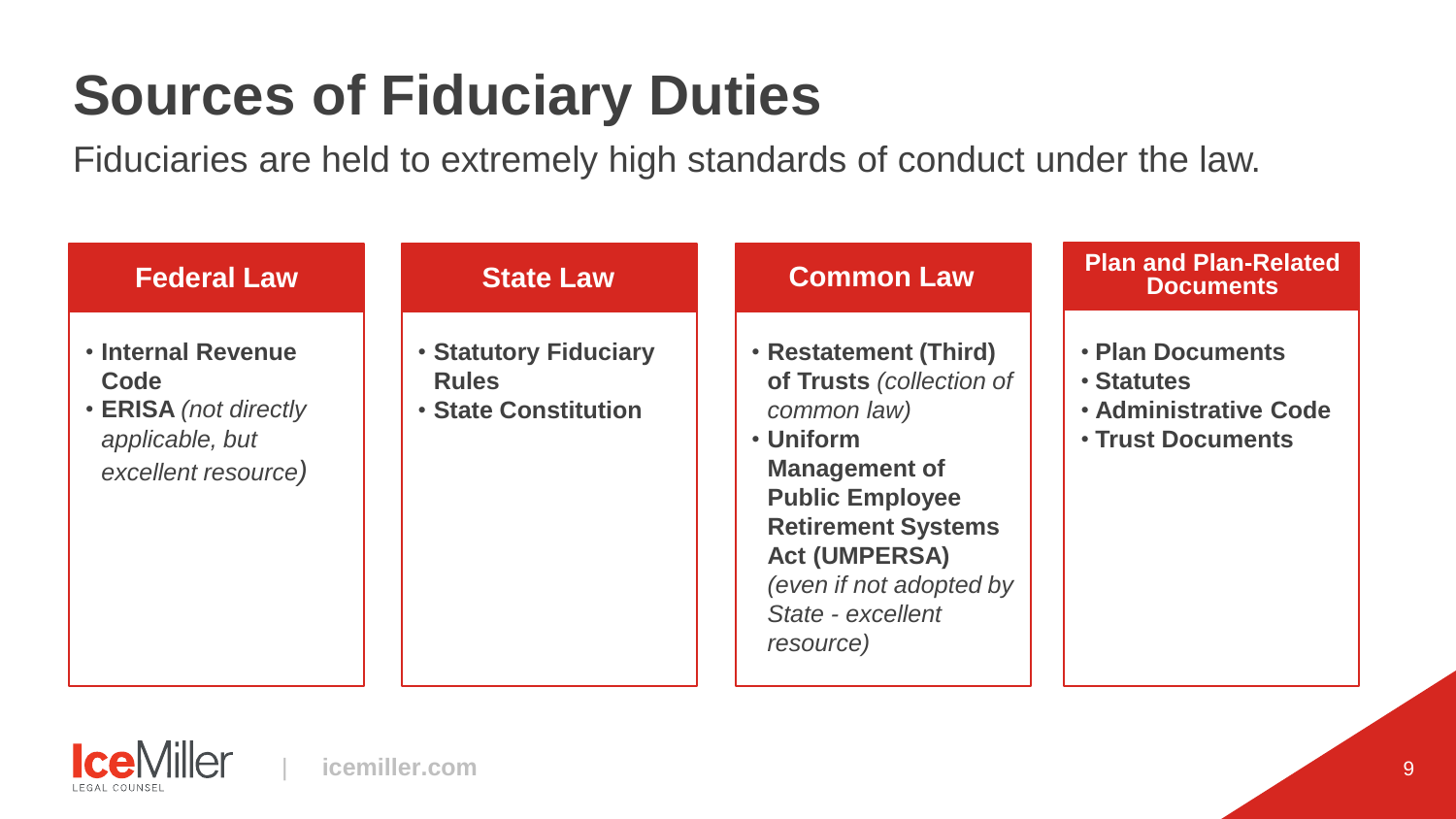#### **ERISA Requirements of Fiduciaries**

- Act solely in the interest of plan participants
- Act for the exclusive purpose of providing benefits to participants and defraying reasonable expenses of administering the plan
- Act with the care, skill, prudence, and diligence under the circumstances then prevailing
- Adhere to the "prudent expert" standard

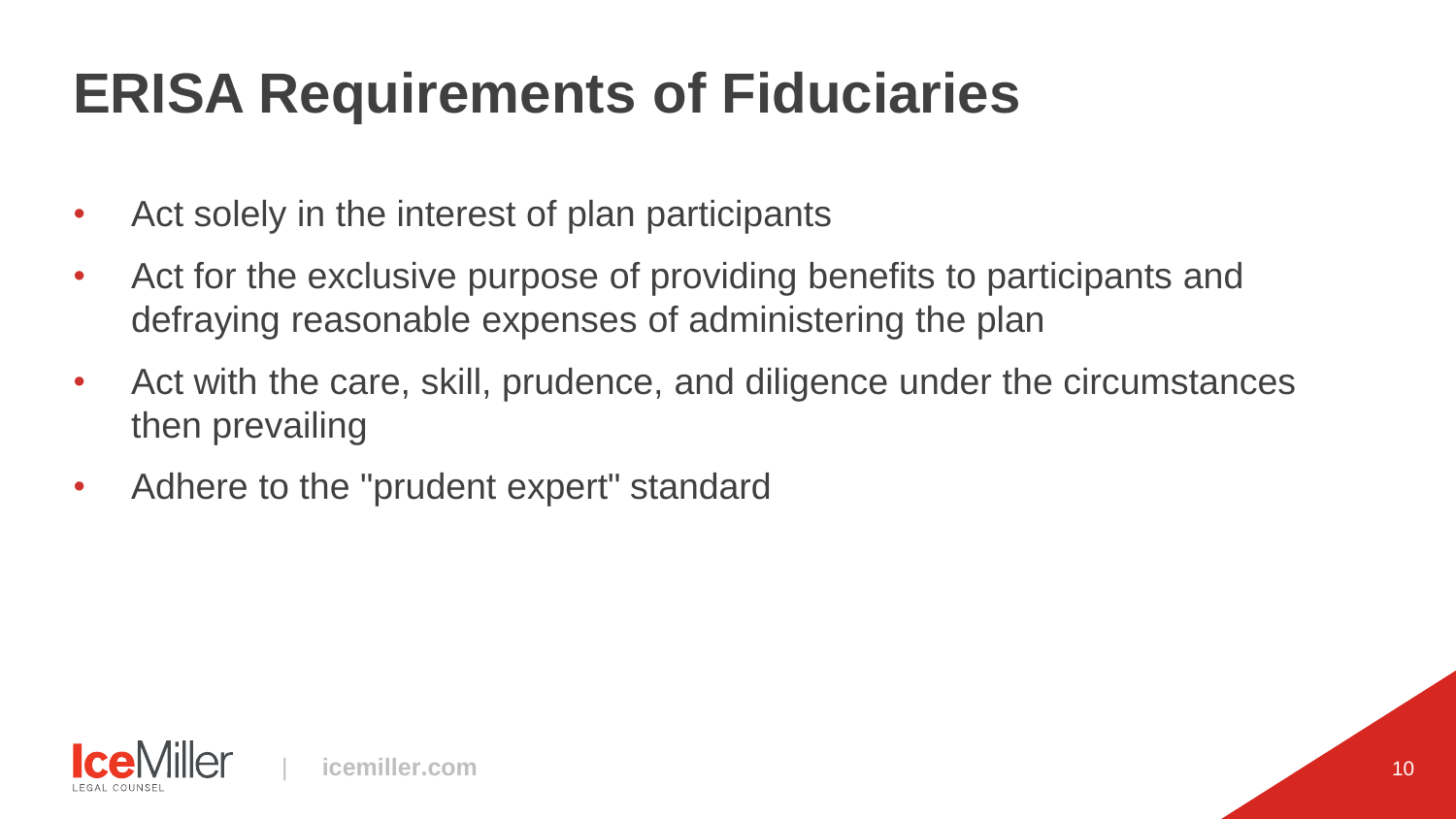

#### **Affirmative Fiduciary Duties**

- All powers held as a trustee express and implied – are held in a fiduciary capacity.
- Every power or duty given to a trustee under state law must be exercised in accordance with fiduciary principles.



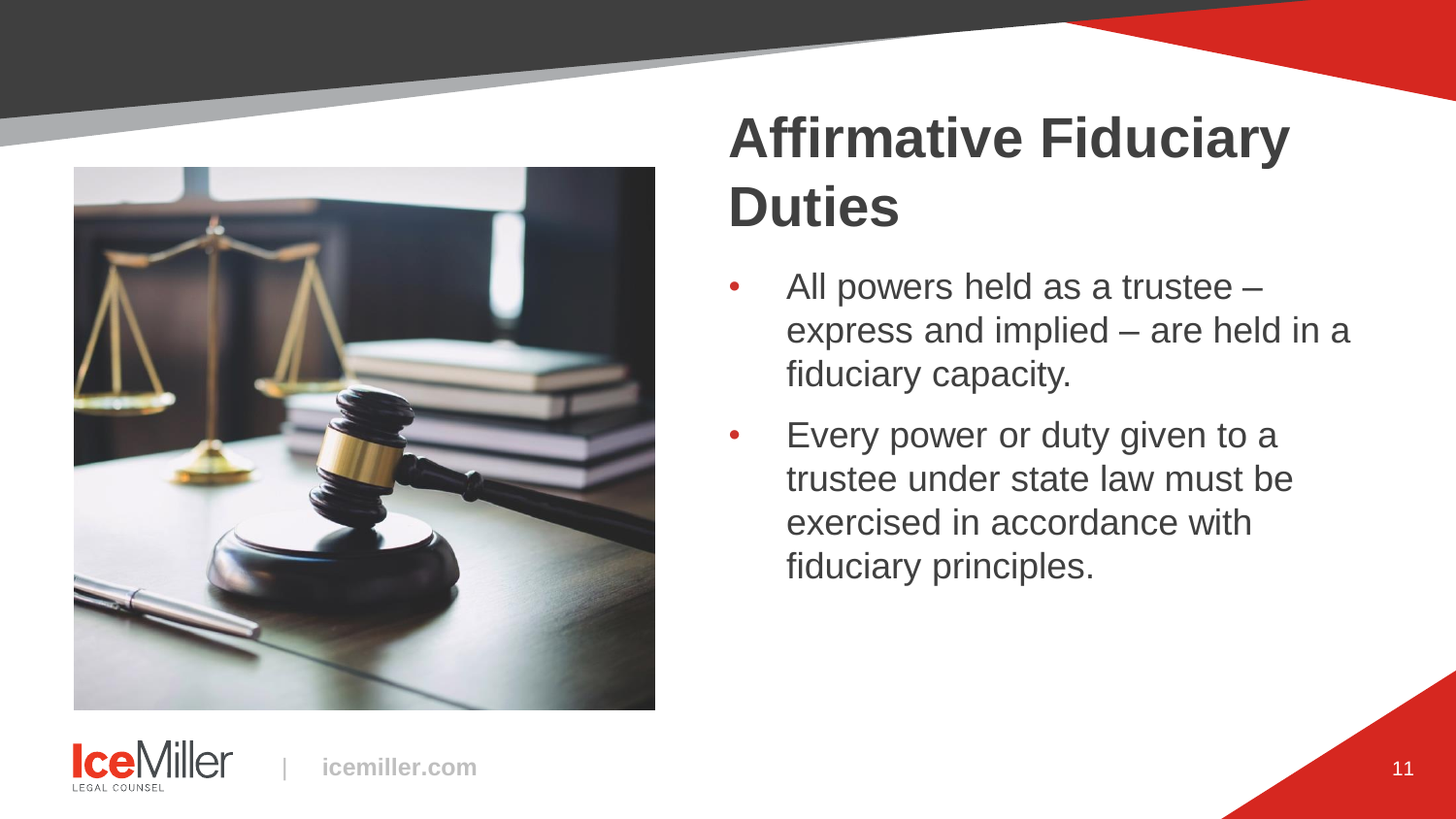#### **Affirmative Fiduciary Duty: Duty of Loyalty**

Duty to act impartially among differing interests

Duty to act solely in the interest of participants and beneficiaries

Duty to act independently and without conflicts of interest

Duty to act for the exclusive purpose of providing benefits or paying reasonable plan expenses



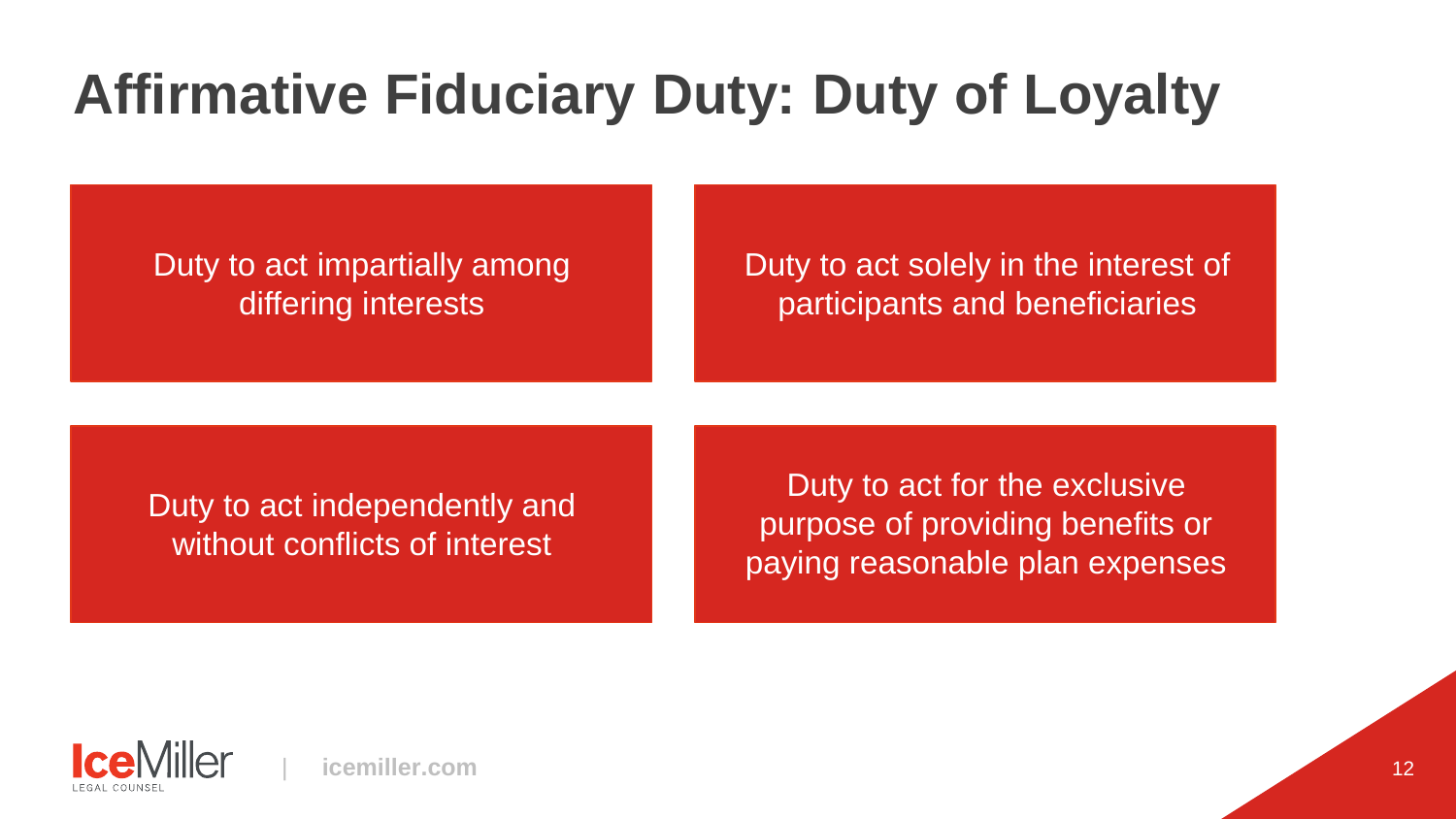#### **Affirmative Fiduciary Duty: Duty of Prudence**

#### Duty to diversify investments

Duty to act with the care, skill, prudence, and diligence of a prudent person familiar with like matters

Duty to act for the exclusive purpose of providing benefits or paying reasonable plan expenses

Duty to delegate responsibilities outside of experience



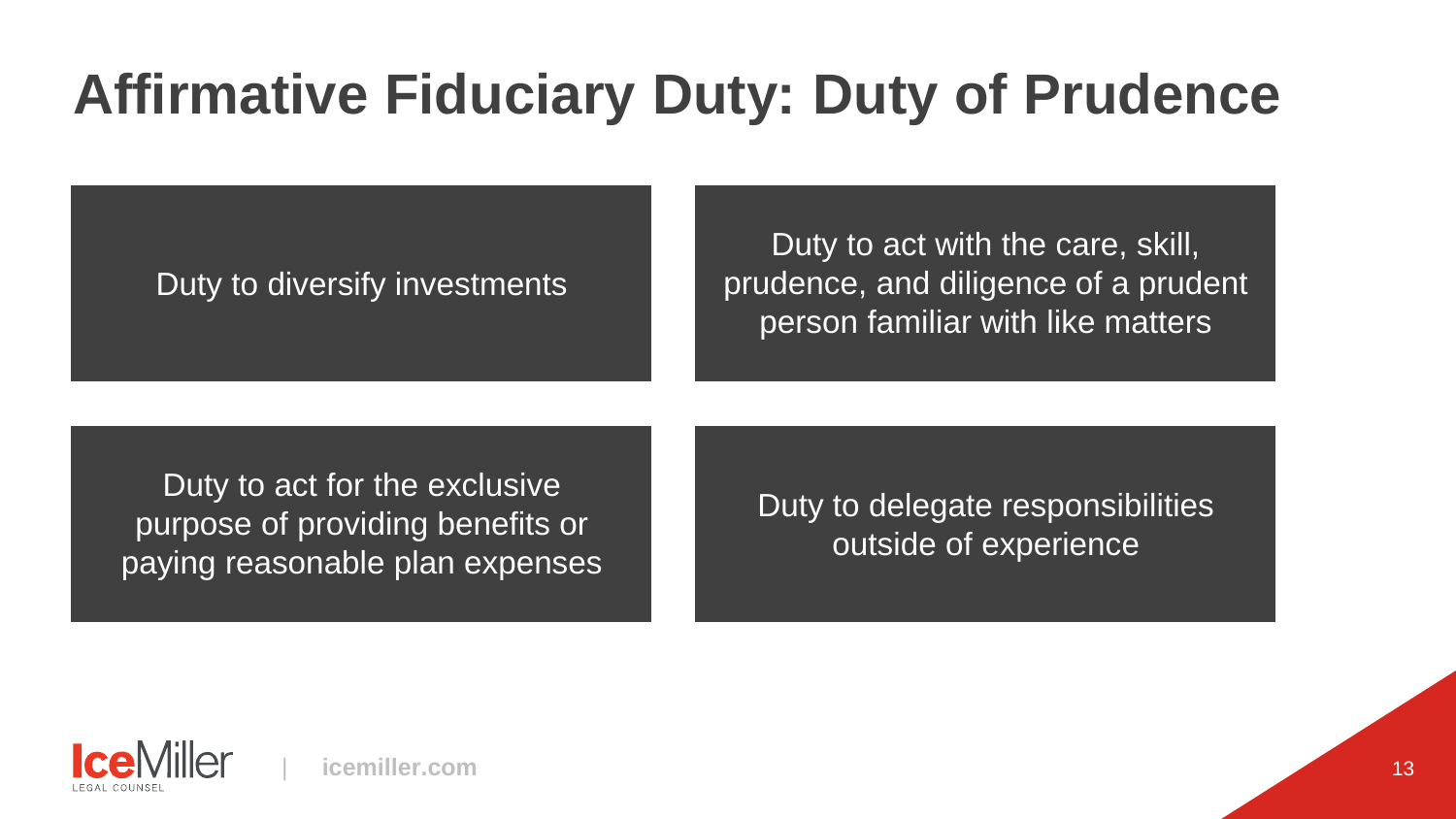#### **Affirmative Fiduciary Duty: Duty to Follow Plan Document**



| **icemiller.com** 14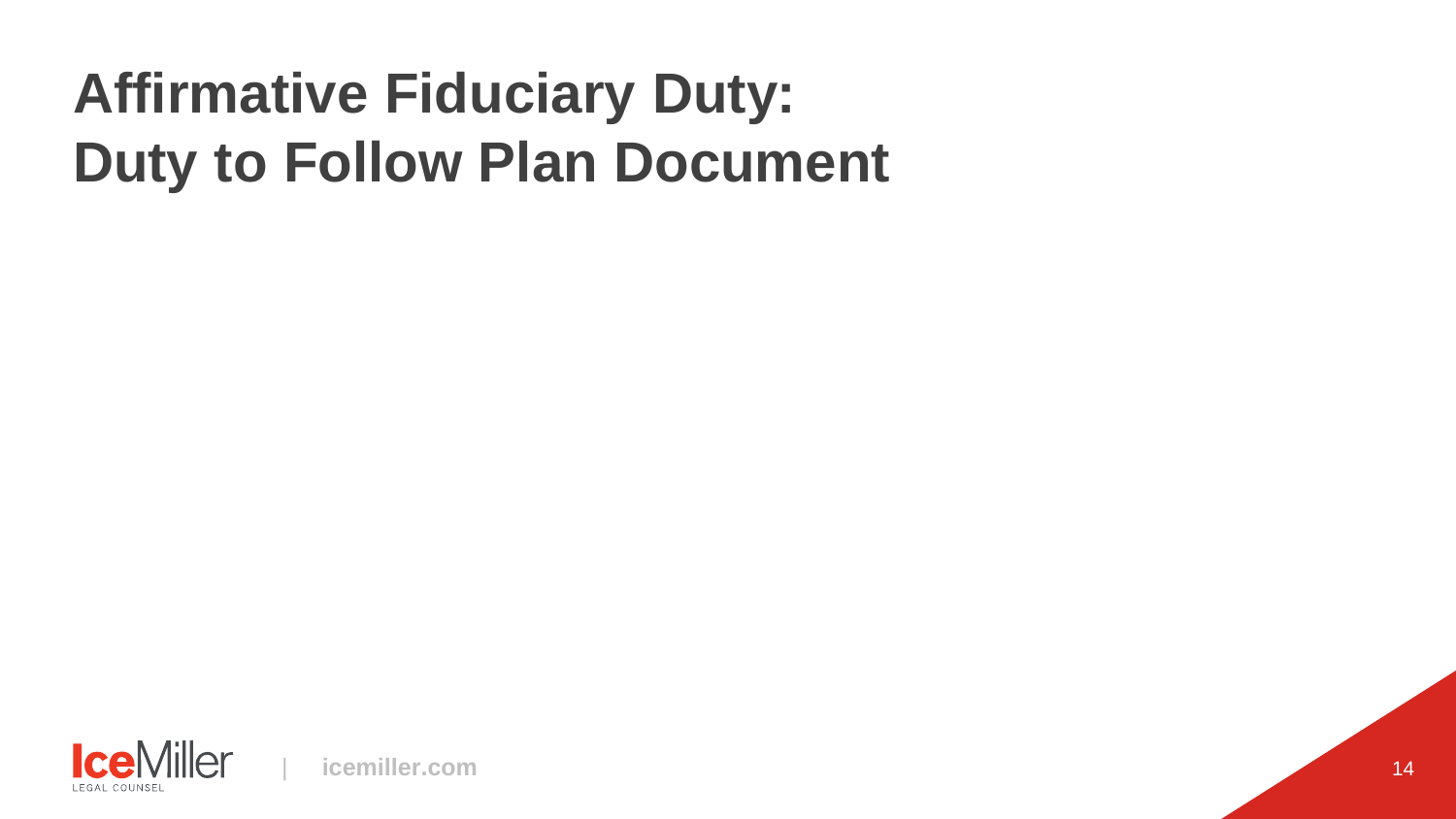# **1. Duty of Loyalty**



| **icemiller.com**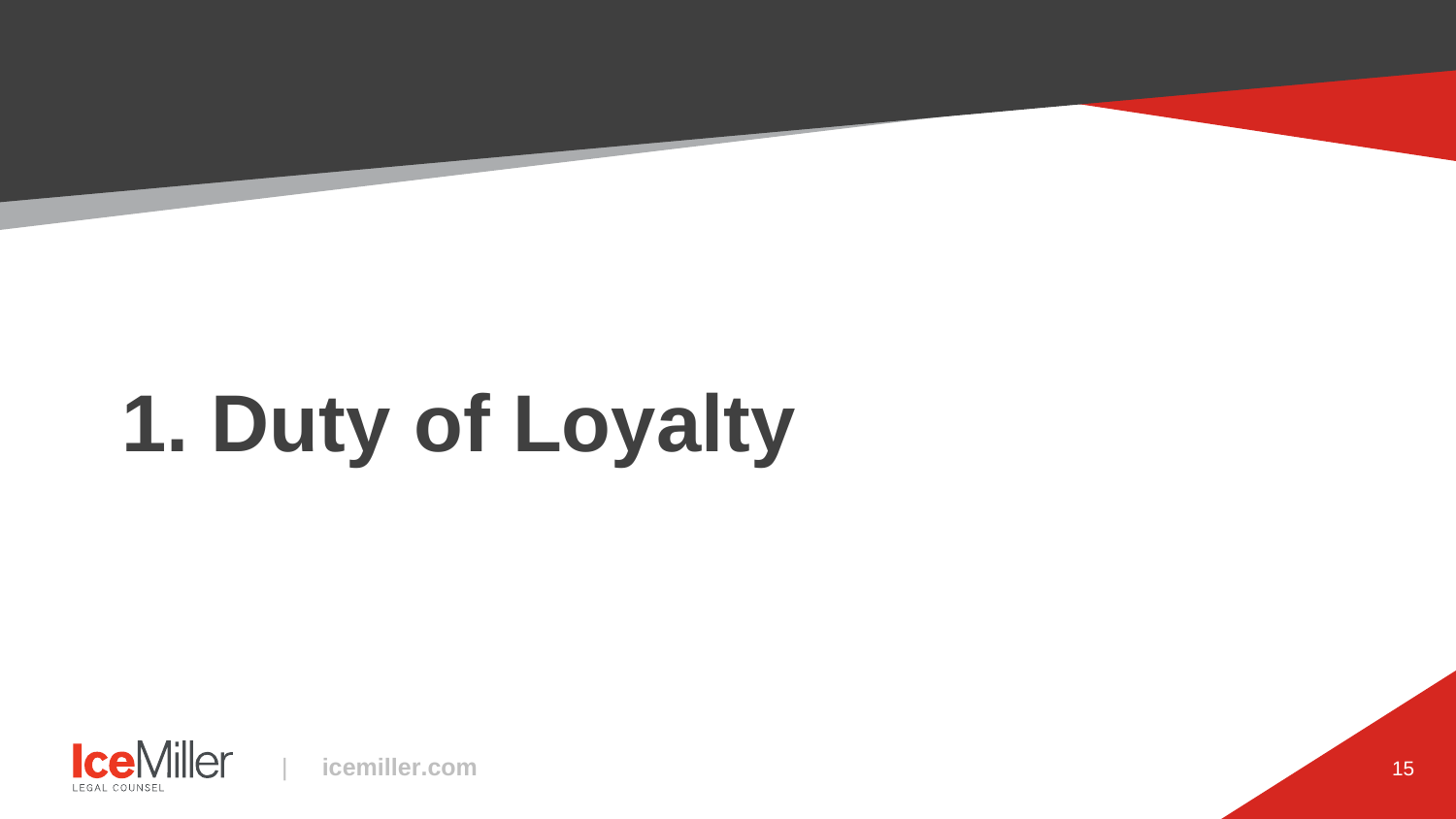#### **Discussion Question**

Sam is a board member on a public pension. His spouse has recently changed jobs, and now works for an employer that participates in the public pension on which he serves.

**Is it a breach of Sam's fiduciary duty to continue serving on the pension board?**

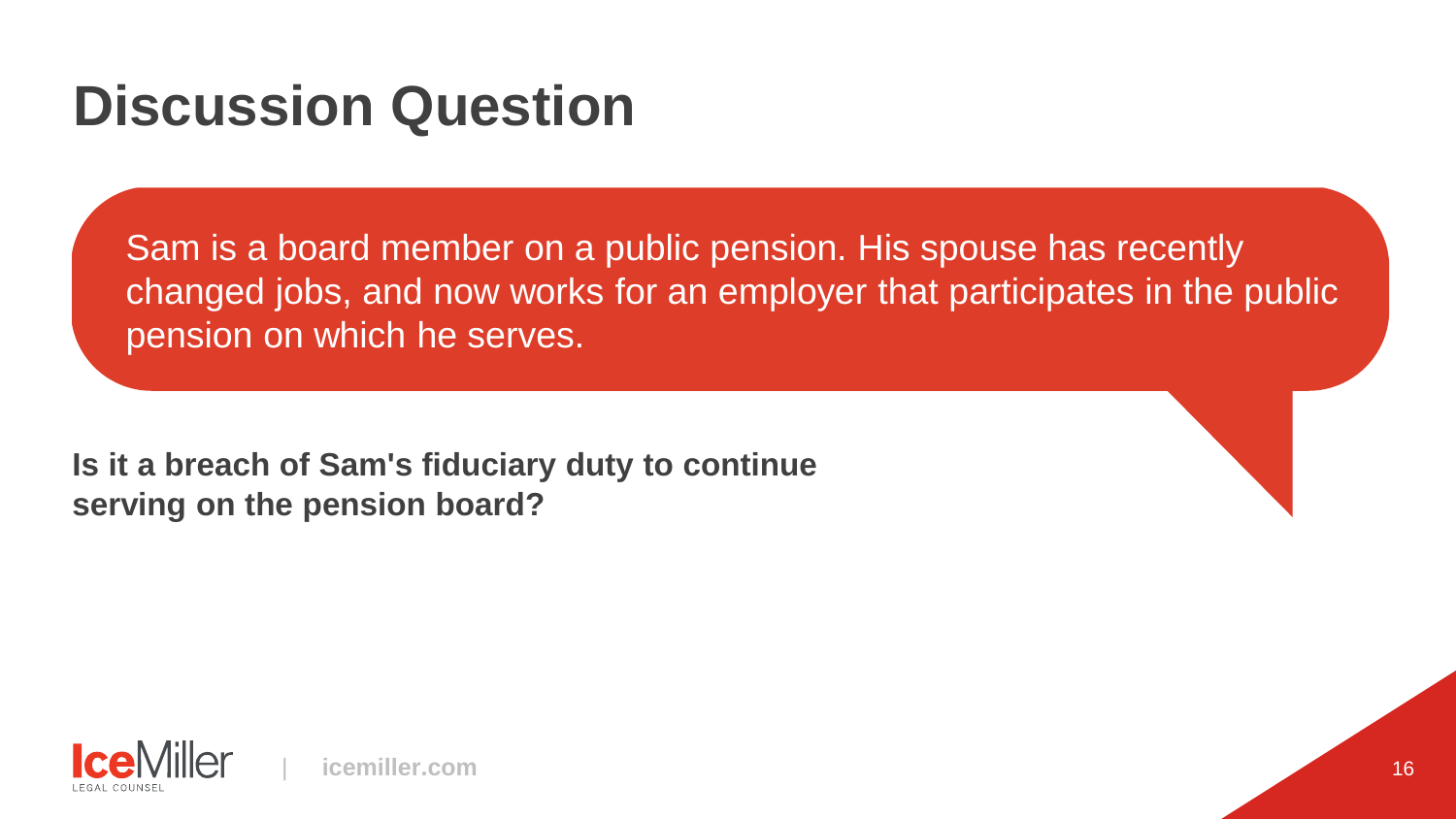### **Duty of Loyalty: Exclusive Benefit Rule**

"Under the trust instrument it [must be] impossible, at any time prior to the satisfaction of all liabilities with respect to employees and their beneficiaries under the trust, for any part of the corpus or income to be (within the taxable year or thereafter) used for, or diverted to, purposes other than for the *exclusive benefit of his employees or their beneficiaries*."

- Code § 401(a)(2); see also Treas. Reg. § 1.403(b)-8(d)(2)(iii); Code § 457(g)(1)
- Code Sections 401(a), 403(b) and 457(b) each contain an "**exclusive benefit rule**"
- This is a qualification requirement under the Code

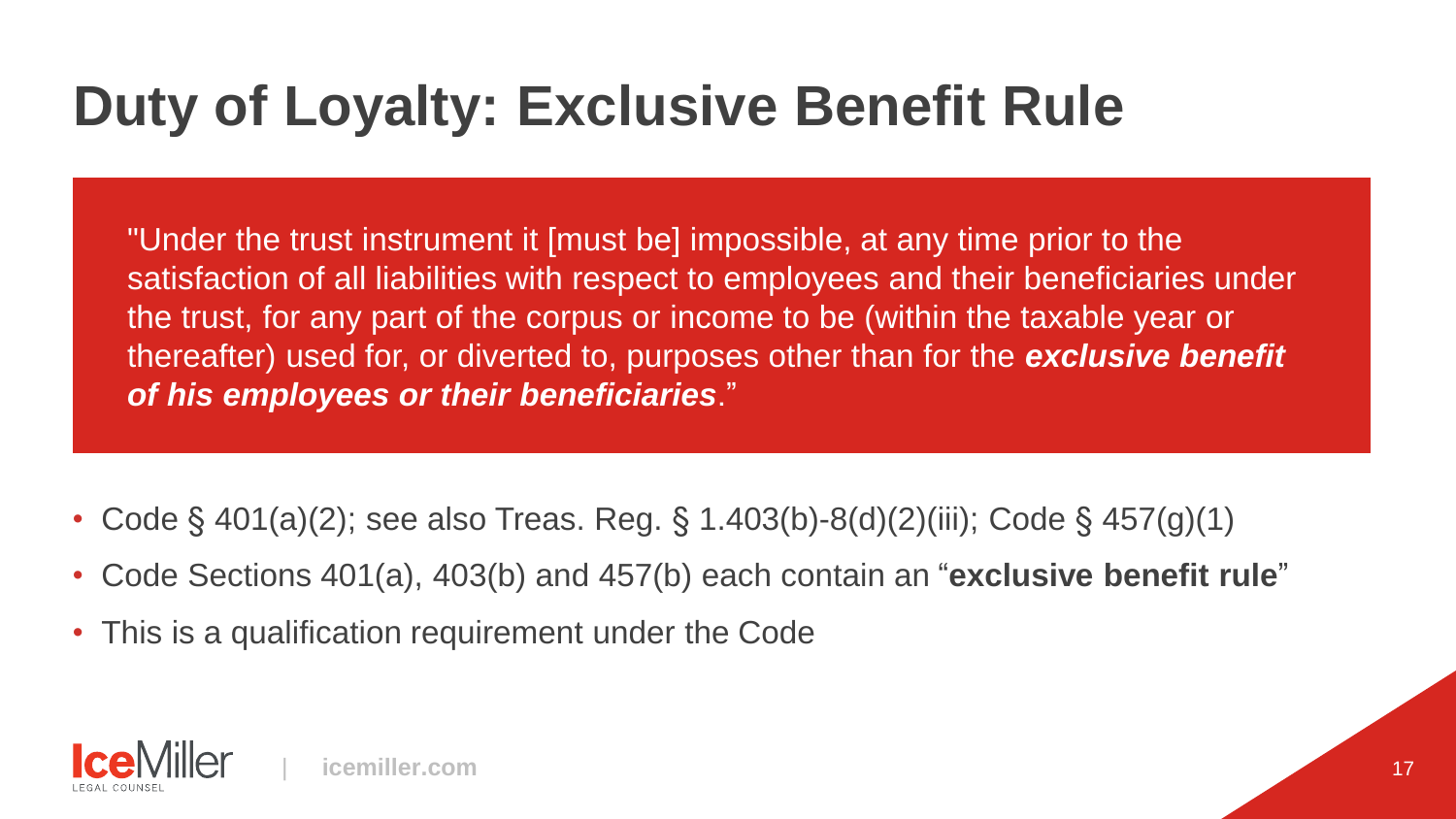

#### **Duty of Loyalty: Exclusive Benefit Rule** *(cont'd)*

ERISA **(private sector plans)** similarly requires fiduciaries to discharge their duties with respect to a plan for the *exclusive purpose* of:

- Providing benefits to members and their beneficiaries
- Defraying reasonable expenses of administering the plan



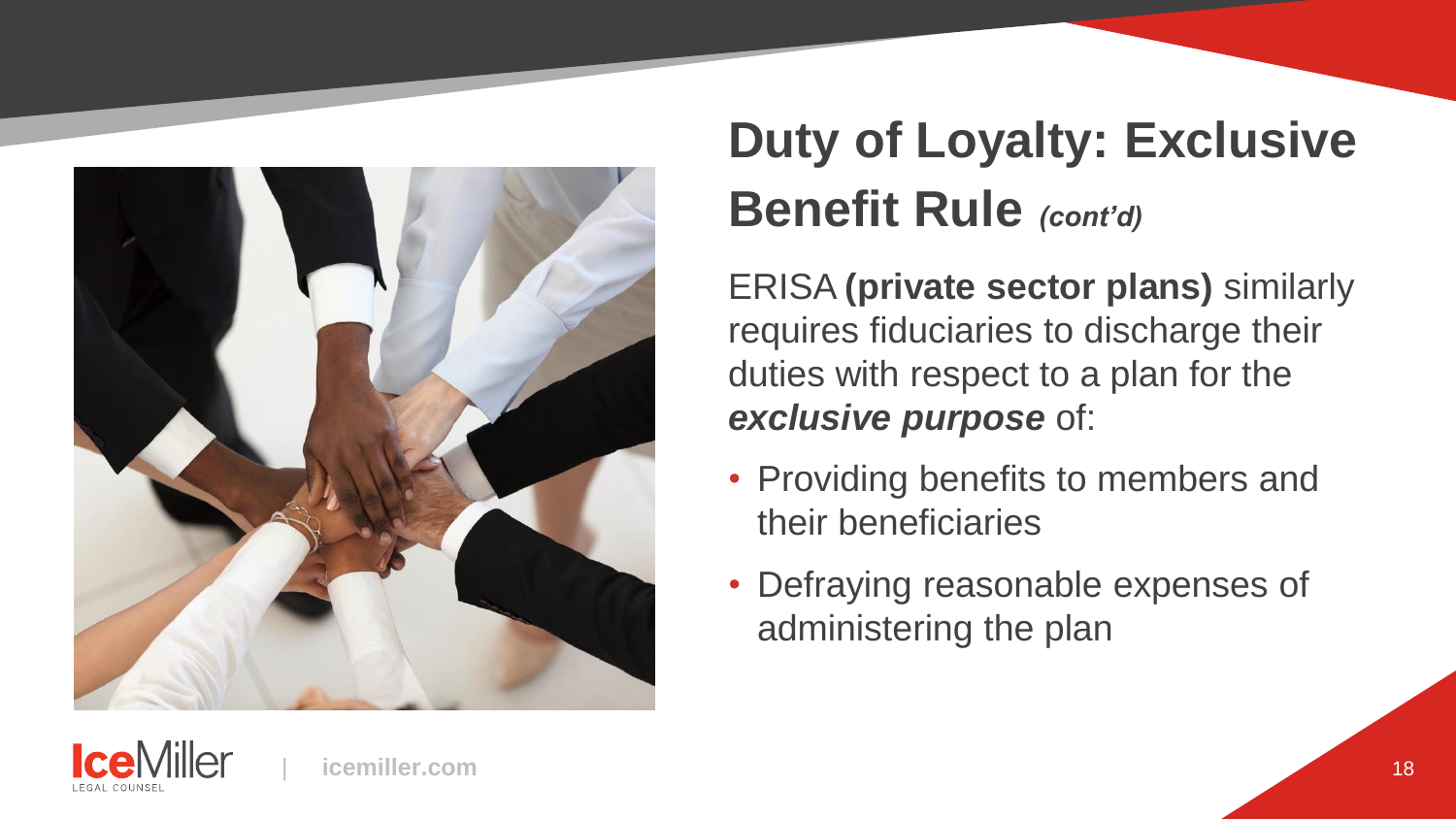### **Duty of Loyalty: Exclusive Benefit Rule** *(cont'd)*

Delaware Code § 2722(d), setting out the standard of care of the  $\bullet$ Plans Management Board, also incorporates the **duty of loyalty**:

> "The Board, its subcommittees, and each of their members shall discharge their duties with respect to each Plan *solely in the interest of the participants and beneficiaries of such Plan. .* **.**"

State Employees', Officers' and Officials' Code of Conduct – 29 Del. O Code Ch. 58

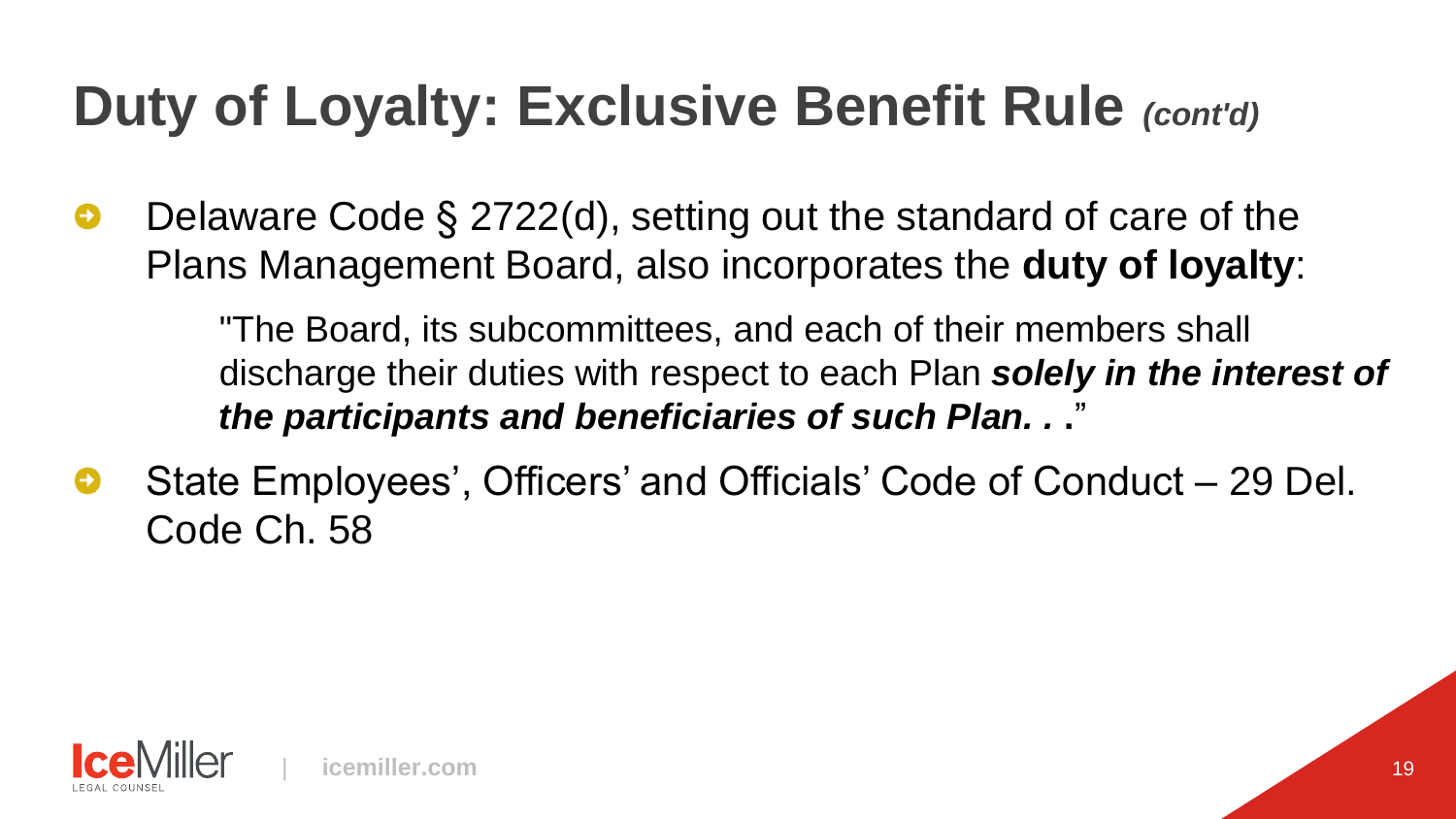#### **IRC DC Plans Exclusive Benefit Rule v. 529 and ABLE Plans**

- Governed by Different IRC Sections  $\bullet$ 
	- Not governed by same Code **Sections**
	- Common law of trusts
- Expressly Allowed by Statute
	- 29 Del. Code § 2722(d)(2): Allows use of administrative fees to defray reasonable plan expenses from 529 and ABLE Plans.
- Expressly Allowed by Trust
- Permits establishment of  $\bullet$ "Administrative Fund" to pay reasonable expenses and fees, including salary, marketing, and other administrative expenses
- Consistent with Other 529 Plans
- Different legal landscape

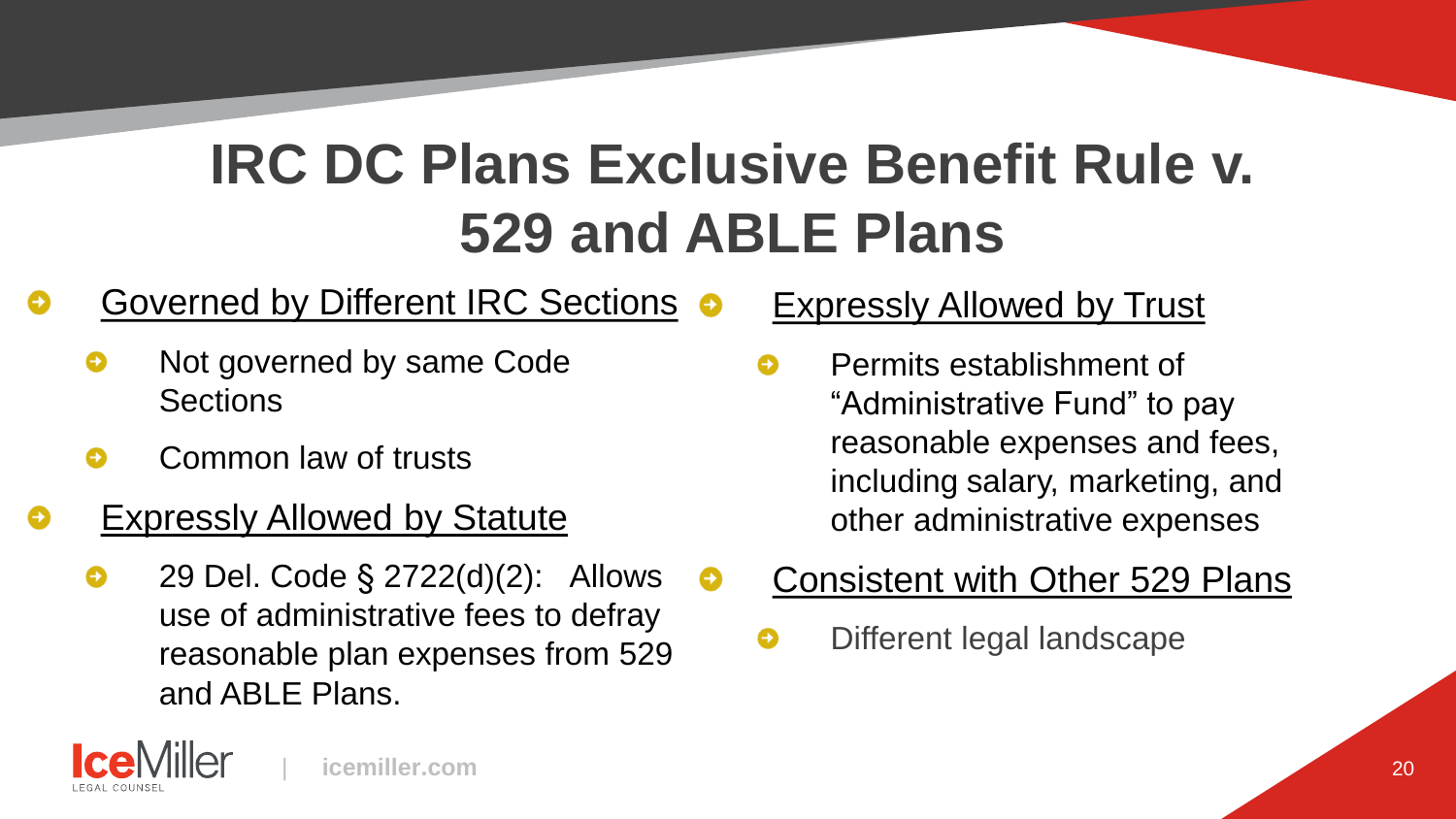| Plan              | <b>Code Section</b>                                                                                                                                                                                                                                                                                                                                                                                                                                                     |
|-------------------|-------------------------------------------------------------------------------------------------------------------------------------------------------------------------------------------------------------------------------------------------------------------------------------------------------------------------------------------------------------------------------------------------------------------------------------------------------------------------|
| 401(a) Match Plan | It must be "impossible, at any time prior to the satisfaction of all liabilities with respect to employees and their beneficiaries under the trust, for any part of the<br>corpus or income to be (within the taxable year or thereafter) used for, or diverted to, purposes other than for the exclusive benefit of his employees or their<br>beneficiaries. " Code § 401(a)(2)                                                                                        |
| 403(b) Plan       | A custodial account under a 403(b) plan cannot be used for, or diverted to, purposes other than the exclusive benefit of the participant. Treas. Reg. §<br>$1.403(b)-7(d)$ .                                                                                                                                                                                                                                                                                            |
| 457(b) Plan       | Assets of a governmental 457(b) plan must be held in a trust for the exclusive benefit of the participants and beneficiaries. Treas. Reg. § 1.457-8(1).                                                                                                                                                                                                                                                                                                                 |
| 529/529A Plans    | Provides that the Board and subcommittees discharge duties in accordance with trust and applicable law. Establishes the prudent person standard and<br>"authorizes the use of administrative fees from the Plan and Program to defray reasonable expenses of administering each Plan and Program, including marketing<br>expenses, and to fund scholarship, match, or promotional programs as the Board, in its discretion, may establish. " 29 Del. Code § 2722(d)(2). |

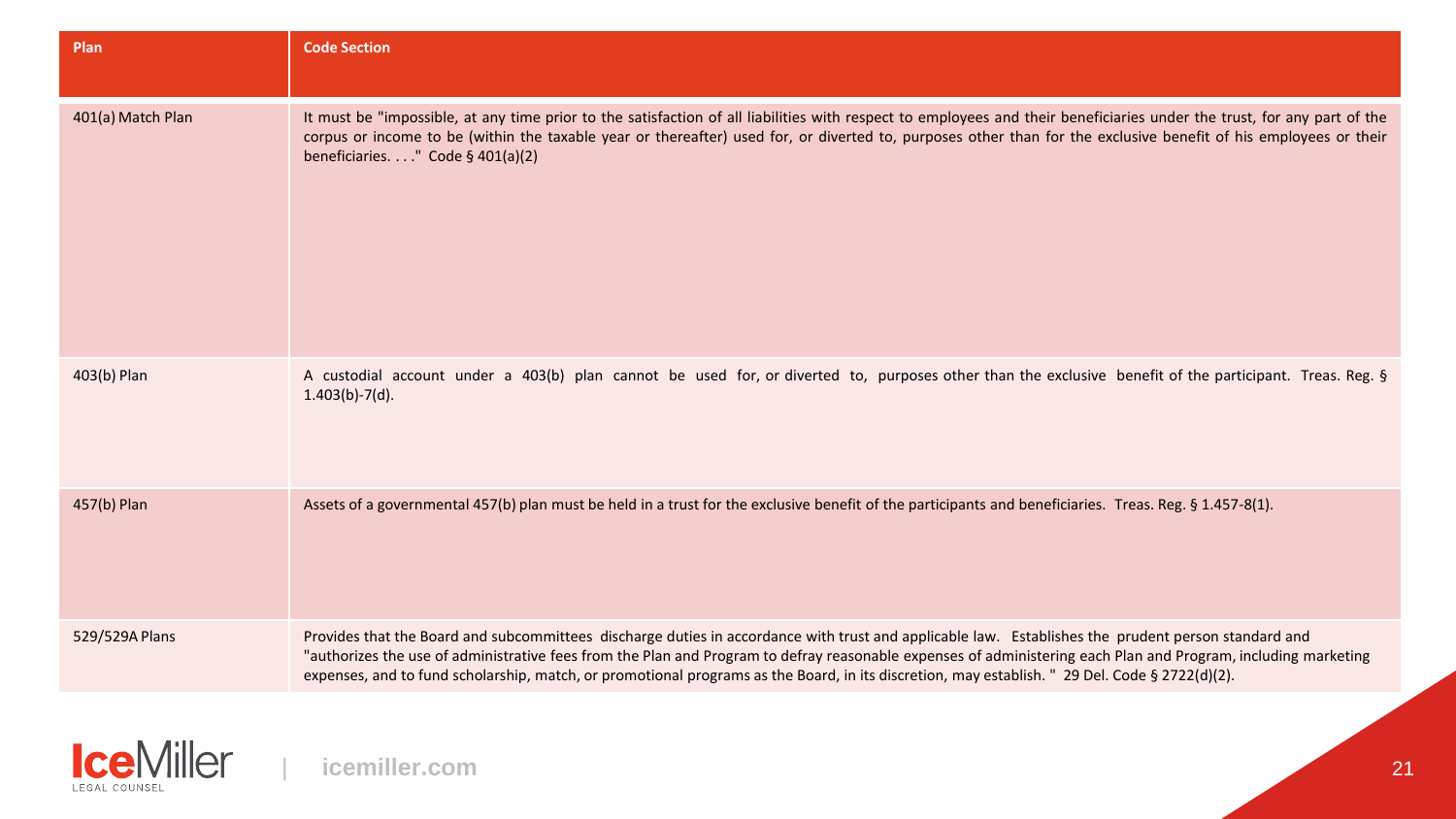#### **Duty of Loyalty: Plan Expenses** *(cont'd)*

A fiduciary shall discharge duties with respect to a plan incurring only costs that are appropriate and reasonable to administer the plan.

- Fee transparency
- Understand what and how fees are paid
- Only plan expenses can be paid from trusts

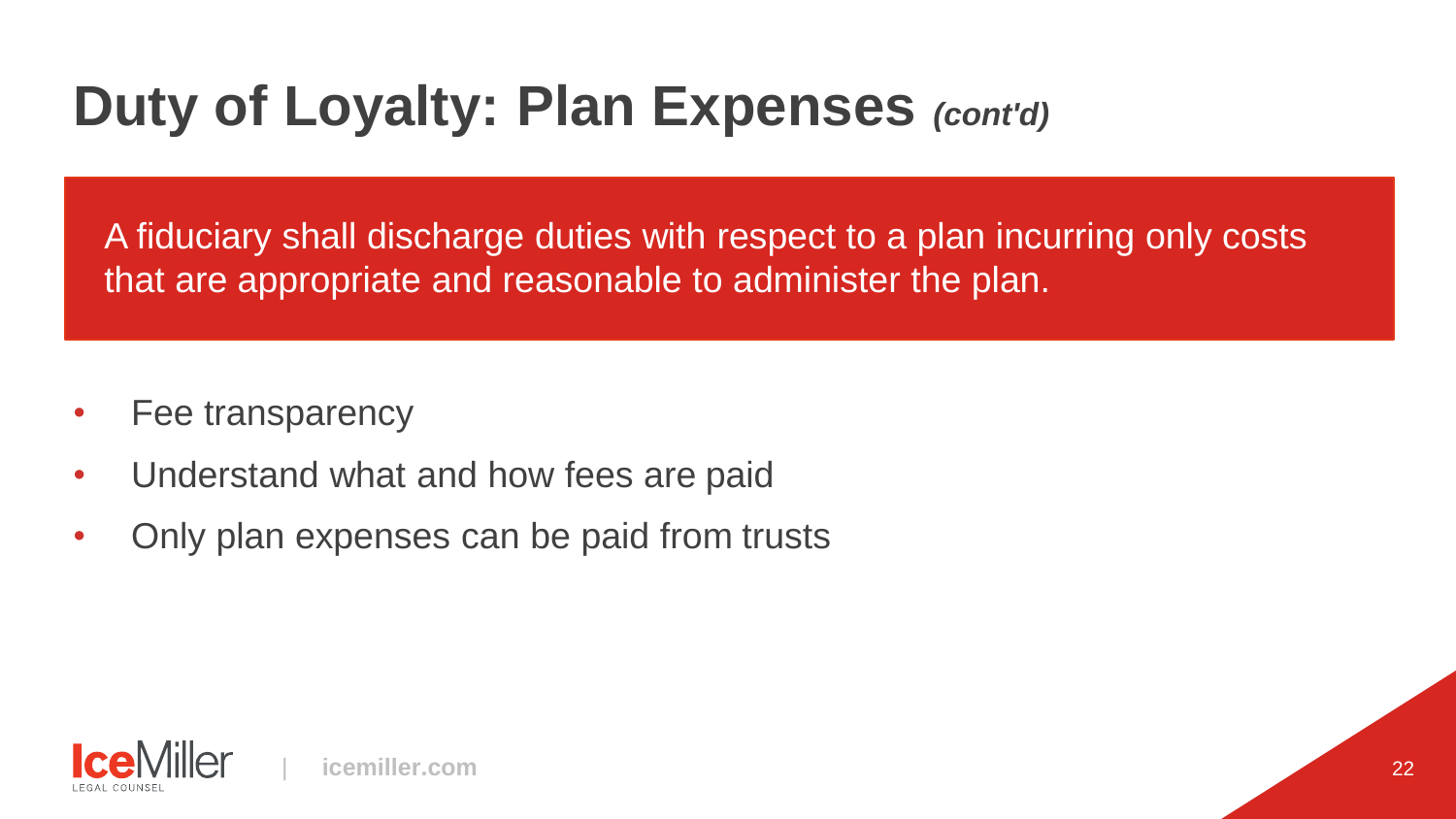### **Duty of Loyalty: Independence** *(cont'd)*

A trustee is to be independent of preconceived notions.

- "Many forms of conduct permissible in a workday world for those acting at arm's length, are forbidden to those bound by fiduciary ties. A trustee is held to something stricter than the morals of the marketplace."
	- *- Meinhard v. Salmon, 164 NE 545, 546 (NY Ct. App. 1928)*
- "Independence is required because it permits trustees to perform their duties in the face of pressure from others who may not be subject to such obligations."
	- *- UMPERSA Comments on § 5*

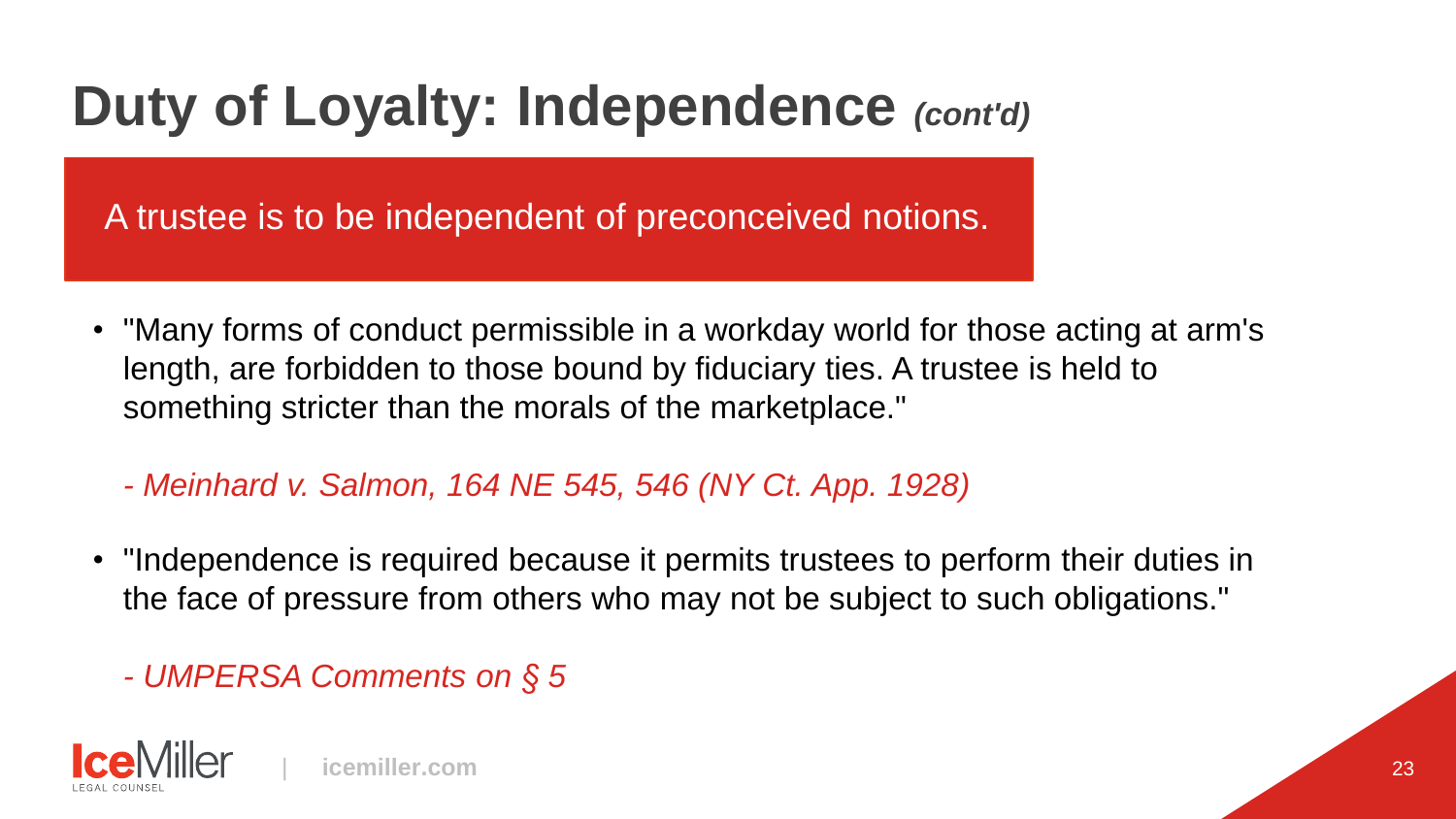#### **Duty of Loyalty: Independence** *(cont'd)*

- Delaware Code Chapter 58 sets forth the laws regulating the conduct of Officers and Employees of the State.
- The Board must arrange for an annual financial audit of each of the Plans, to be provided annually to the General Assembly. 29 Del. C. § 2722(e)(7).
- Stegemeier v. Magness, 728 A. 2d. 557 (Del. 1999) (Absolute prohibition on self dealing by Trustee).

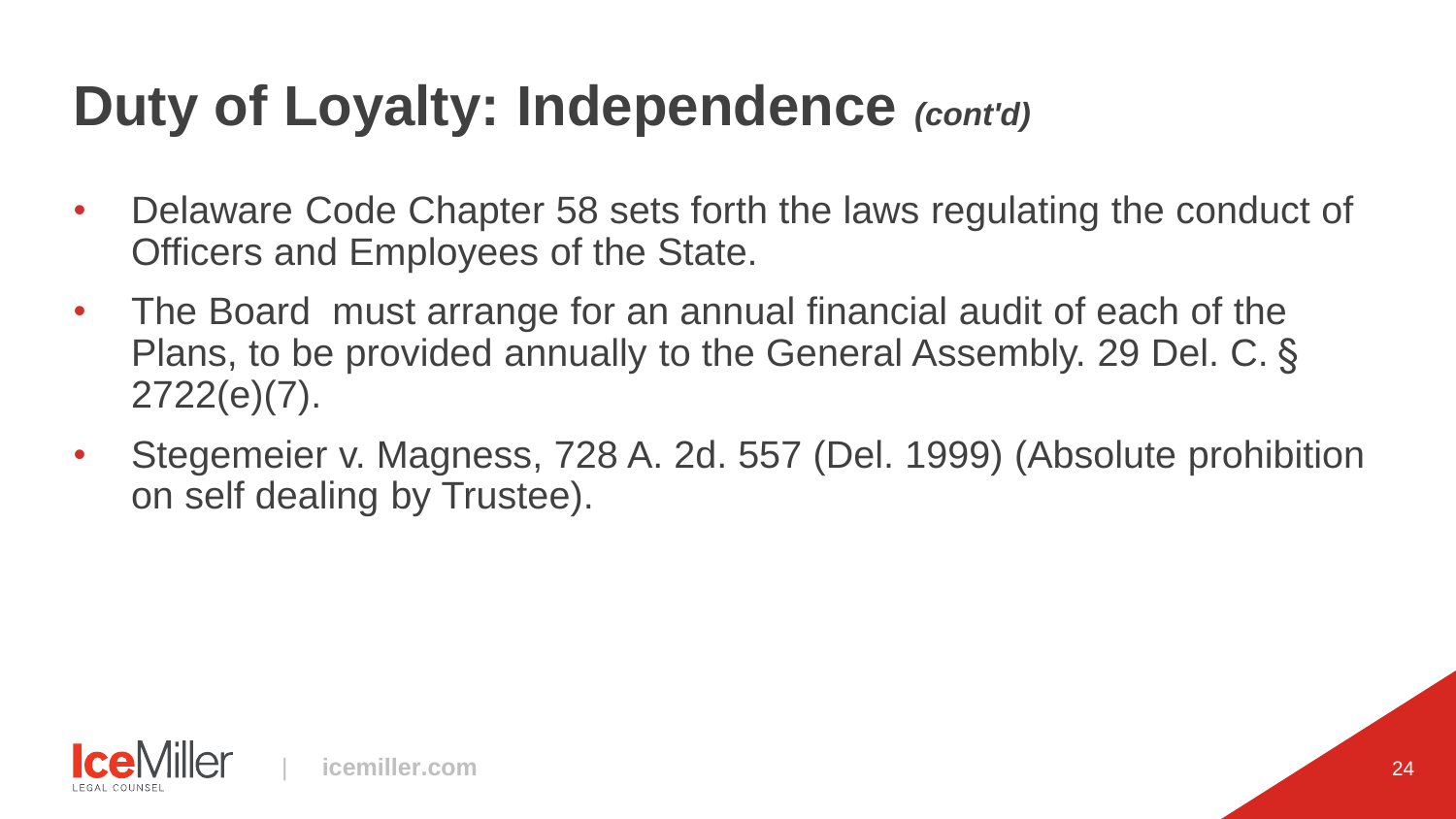### **Duty of Loyalty: Impartiality**

A fiduciary owes a duty of loyalty to **all participants and beneficiaries**, and respecting that duty requires the fiduciary to be **impartial among differing interests**.

Prevents application of assets for personal use, self-dealing, competition with trust, or improper benefit

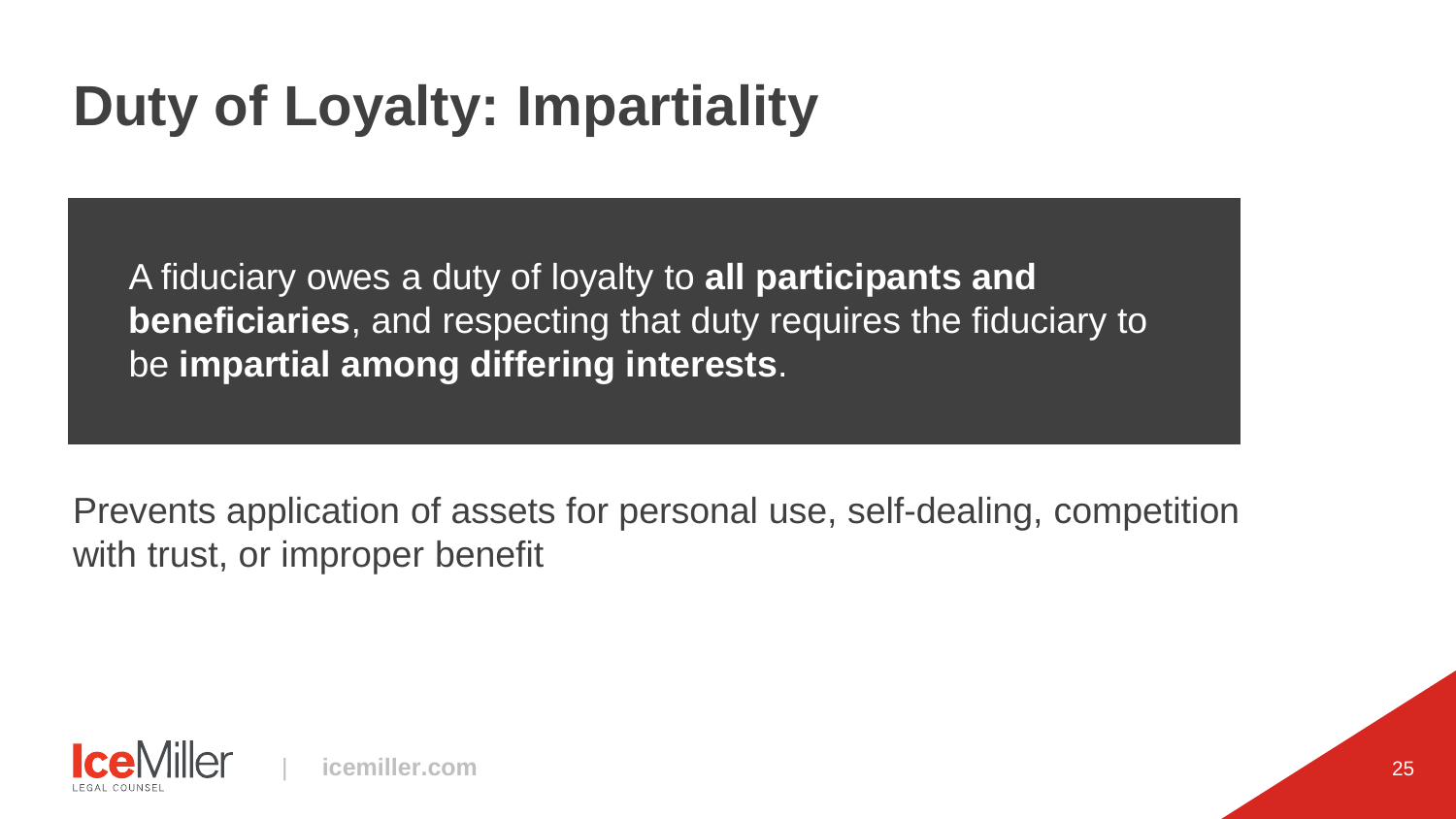

#### **Duty of Loyalty: Impartiality** *(cont'd)*

- Balance the interests of retirees and active participants
- Balance the interests of different groups of participants
	- Teachers, state employees, police officers, local employees
- Balance roles with regard to different plans and trusts
	- 457(b) Plans, 403(b) Plans, 401(a) Plans.

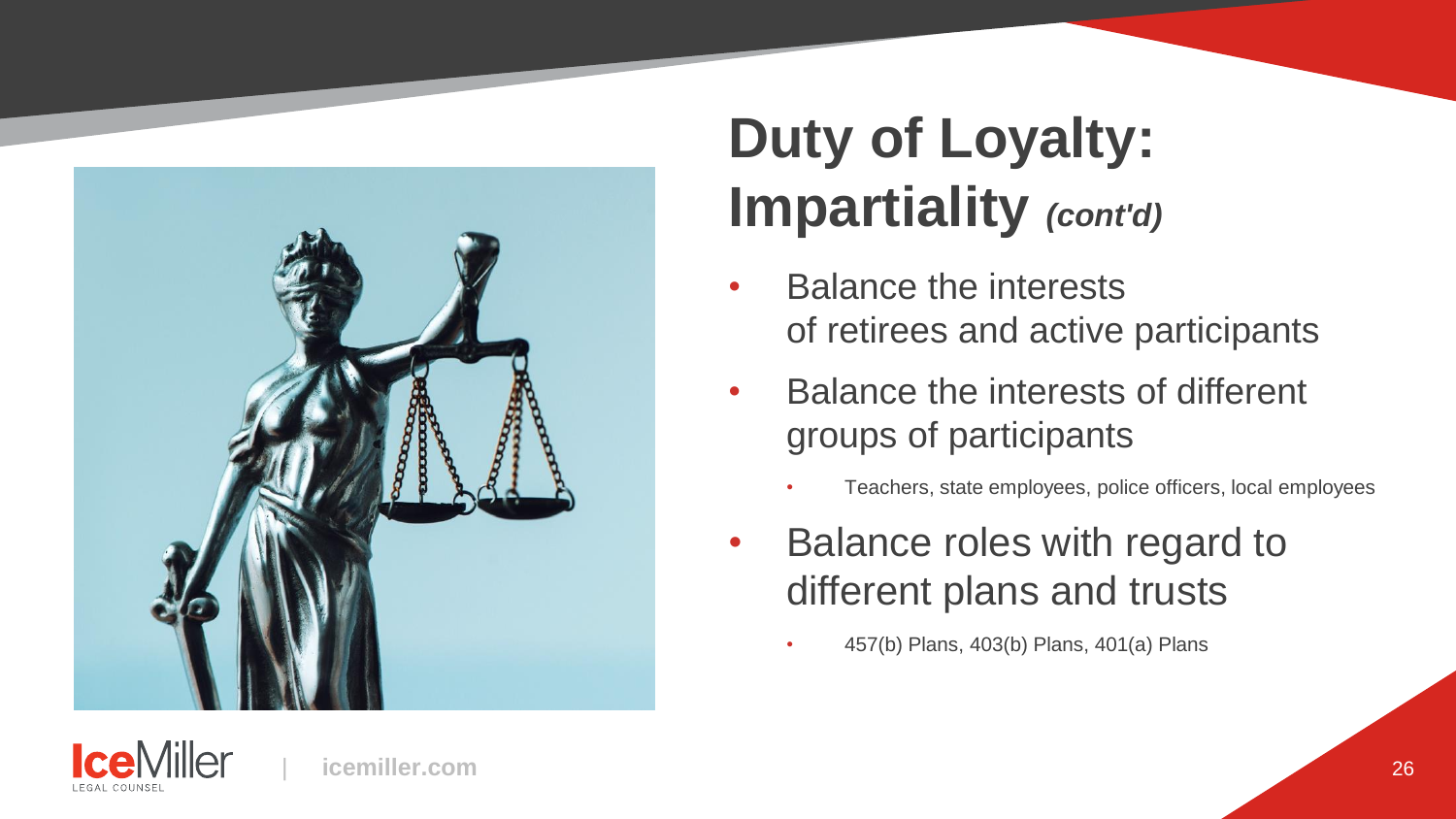#### **Duty of Loyalty: Practical Impact**

A fiduciary has a duty to act in the interest of the trust **as if it had no other competing interests to protect**.

- Cannot act for fiduciary's own interest
- Cannot be influenced by the interest of any third person
- Must set aside the interests of the party that appoints the fiduciary
- Not an agent for the party that appoints fiduciary

Requires **undivided loyalty** to members and beneficiaries.

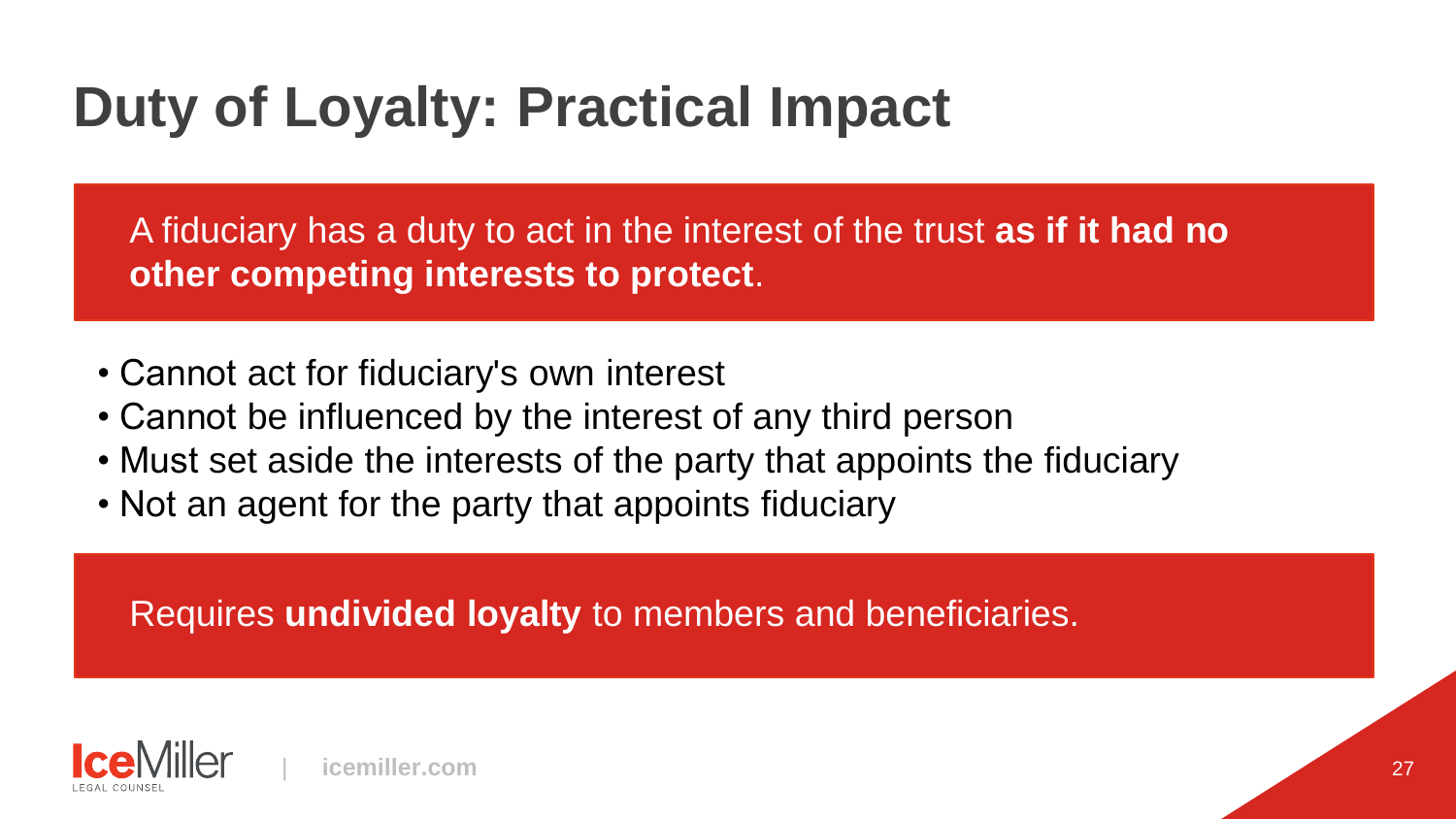## **2. Duty of Prudence**



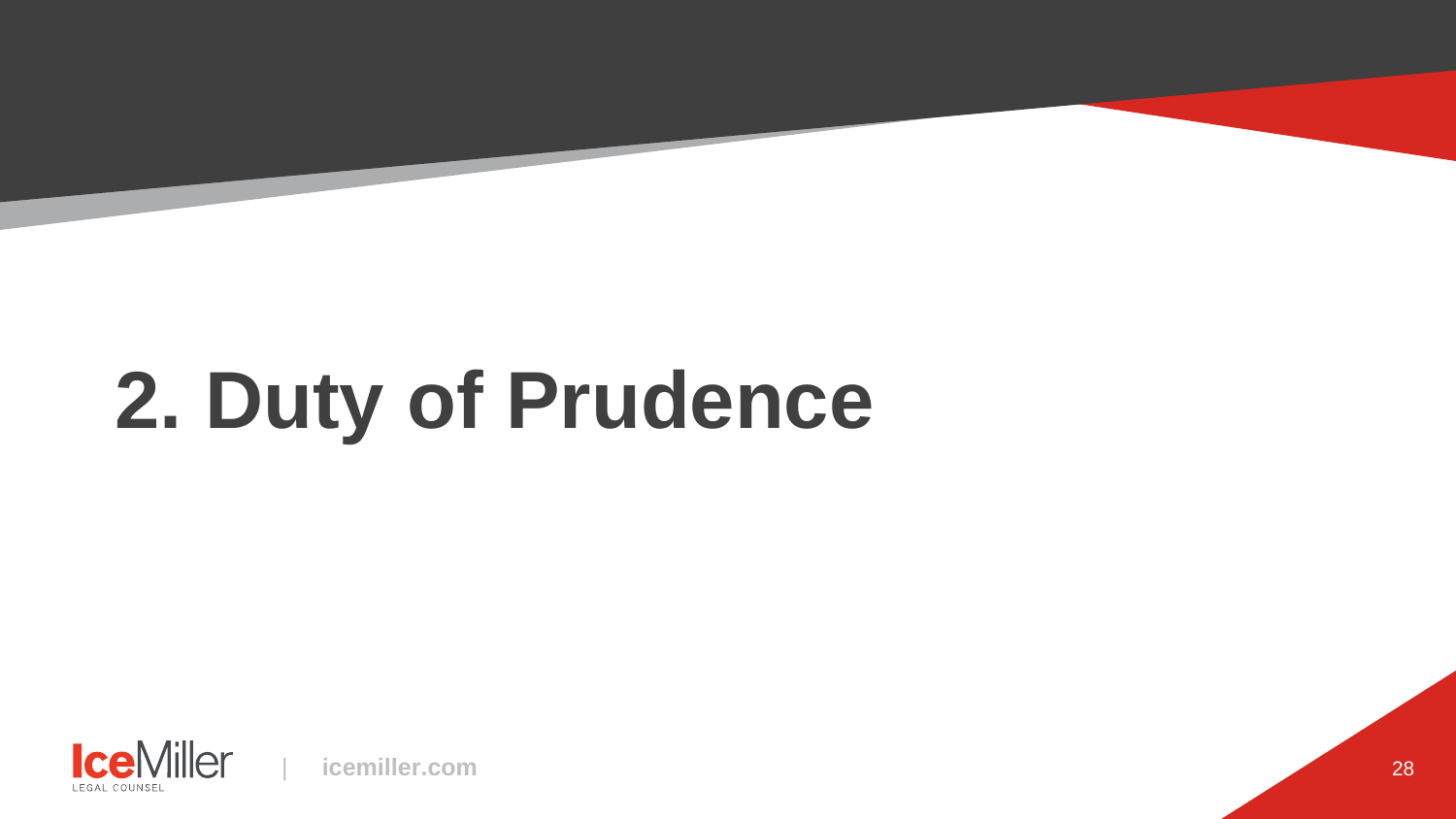#### **Discussion Question**

Ben has served on the same public pension board for nearly five years. He is a retired public school teacher with a background in English literature. Prior to its quarterly meeting, the staff circulated an actuarial report that was due to be discussed at the board meeting. Ben briefly looked at the actuary report, but did not feel as though he understood the content enough to read it thoroughly. At the board meeting, Ben voted to approve the report without having looked at it again.

**Did Ben uphold his duties as a fiduciary?**\

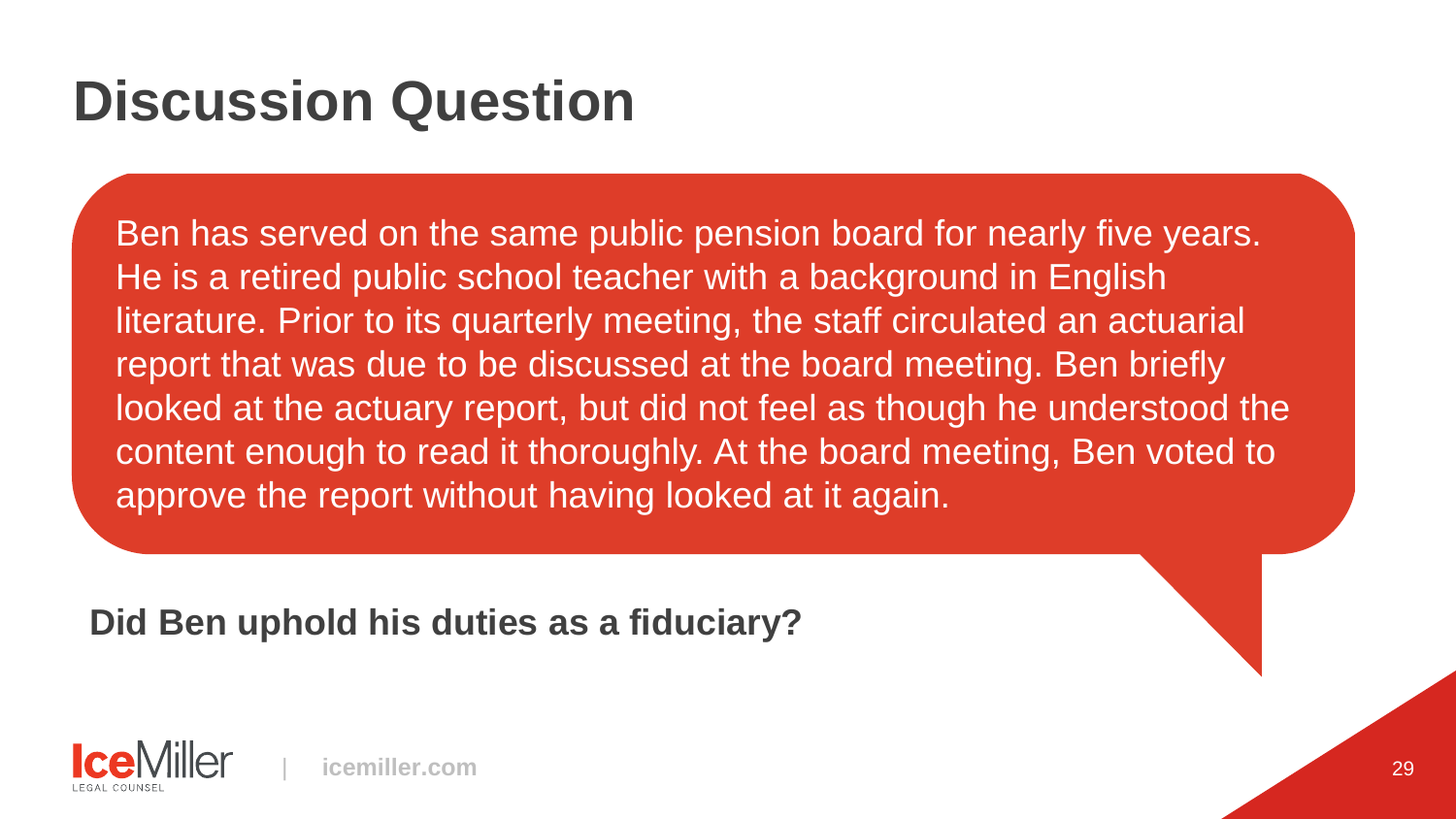#### **Duty of Prudence**

#### Delaware Code § 2722(d) incorporates the **duty of prudence**:

"The Board, its subcommittees, and each of their members shall discharge their duties with respect to each Plan solely in the interest of the participants and beneficiaries of such Plan and for the exclusive purpose of providing Plan benefits to participants and their beneficiaries, including defraying reasonable expenses of administering each such Plan, with *the care, skill, prudence, and diligence* under the circumstances then prevailing that a *prudent person* acting in a like capacity and familiar with such matters would use to attain the purposes of such Plan"

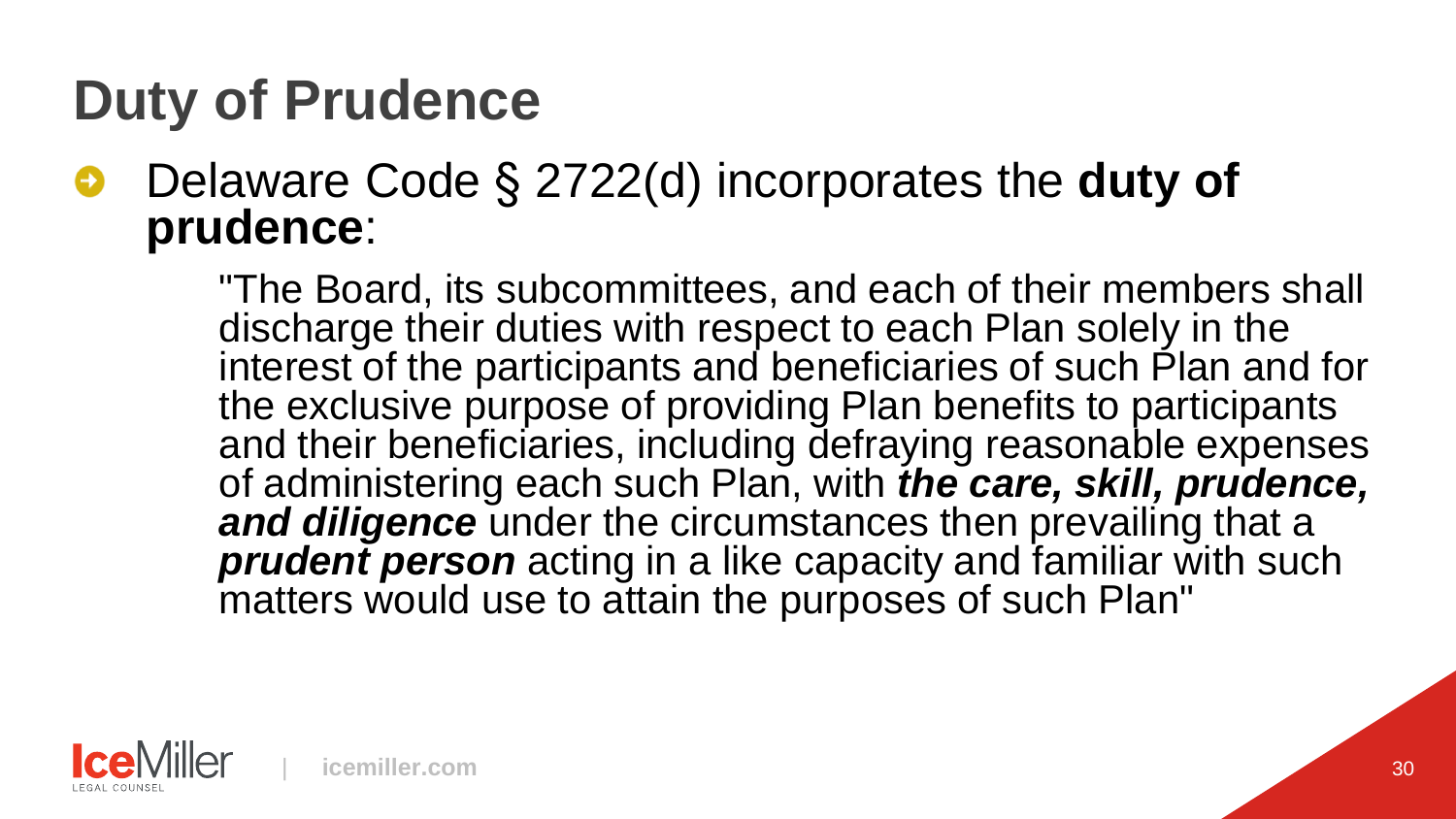#### **Duty of Prudence: Informed (***cont'd***)**

The trustee must exercise reasonable effort and diligence in making and monitoring investments for the trust, with attention to the trust's objectives, including keeping informed of rights and opportunities associated with those investments.

*Example*: Obtain and consider relevant information about the trust, beneficiaries and investments.

*Example*: Look at plan operations and documents, especially high risk areas

May require securing and considering the advice of experts on a reasonable basis.



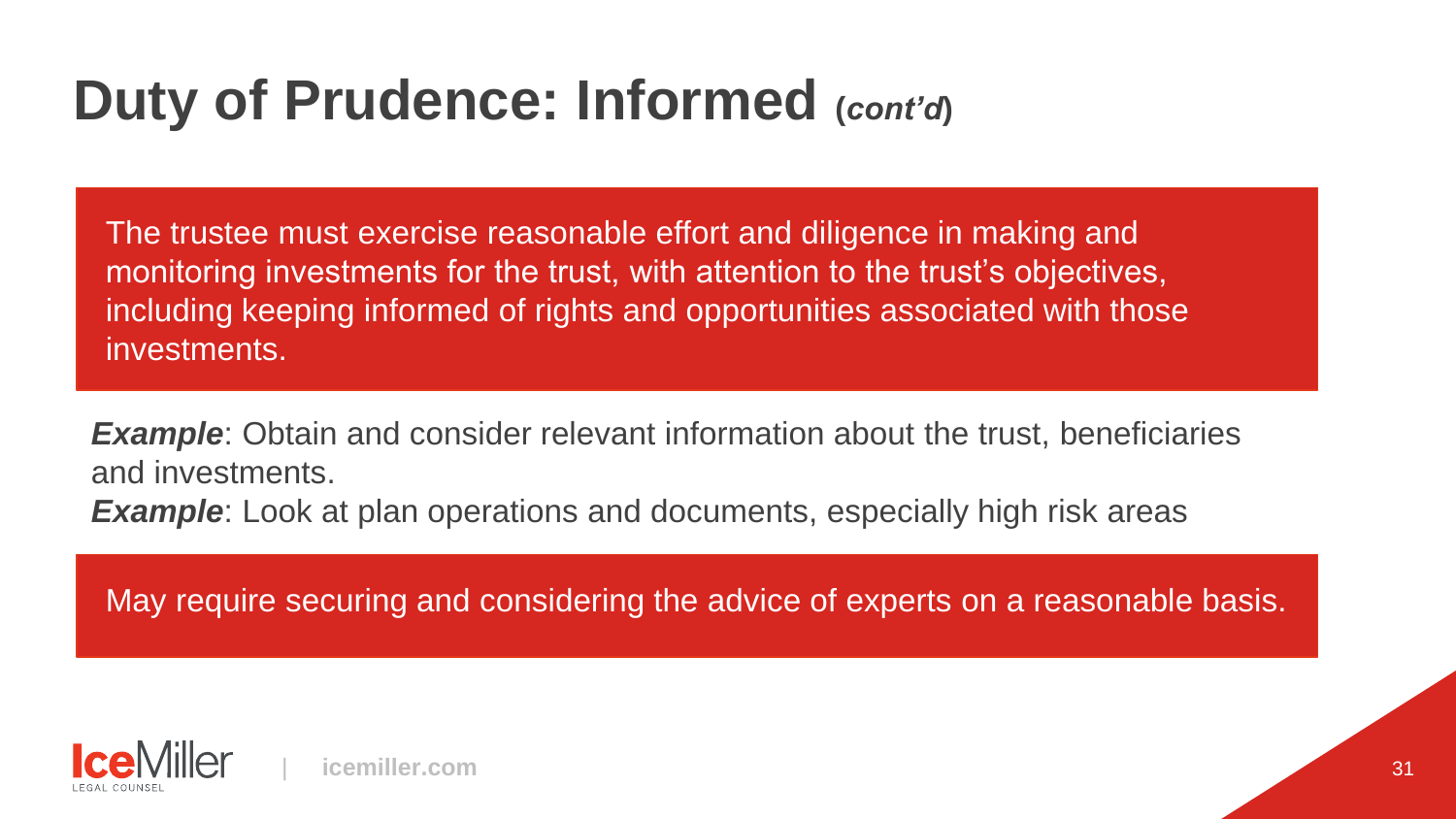#### **Duty of Prudence: Expertise and Delegation**

If a fiduciary does not have the skills, he/she must hire an expert pursuant to a prudent process.

State statutes may require certain types of expertise, e.g. investment expertise.

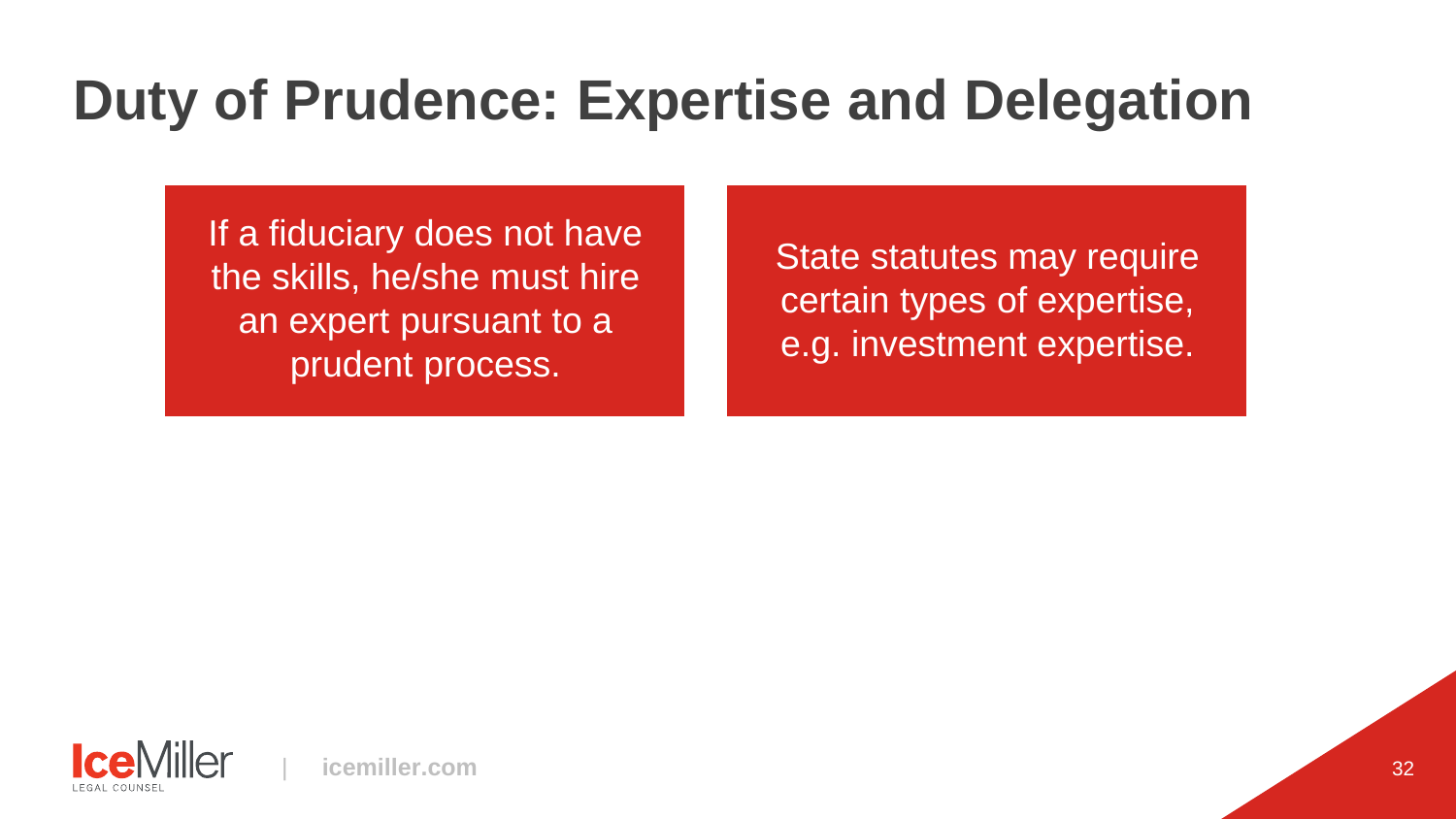#### **Duty of Prudence: Delegation**

- A fiduciary is able to delegate functions that a prudent fiduciary acting in a like capacity and familiar with those matters could properly delegate.
- A fiduciary has a duty to delegate responsibilities outside of the fiduciary's expertise.
- Delegation should not be overly broad and must be consistent with duties of care and caution, *e.g.* terms of delegation must be prudent.

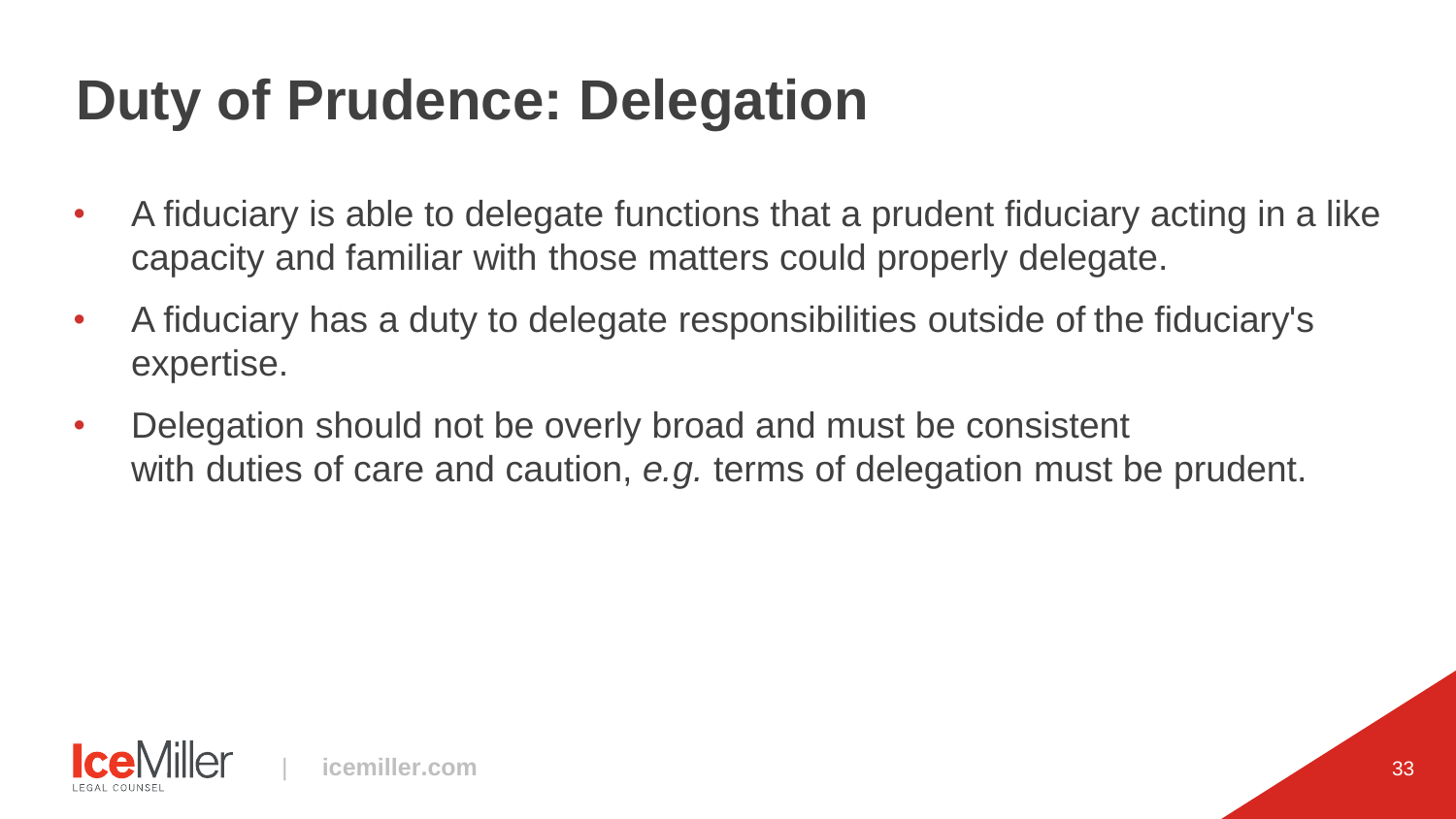#### **Duty of Prudence: Delegation** *(cont'd)*

| <b>Documentation should be</b><br>clear and consistent                                                                                                              | Delegation is a fiduciary act                                                                                                                    |
|---------------------------------------------------------------------------------------------------------------------------------------------------------------------|--------------------------------------------------------------------------------------------------------------------------------------------------|
| • Set out specific duties in<br>writing<br>• Ensure all delegated acts<br>are approved by the<br>fiduciary<br>• Require the delegate<br>accepts all assigned duties | • Must delegate prudently<br>and in accordance with the<br>written plan<br>• Must monitor the delegate<br>• Fees and costs must be<br>reasonable |

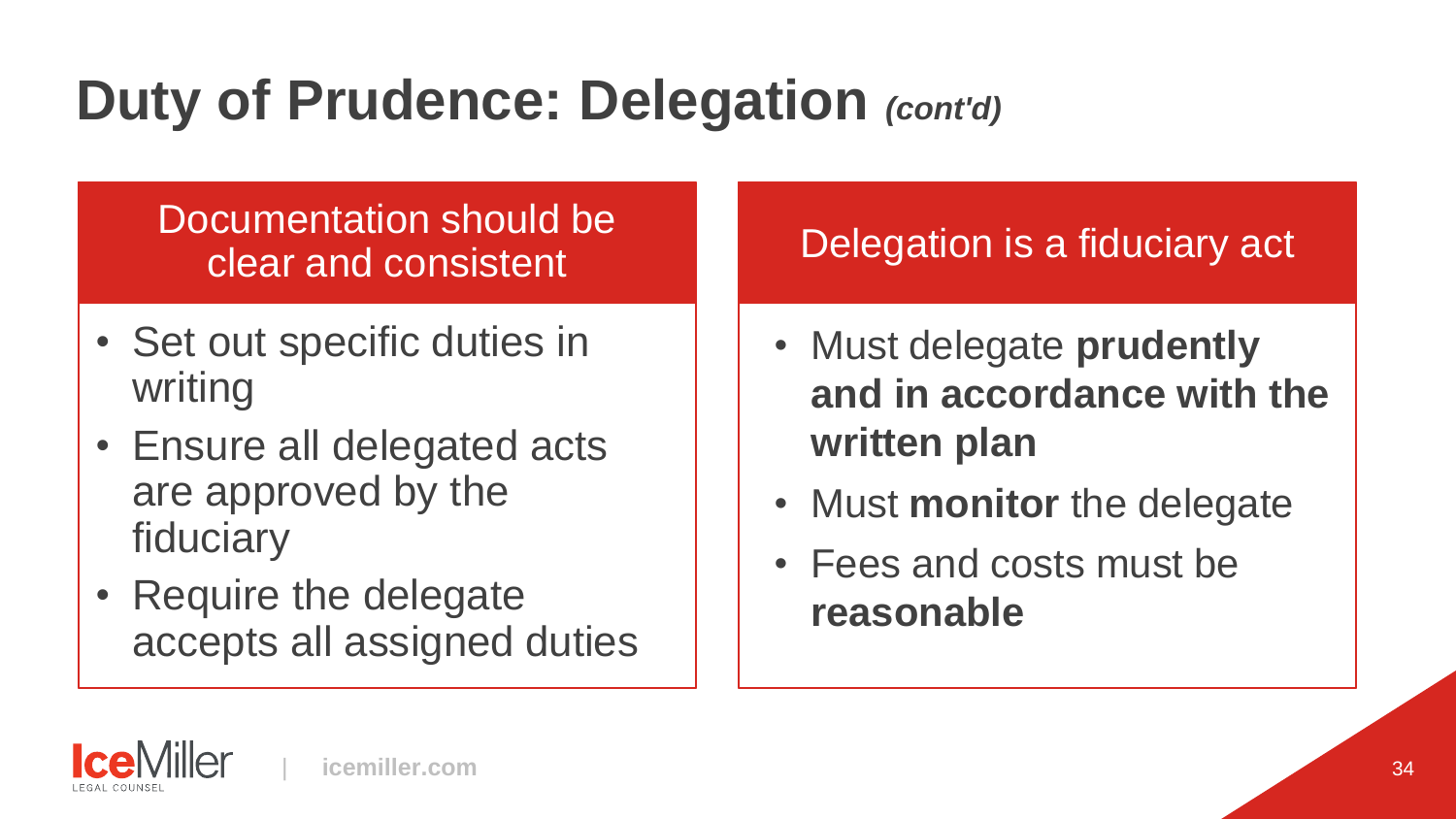

#### **Duty of Prudence: Delegation** *(cont'd)*

"If you don't know jewelry, know the jeweler."

**- Warren Buffett**



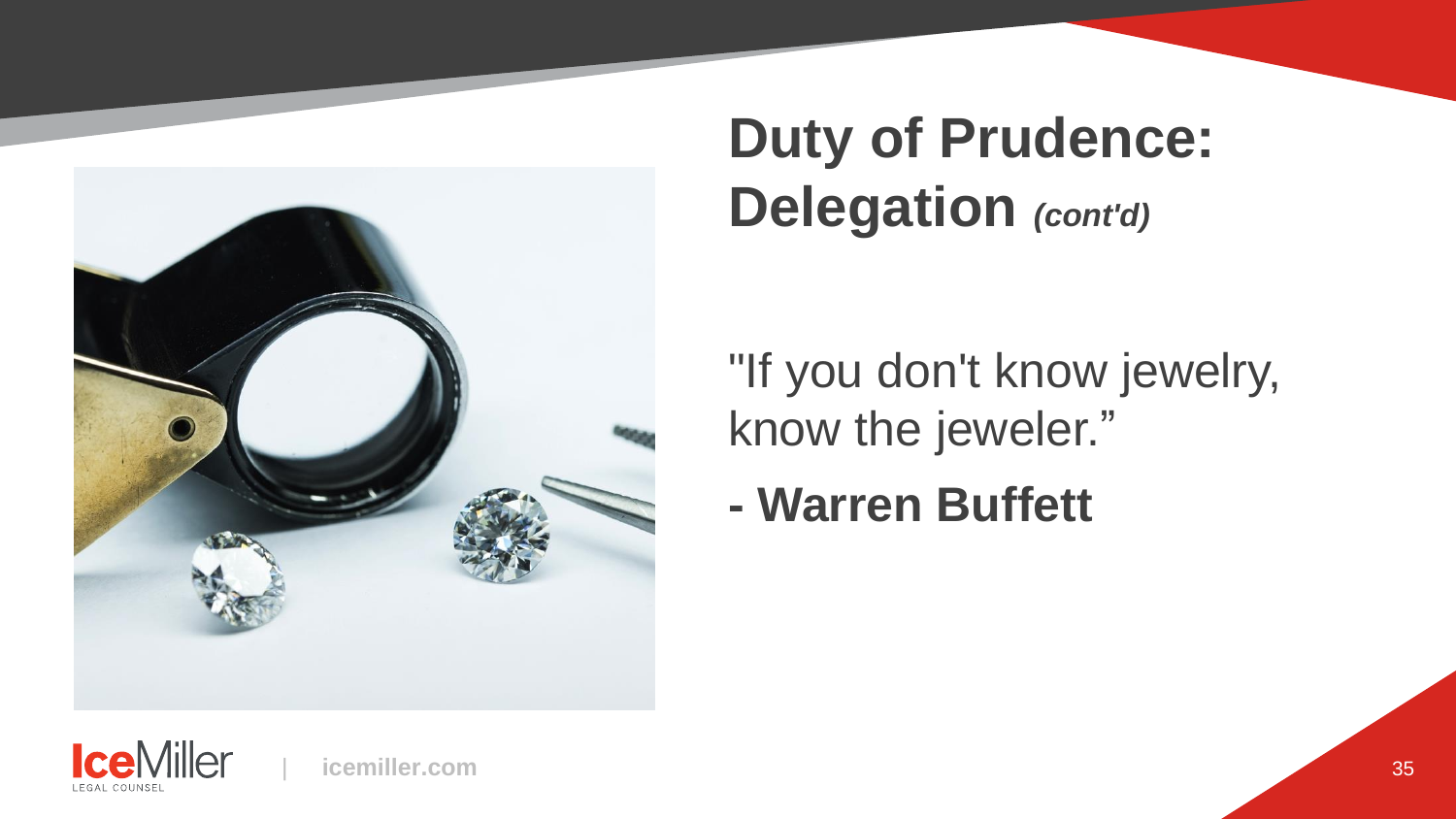#### **Duty of Prudence: Diversify** *(cont'd)*

In investing and managing assets, a fiduciary with authority to invest and manage assets shall diversify the investments unless the trustee reasonably determines that it is not prudent to do so.

"The Board shall have the power and duty to maintain, invest, and reinvest the funds contributed into the Plans consistent with the standard of care . . . ." Del. Code  $\S 2722(e)(4)$ .

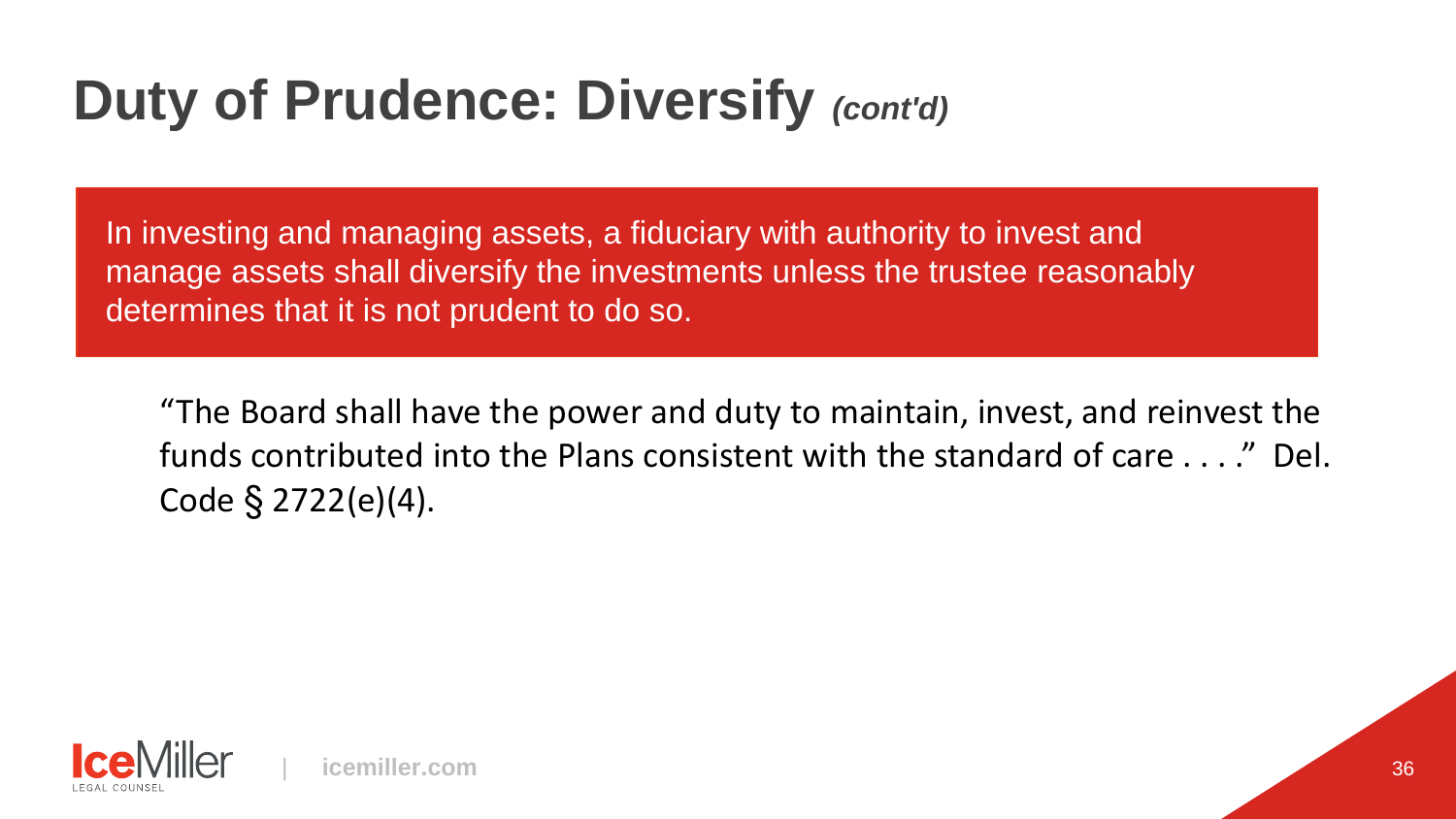#### **Duty of Prudence: Continuing Duty to Monitor** *(cont'd)*

- Common law of trusts recognizes a continuing responsibility to monitor investments after initial selection:
	- "[A] trustee's duties apply not only in making investments but also in monitoring and reviewing investments, which is to be done in a manner that is reasonable and appropriate to the particular investments, courses of action, and strategies involved." Restatement (Third) of Trusts.
	- "The Board in the exercise of its sole discretion and without liability is specifically authorized to remove any of the Plans' funds from any financial institution and to reinvest the funds in a similar or different investment alternative at another financial institution at any time." Del. Code § 2722(e)(6).

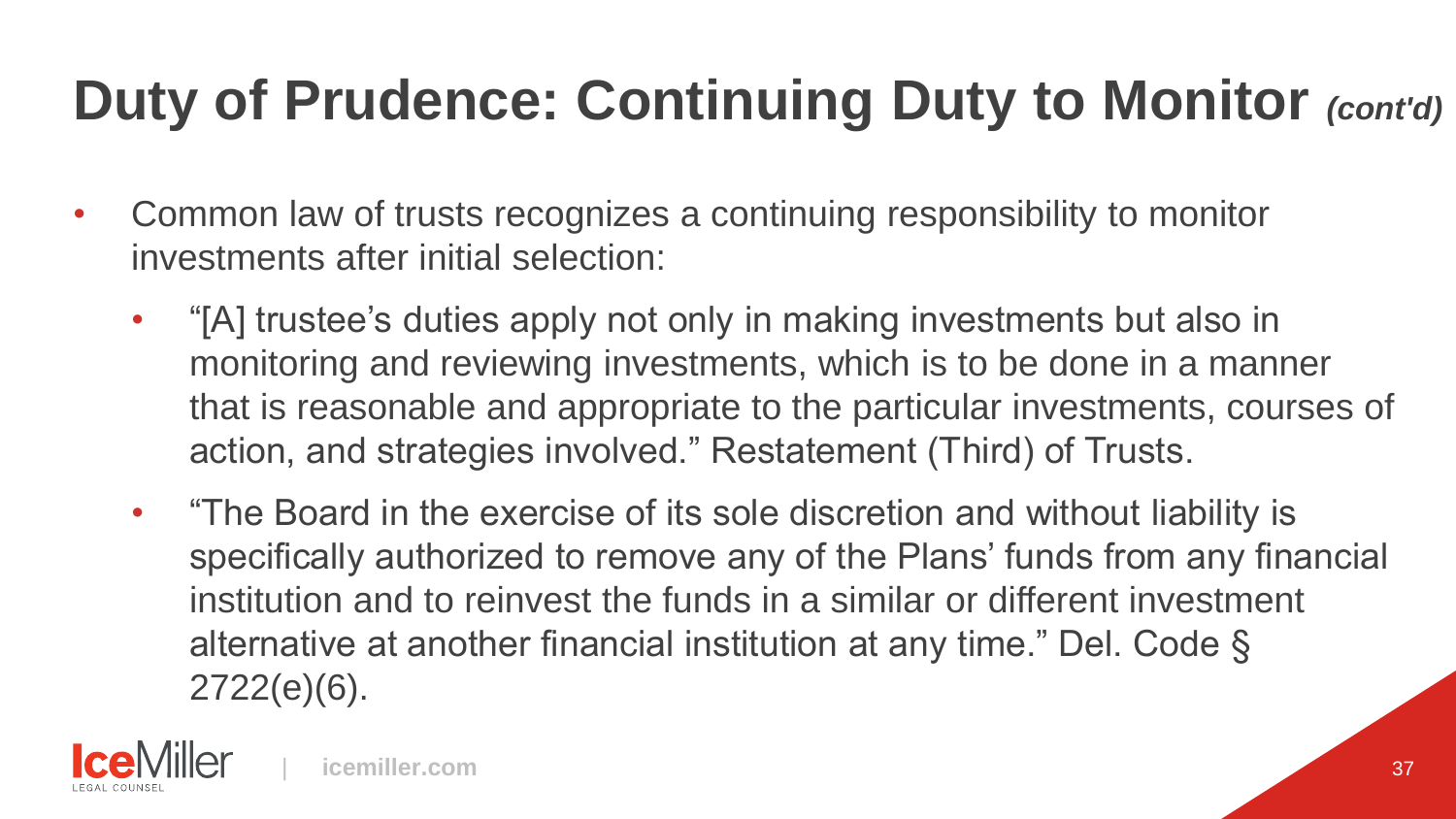### **Continuing Duty to Monitor: Practical Impact**

- Conduct **regular investment reviews** comparing with peer groups and benchmarks
- **Compare** expenses and assets classes
- Determine whether certain investments/funds should be placed on a **watch list or replaced**
- Consider adoption of **Investment Policy Statement**

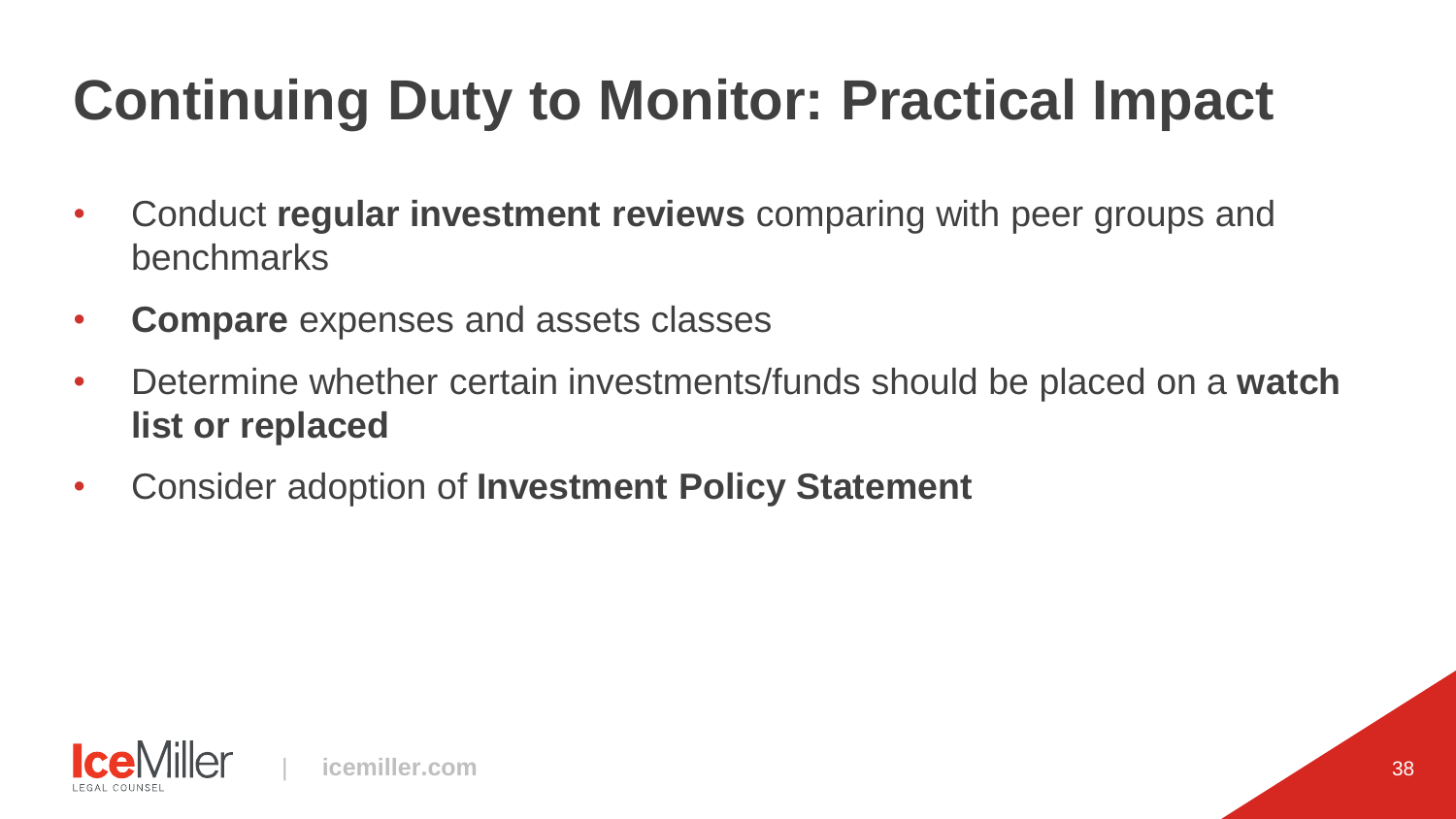## **3. Duty to Follow Plan Document**



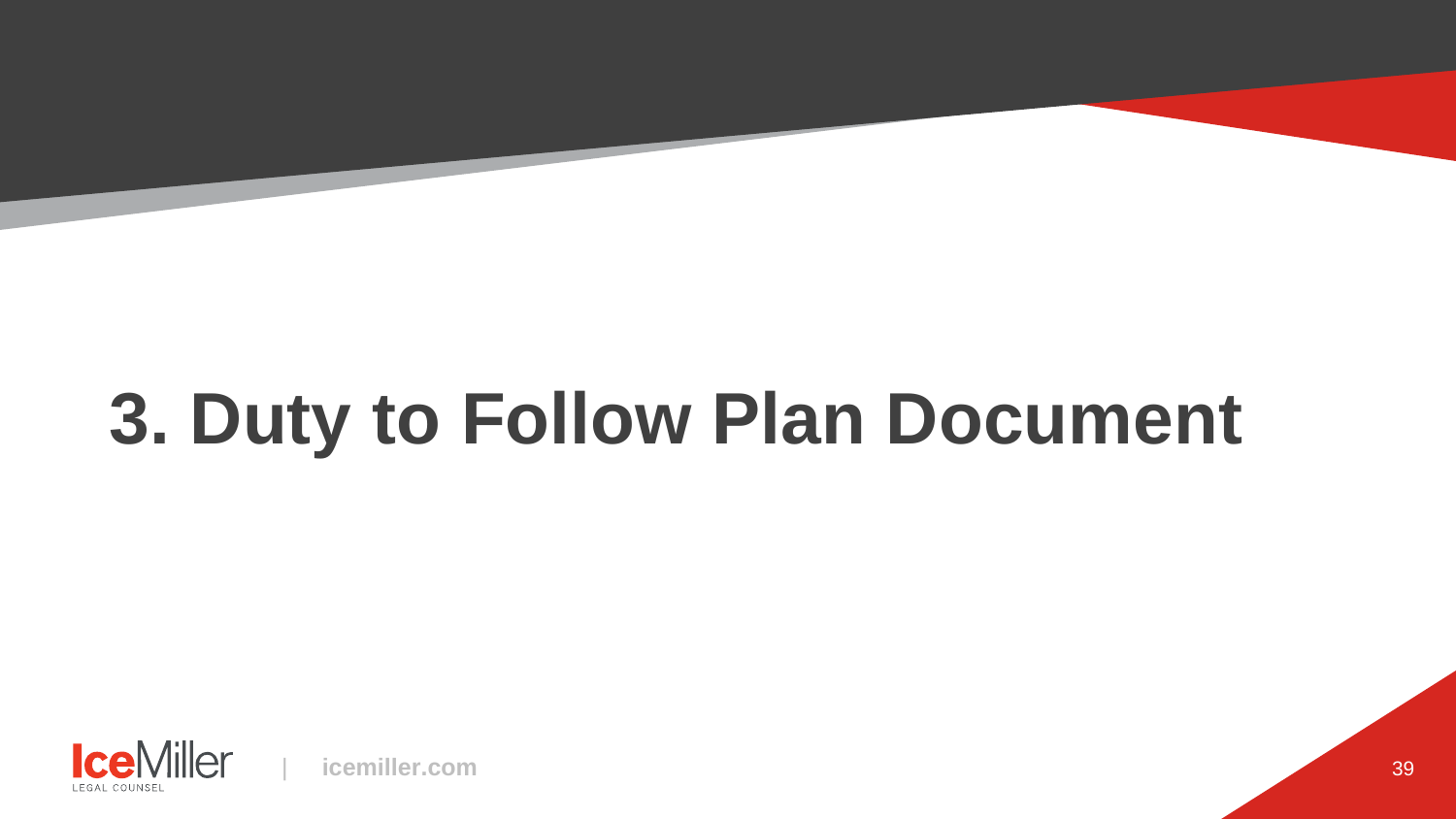#### **Duty to Follow Plan Documents**

Fiduciary duty to administer a plan in good faith in accordance with its **written terms – "by the book."**

- Plan includes the statutes, administrative rules, and administrative procedures
- Consistent interpretation and administration
- Timely update for legally required changes
- Timely correct plan errors

Burden on fiduciary to understand the governing documents of the plans and the context in which the plans exist.

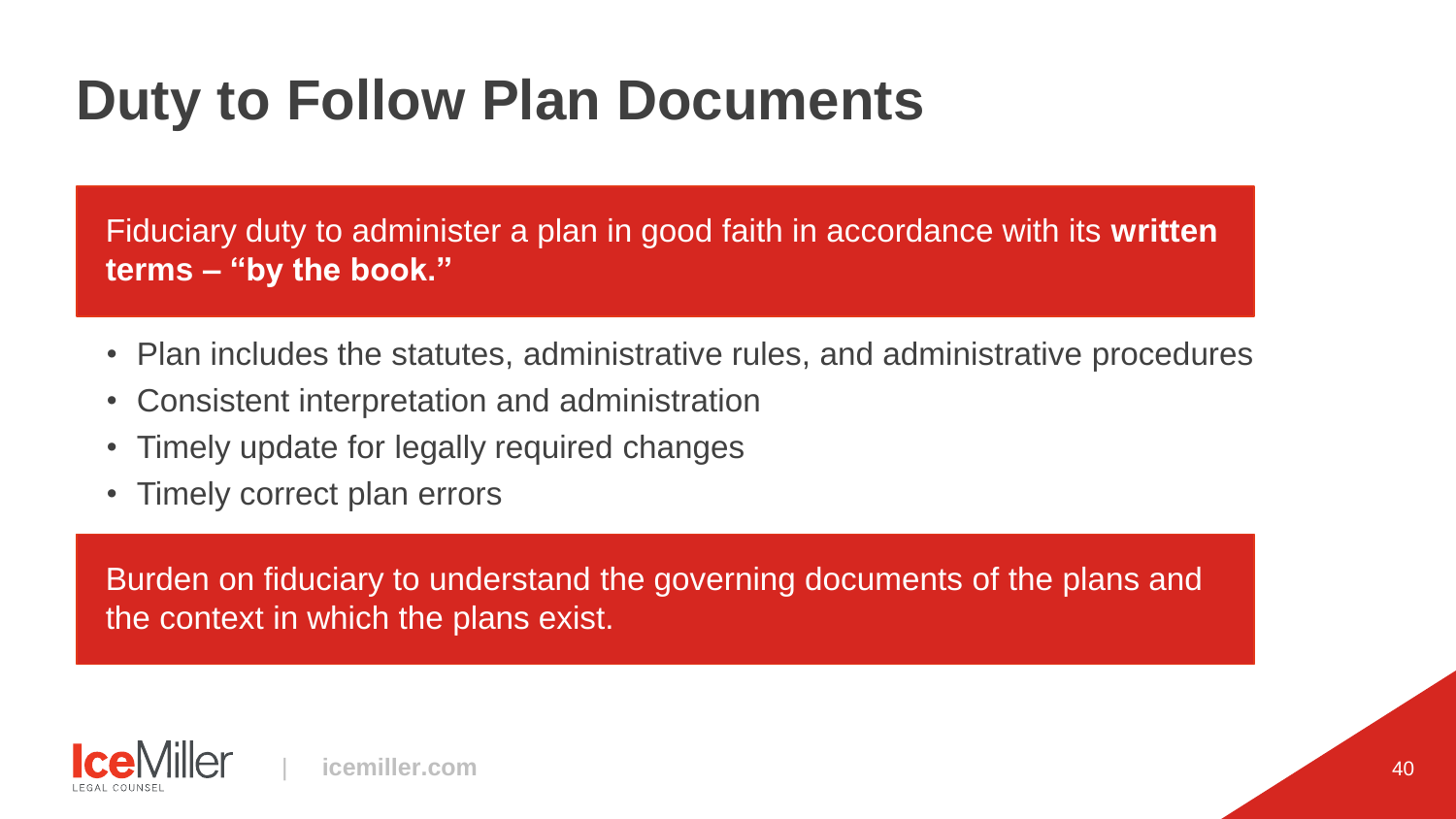## **4. Prohibited Transactions**



| **icemiller.com**

41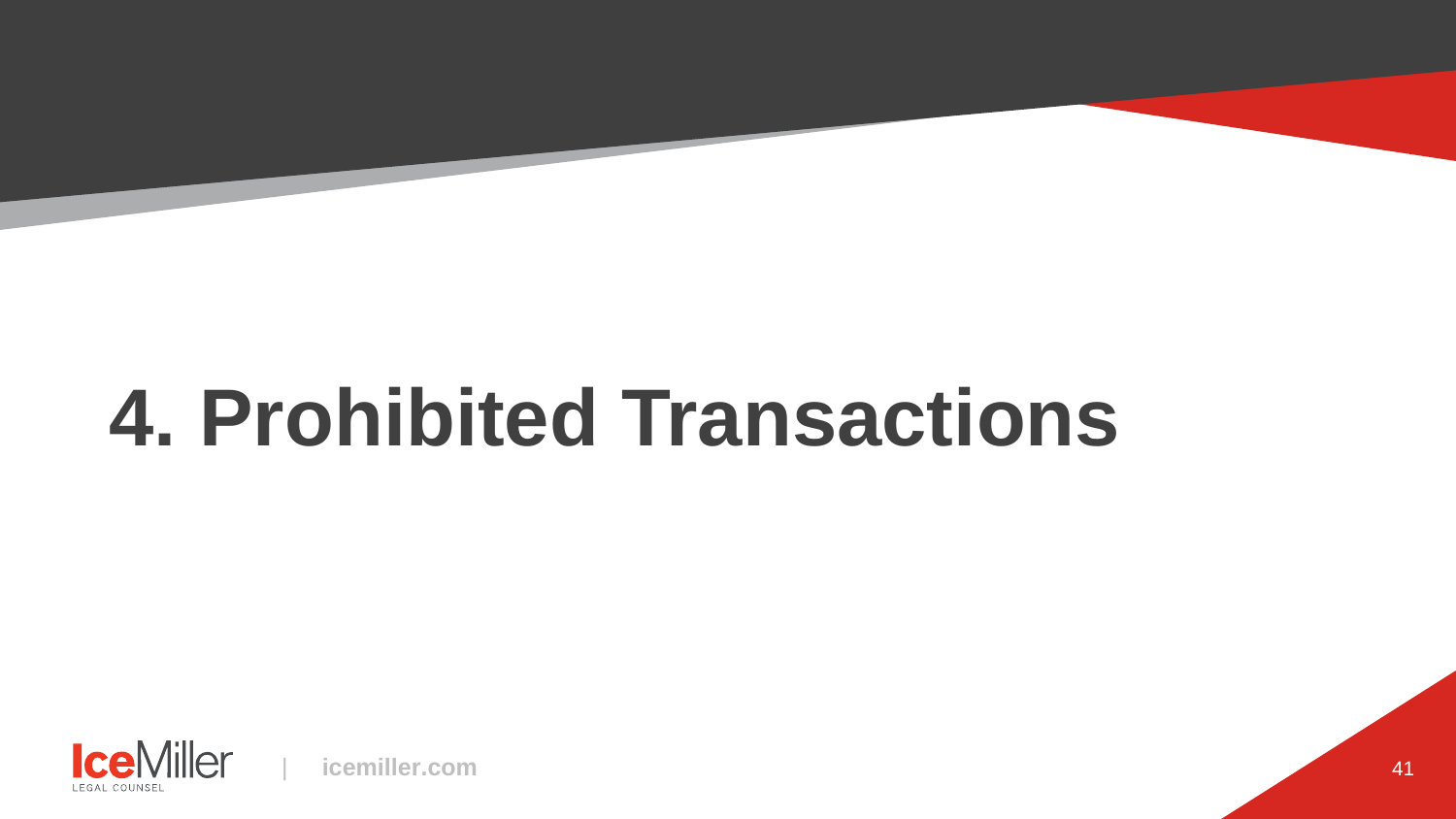#### **Discussion Question**

Barbara is a member of a public pension board. A good friend of hers is an actuary at a large, well-respected firm in the same city. When the public pension board needs to hire a new actuary, Barbara recommends her friend because her friend's firm is so well-respected and Barbara considers her friend very trustworthy. The board establishes a contract with this actuarial firm without comparing prices. Several months into the contract, the board learns that it is paying this firm a much greater rate than a smaller, local actuarial firm.

*Did Barbara and/or the board breach a fiduciary duty?*

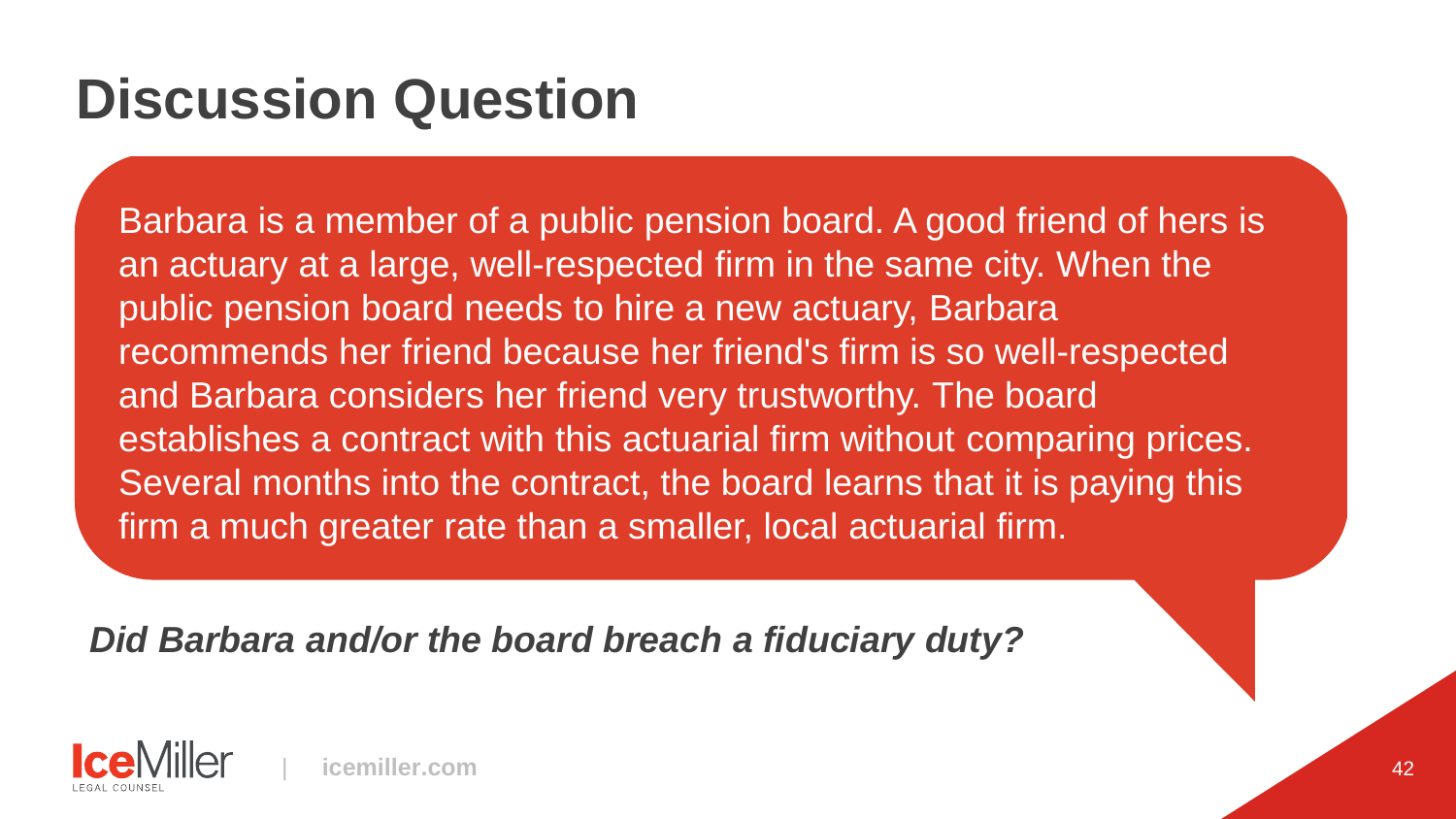### **Negative Duties: Prohibited Transactions**

#### **A fiduciary may not:**

- Deal with plan assets in his or her own interest
- As to a "Disqualified Person":
	- Pay unreasonable compensation for services performed
	- Make a purchase for more than adequate consideration or a sale for less than adequate consideration
- Act on behalf of a party whose interests are adverse to the plan or participants
- Receive anything of value from any party in connection with a transaction involving plan assets

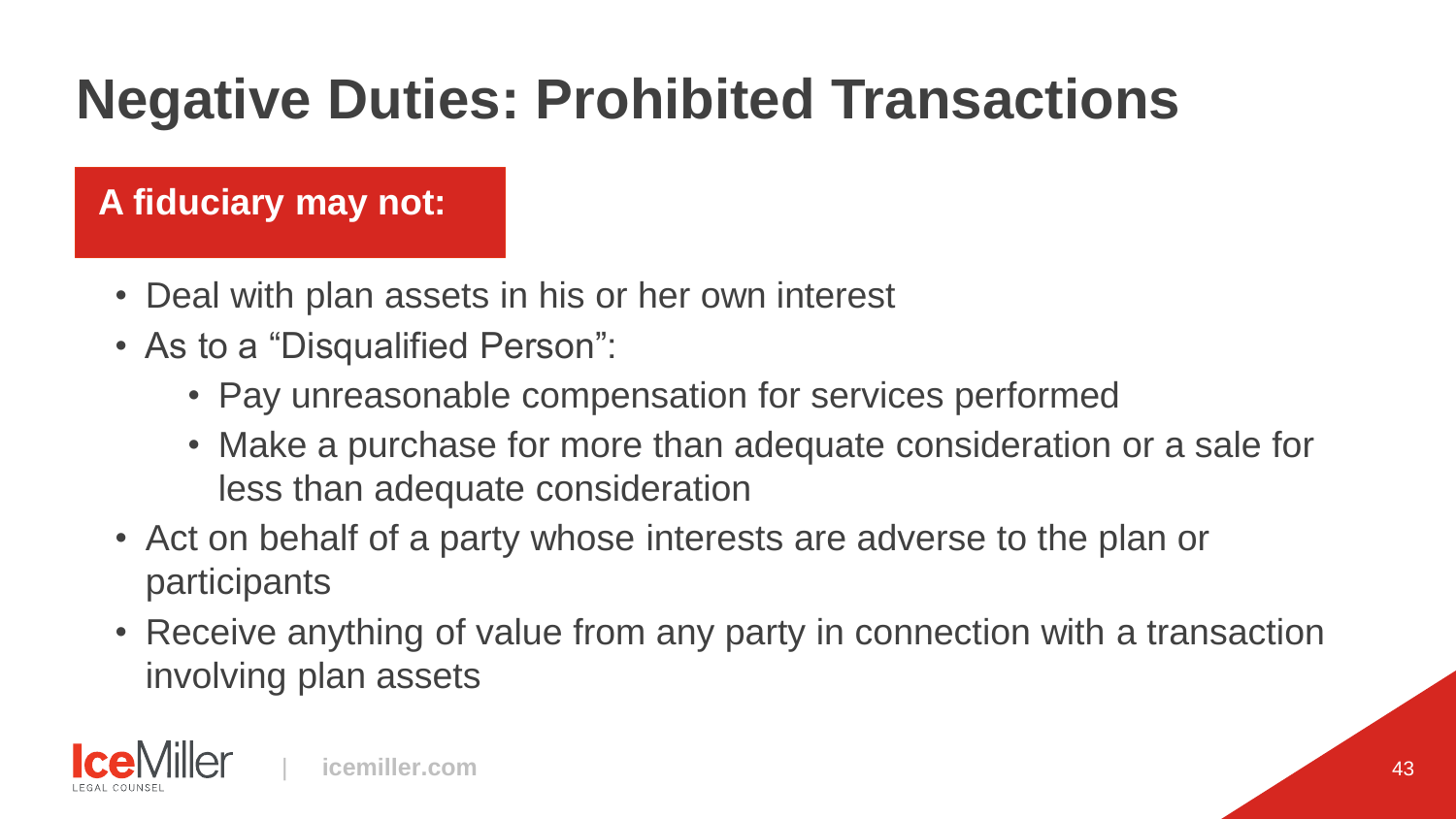

#### **Key Takeaways**

- Highest duty known to law
- Objective standard:
	- Prudent "expert" standard
	- Good faith is not sufficient
- If it is not documented, it cannot be substantiated

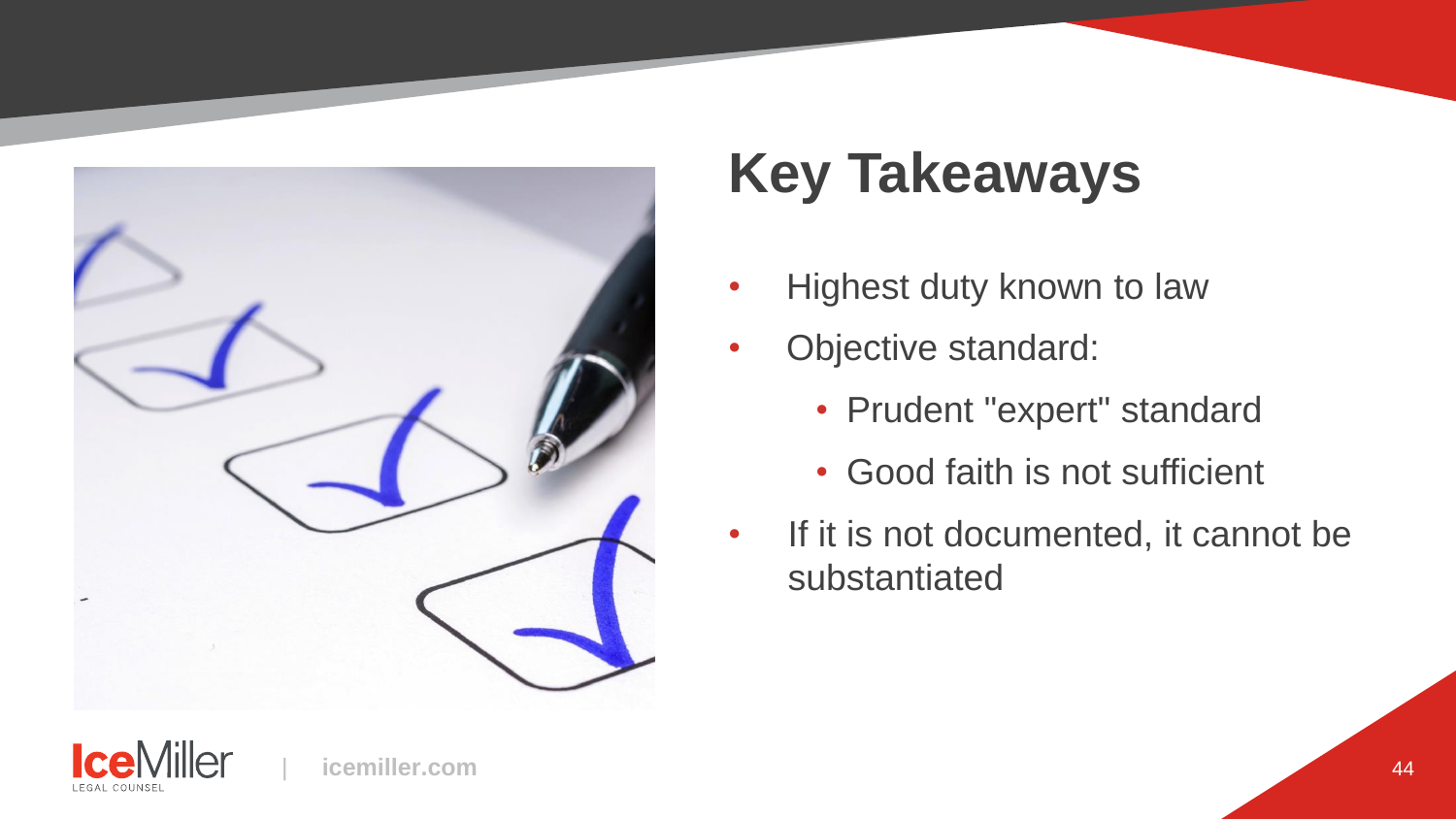

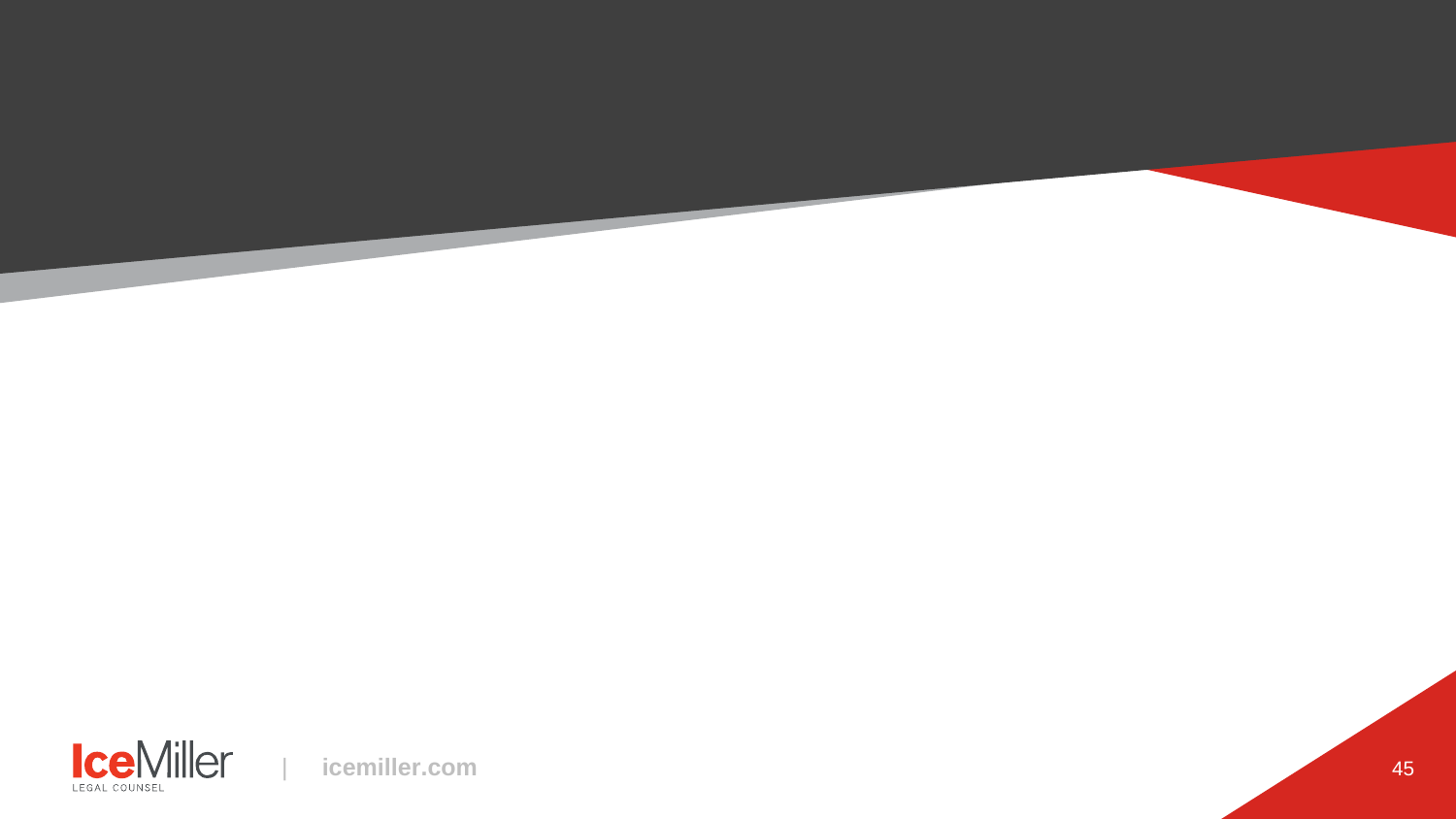#### **Fee Litigation: Background**

- Fee litigation began in 2006, primarily against **defined contribution** plan sponsors in the private sector
- Claimants typically allege **breach of fiduciary duties**
- Mixed outcomes in courts, but **settlements totaling in the millions** (e.g. \$62 million with Lockheed Martin, \$57 million with Boeing) have fueled litigation

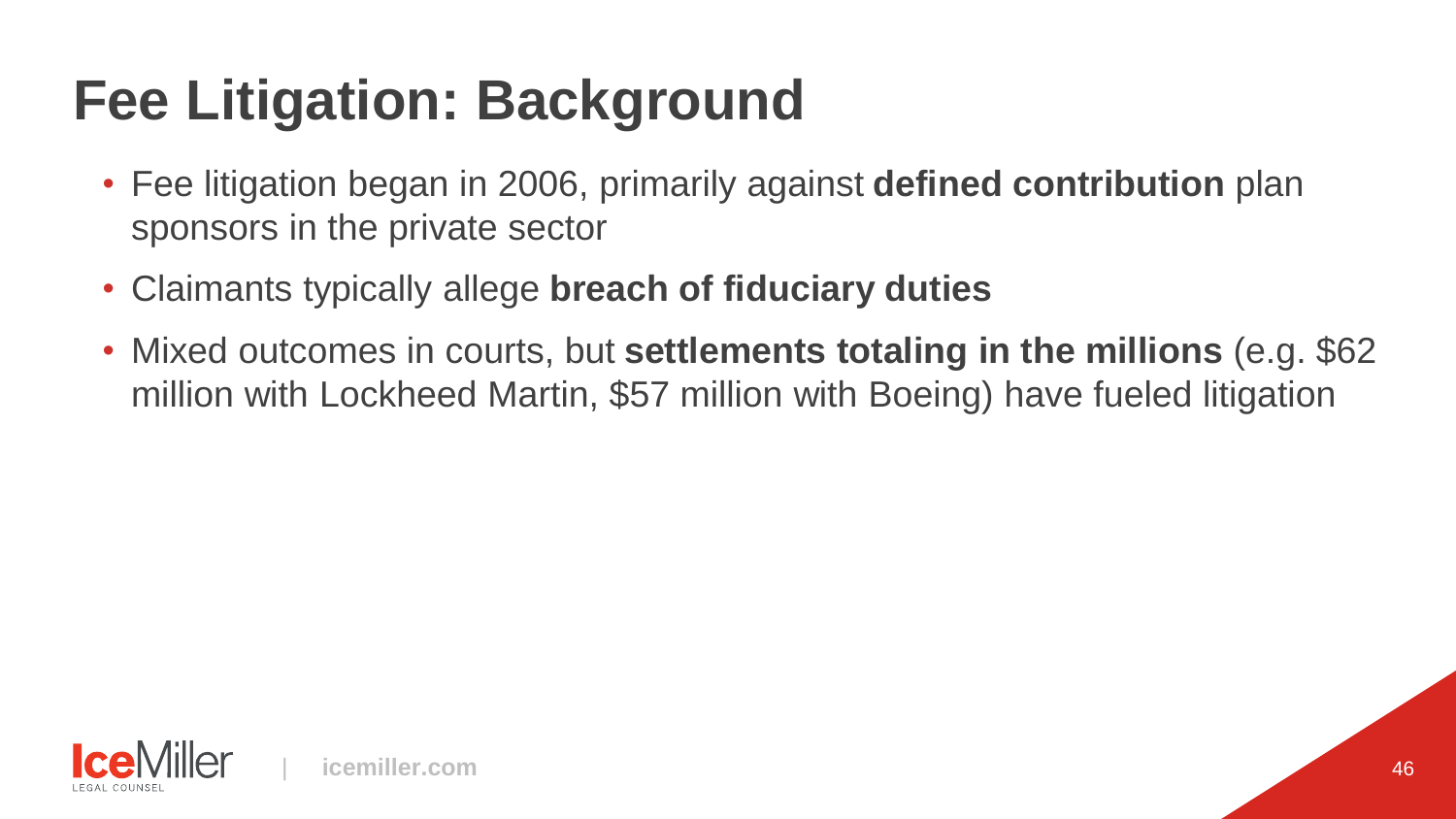#### **Fee Litigation: Specific Allegations**

#### **Breach of Duty of Loyalty**

- "Locked in" investments favoring record keeper
- Too many investment options leading to investment paralysis
- Excessive fees for plan administration that benefited record keeper

#### **Breach of Duty of Prudence**

- Unreasonable administrative fees (e.g. revenue sharing, lack of competitive bids, asset-based vs. flat fees)
- Selecting and retaining investments with high fees and poor performance
- Investment options too numerous
- Flawed process for selecting and monitoring investments.
- Multiple record keepers increasing costs
- "Locked in" arrangement with vendor

#### **Breach of Duty of Independence**

• Use of plan information to market other products outside the plan

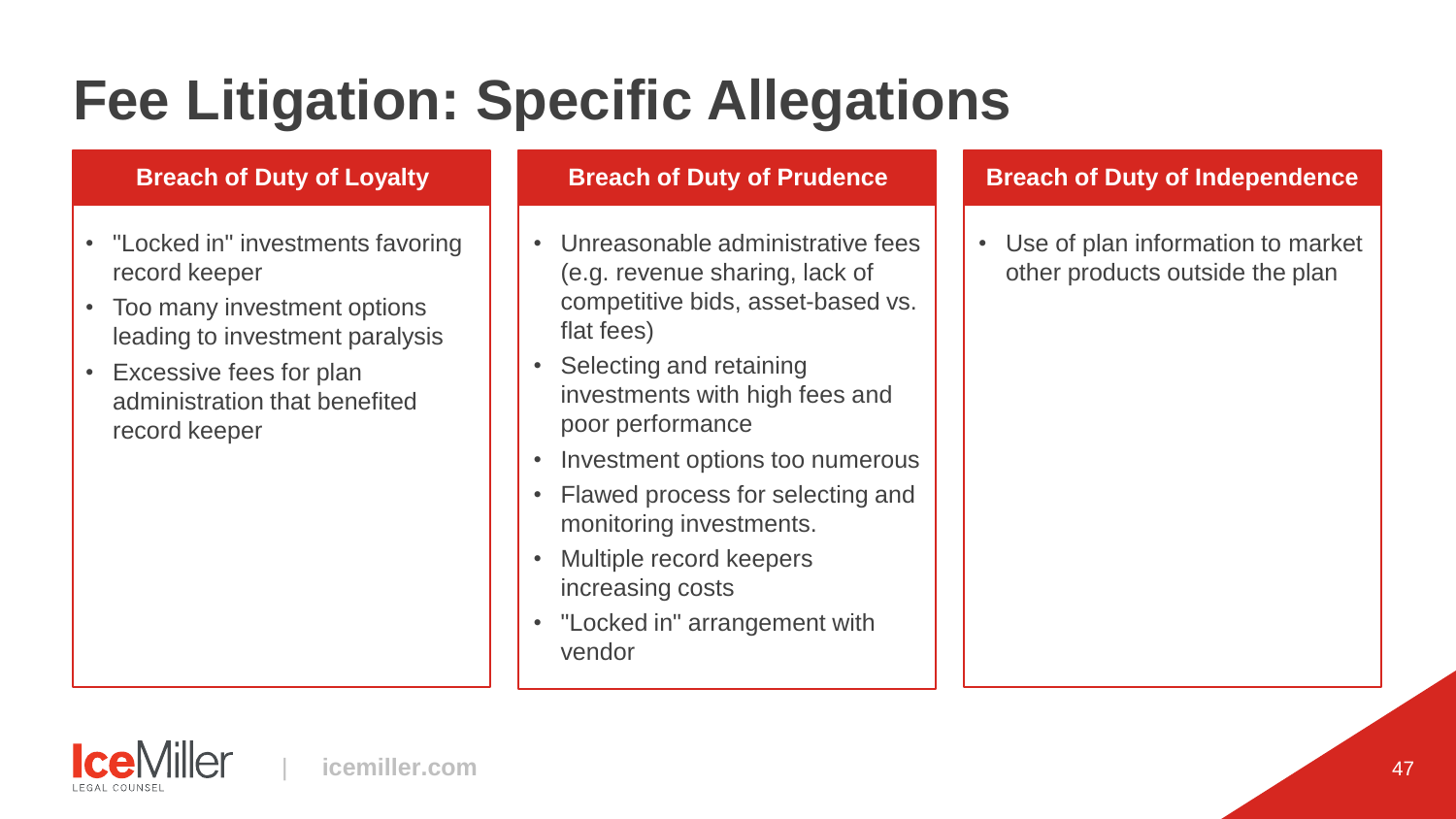# **Mitigating Liability**



| **icemiller.com**

48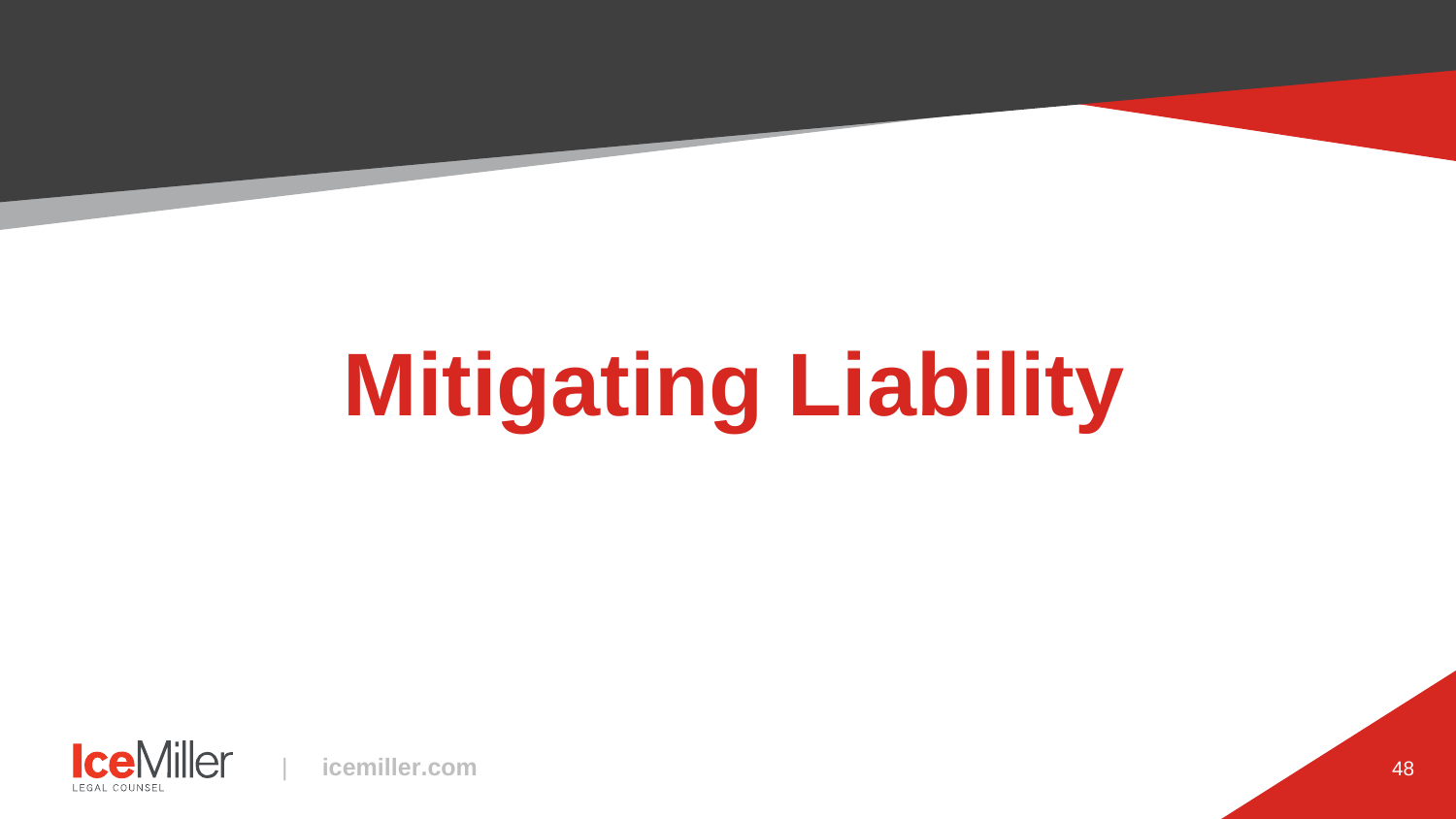

#### **Statutory/Qualified Immunity**

- State Constitution or Statutes may provide some protection
- May also have public officer protection or other State employee immunity
- Delaware law provides statutory/qualified immunity
	- 29 Del. Code § 2722(f)(2)
	- Ch. 40, title 10

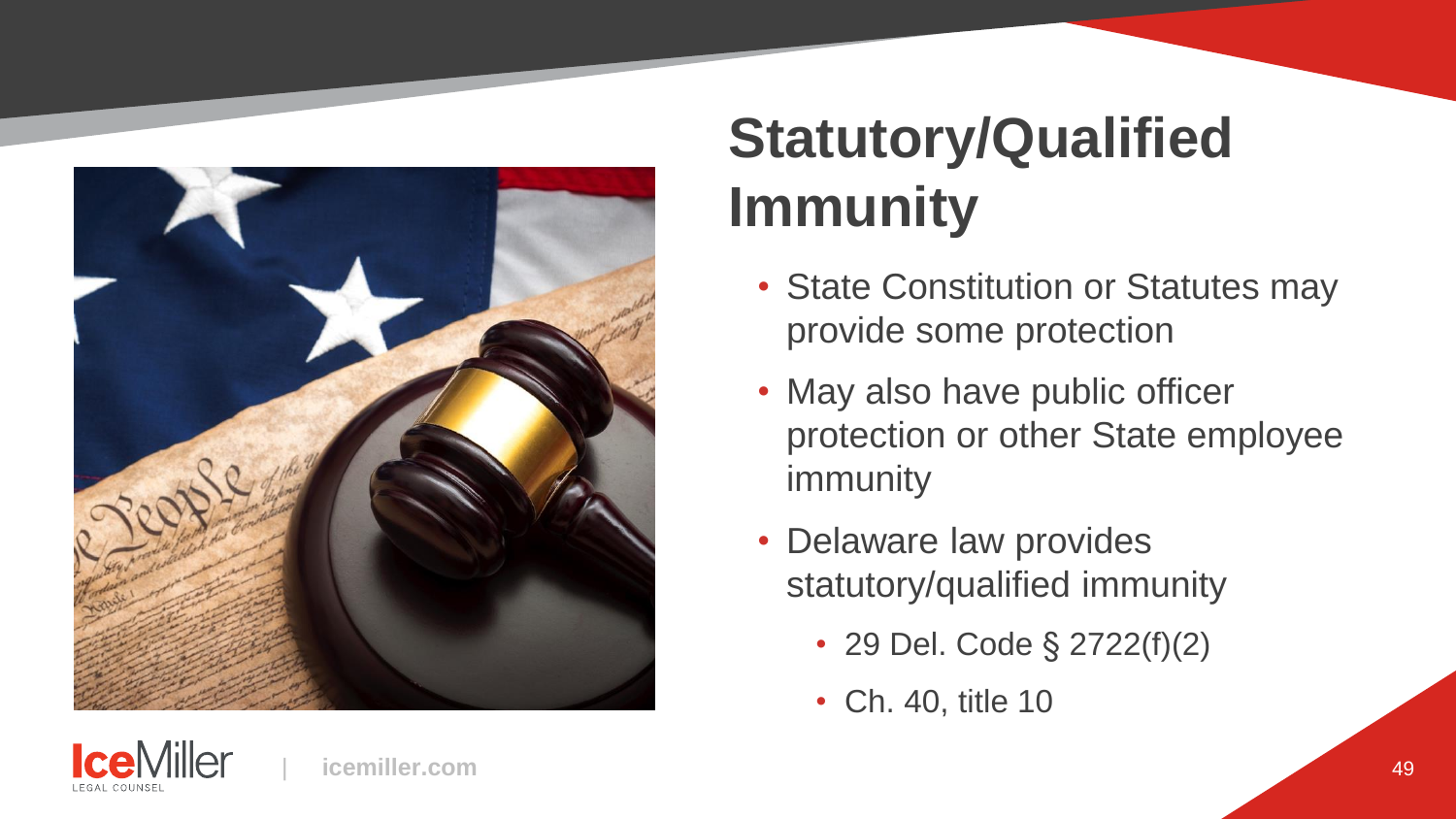#### **The Focus On Process (***cont'd)*

- Focus on **procedural prudence**
- Courts have held the test of prudence is one of conduct and process, and not one of result

"*Trustees and fiduciaries are not insurers. Not every investment or management decision will turn out in the light of hindsight to have been successful. Hindsight is not the relevant standard*."

– UMPERSA § 10(1); see also Restatement (Third) of Trusts

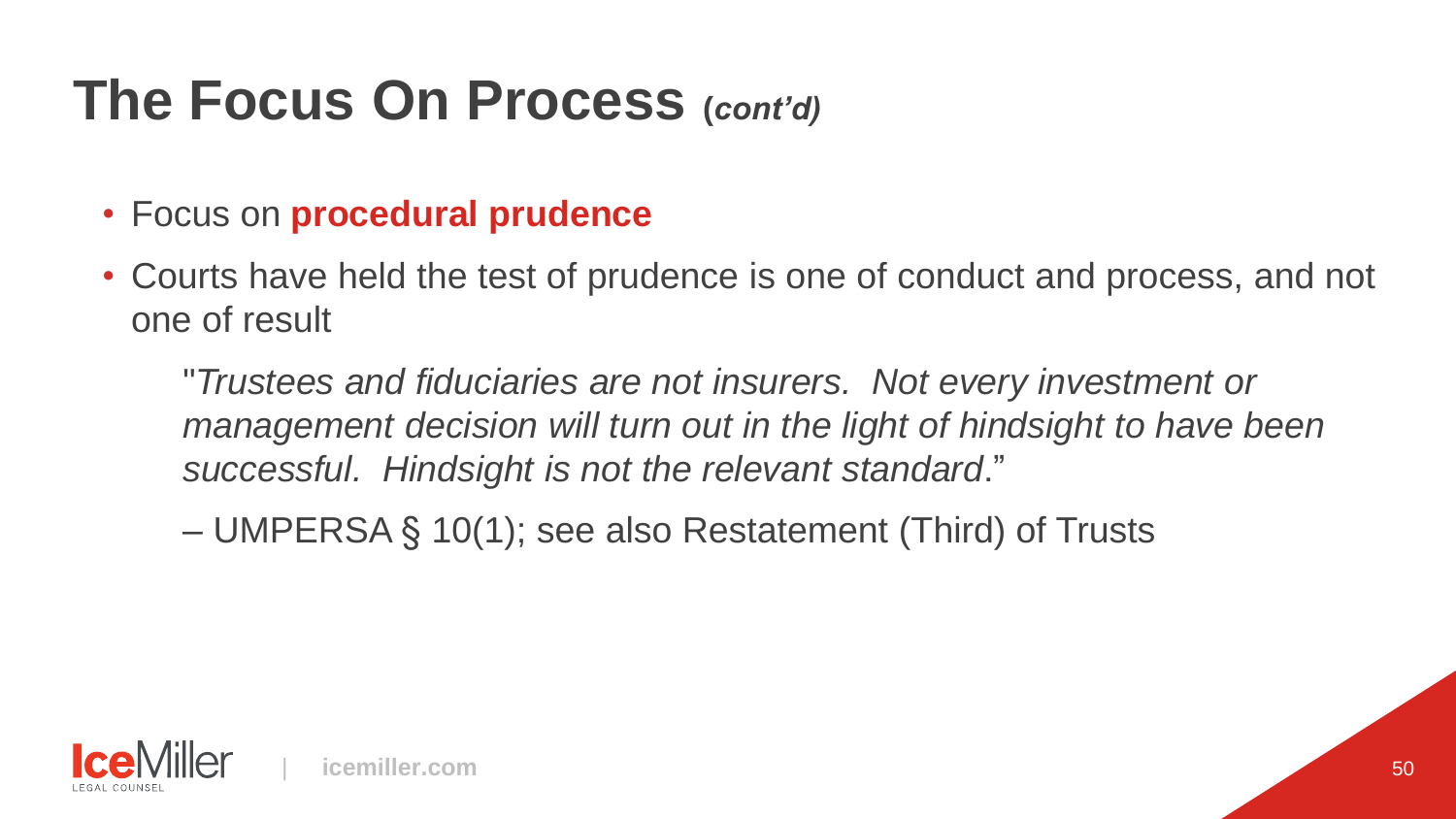

#### **The Focus On Process** *(cont'd)*

- There is no one "right" way to achieve procedural prudence
- Important to have a good, documented process
- Critical to follow that process
- Critical to retain expertise where needed and understand expert advice

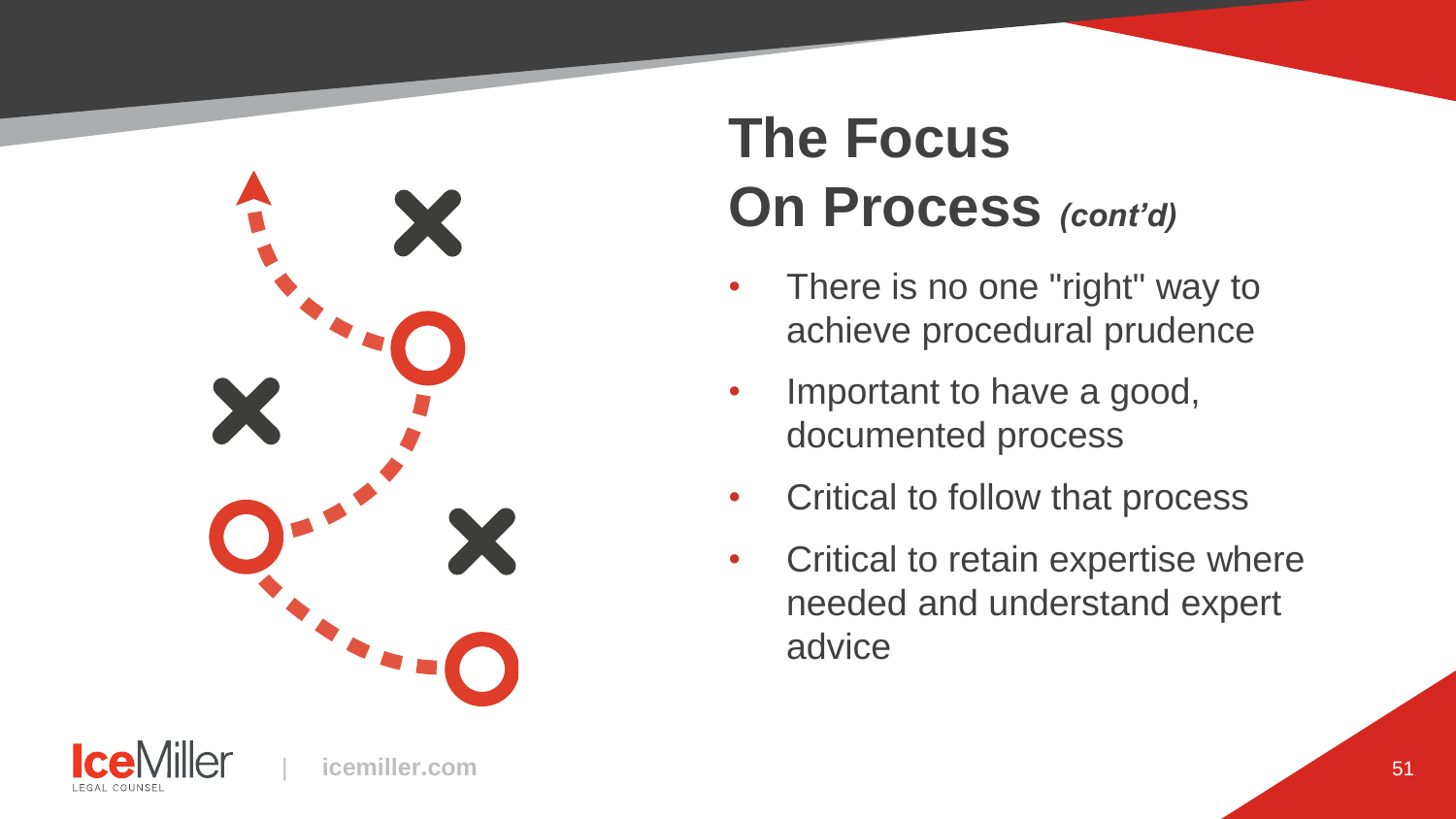### **Managing Fiduciary Risk**

- Know and follow plan documents
- Adopt written prudent processes and procedures and follow them:
	- Governance Manual
	- Vendor Management, Cybersecurity, and Other Policies
	- Charters for Committees
	- Investment Policy Statements
- Give appropriate consideration to facts and circumstances that fiduciary knows or should know are relevant

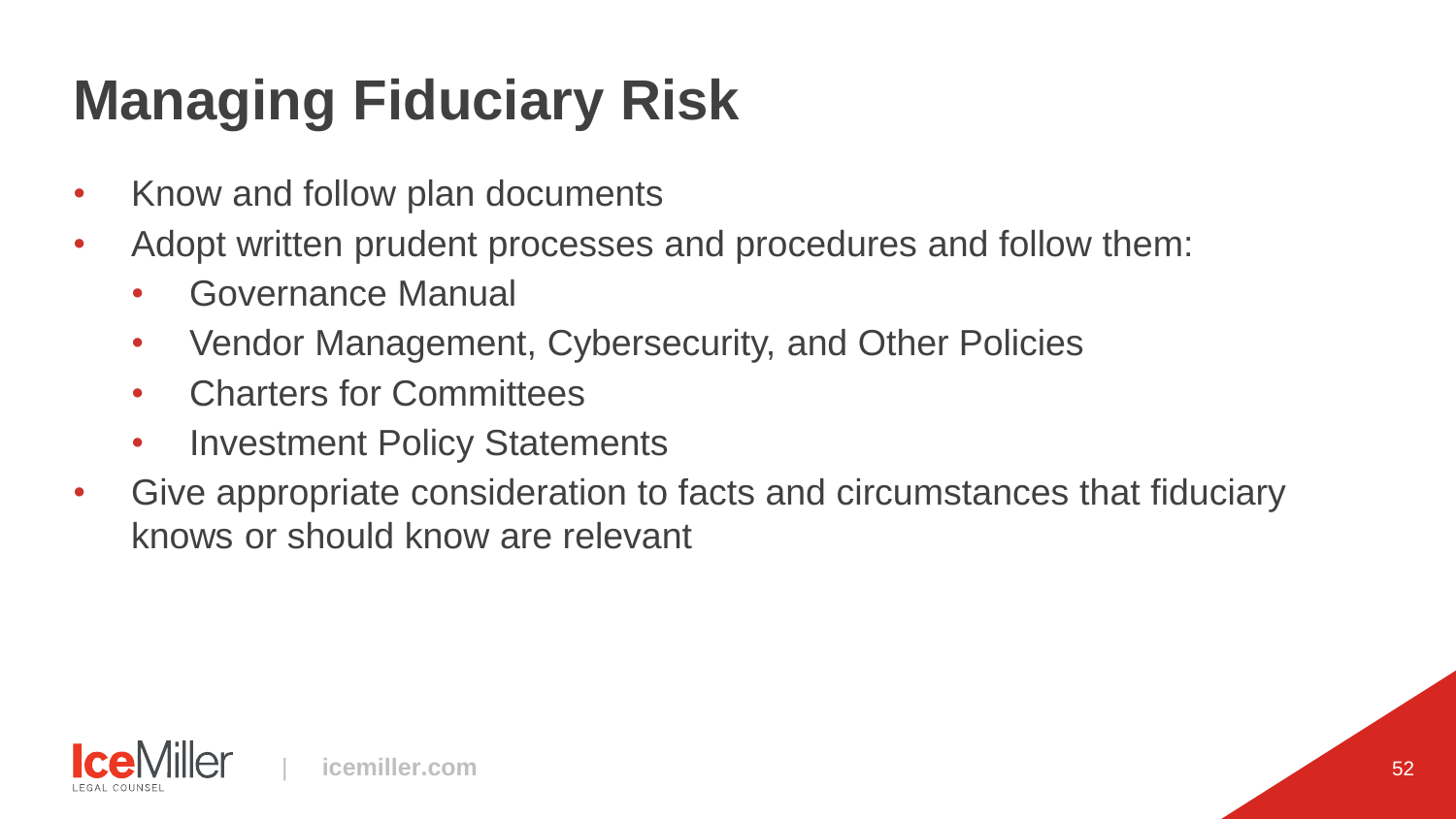

#### **Managing Fiduciary Risk (***cont'd***)**

- Document decisions and the basis for decisions
- Conduct periodic training of fiduciaries
- Retain expertise where needed
- Properly allocate fiduciary roles in writing
- Conduct financial and management audits

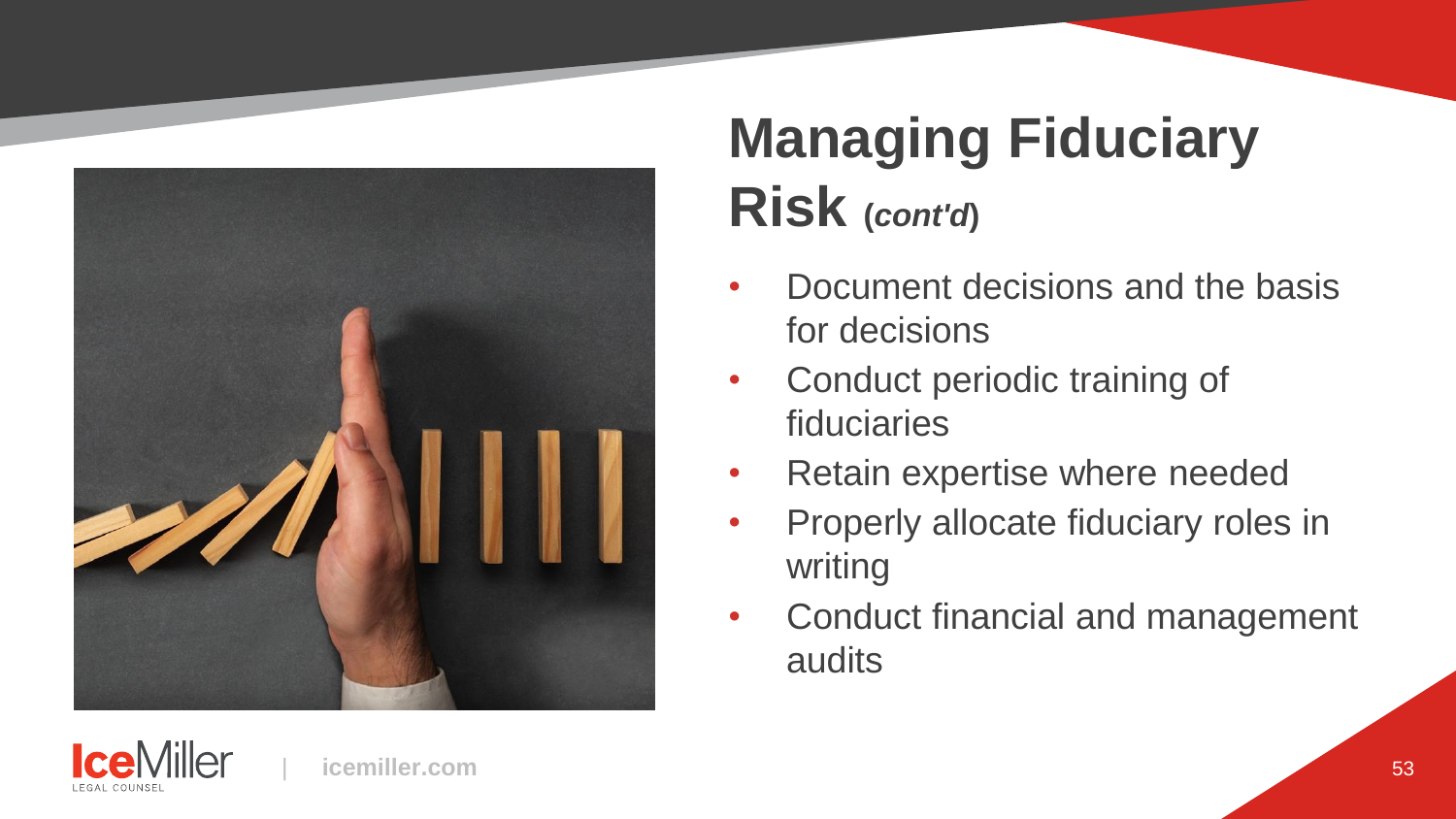### **Managing Fiduciary Risk (cont'd)**

- Due diligence in selecting and monitoring investment managers
- Prudently select and monitor investments
- Understand and negotiate plan fees and expenses
- Get competitive bids from service providers
- Negotiate contracts with service providers

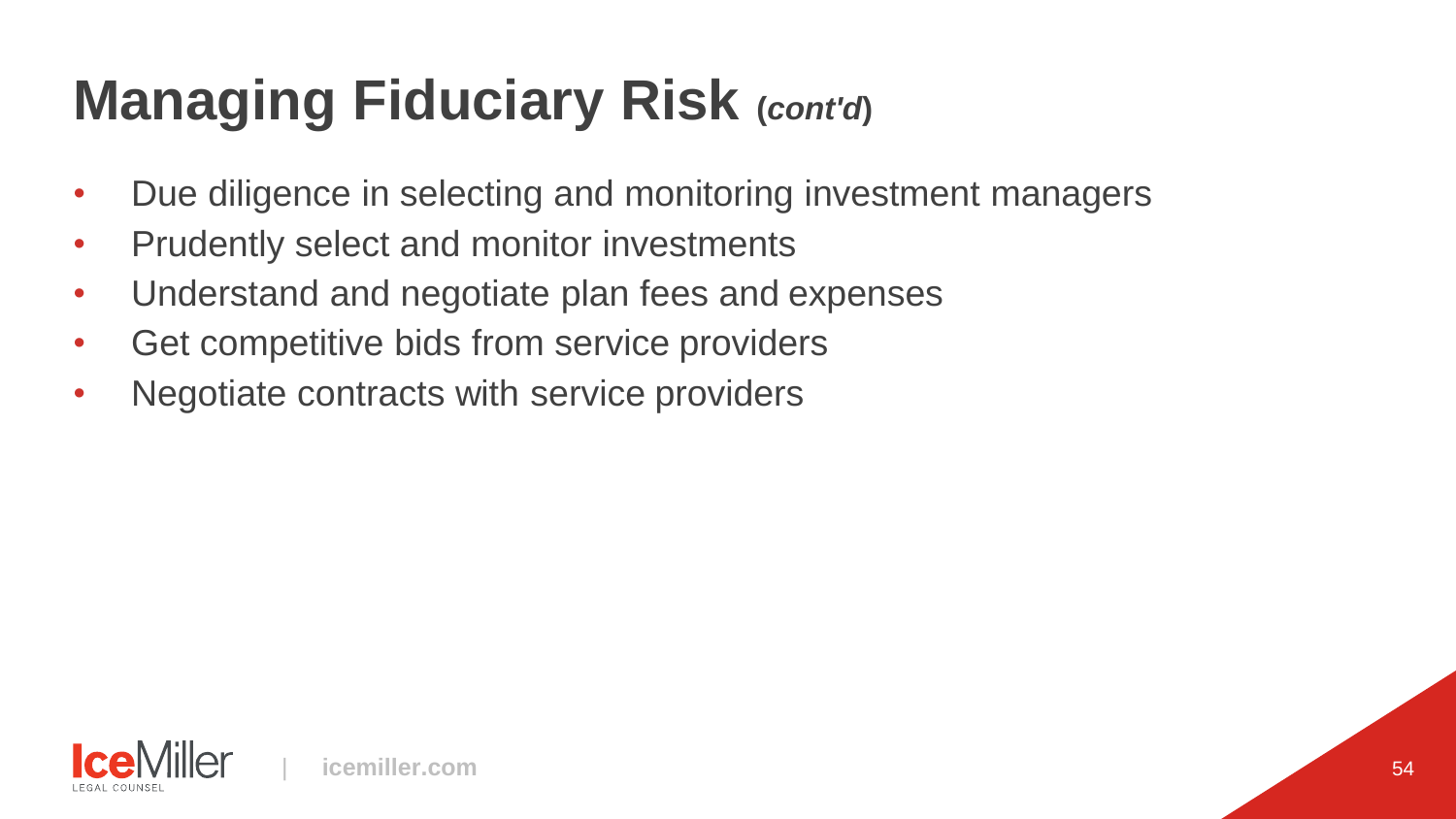### **Managing Fiduciary Risk (cont'd)**

- For delegated duties:
	- Properly select those to whom duties are delegated
		- E.g. monitoring performance of investment manager and supervisory staff
- Retain expertise where needed
- Consider fiduciary insurance
- Avoid conflicts of interest

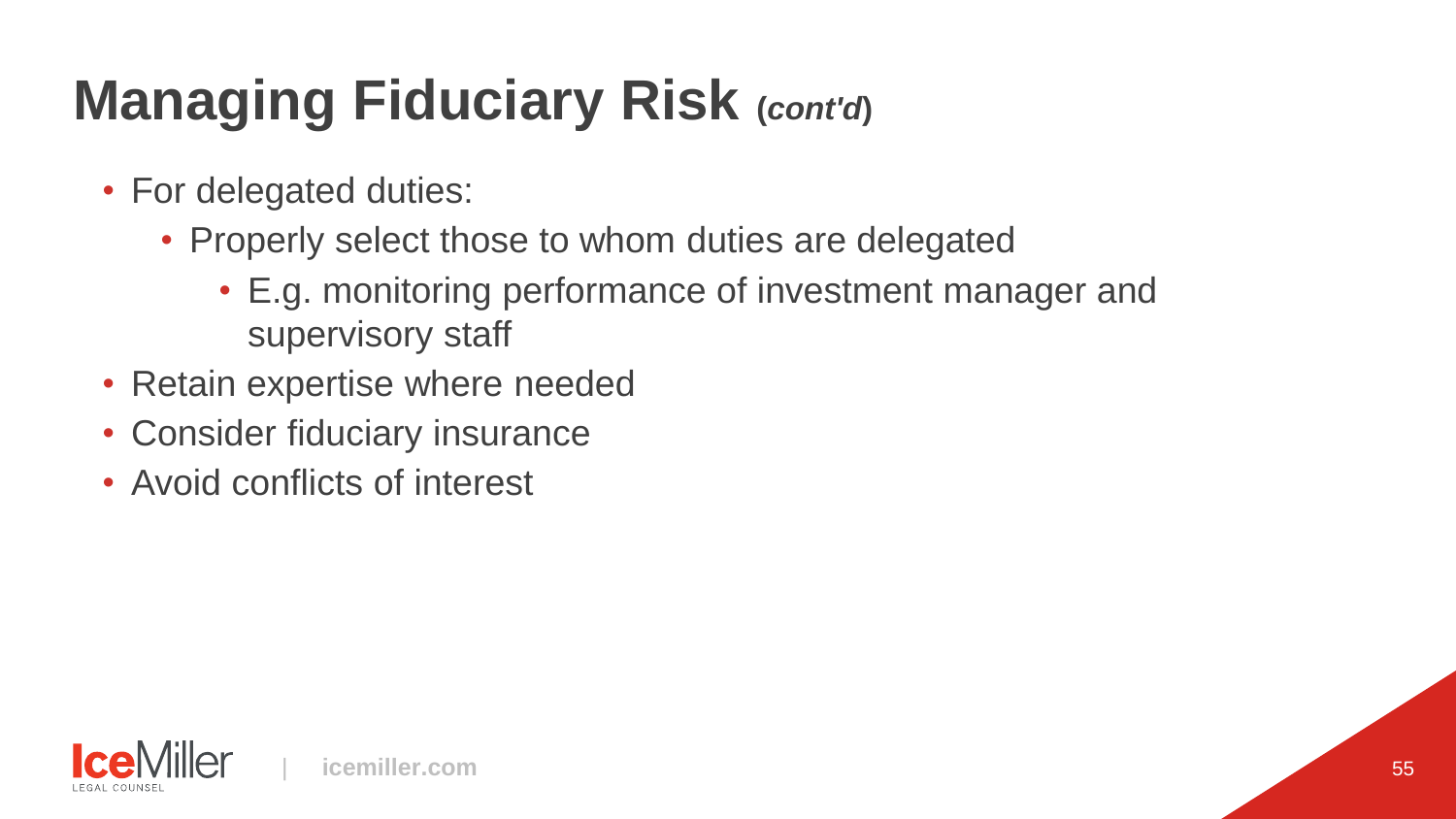#### **Other Topics to Watch**

- ESG ("Environmental, Social, Governance")
	- Department of Labor ("DOL") Field Assistance Bulletin 2018-01
		- ESG factors can be "tie-breakers"
	- June 23, 2020 DOL issued a proposed regulation (30 day comment period has expired)
		- Provides that fiduciaries must compare investments based solely on economic factors
		- Prohibits use of ESG fund as a default
- Voting Proxies/DOL Guidance
	- DOL provided updated guidance on the voting of proxies in Interpretive Bulletin 2016-01 ("IB")
	- Consistent with the common law of trusts, the fiduciary act of managing plan assets that are shares of stock includes the voting of proxies appurtenant to those shares
	- A delegating fiduciary is responsible for monitoring the fiduciary's procedures and actions
	- May be new quidance from DOL.